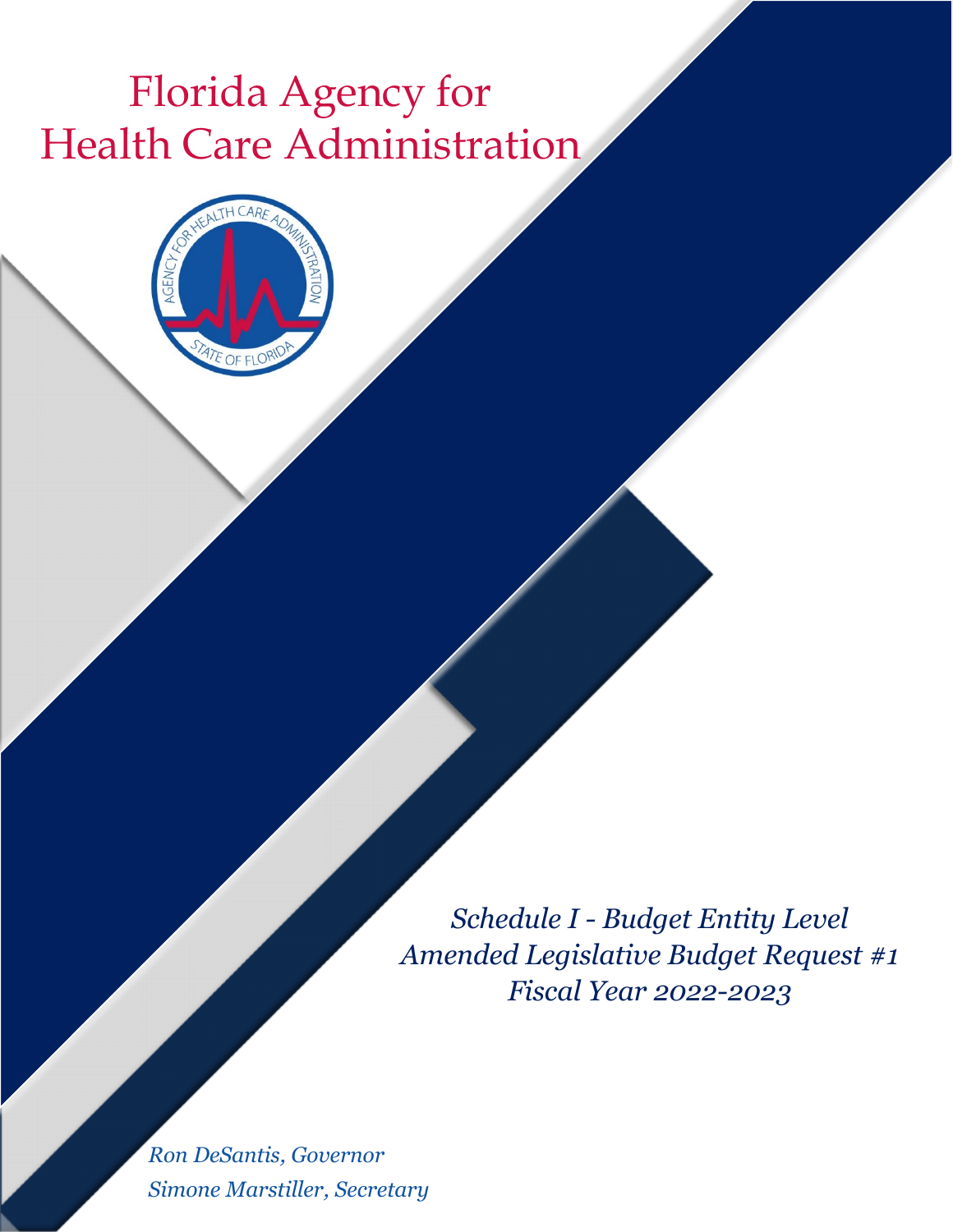\*\*\* NO DISCREPANCIES EXIST FOR THIS REPORT \*\*\*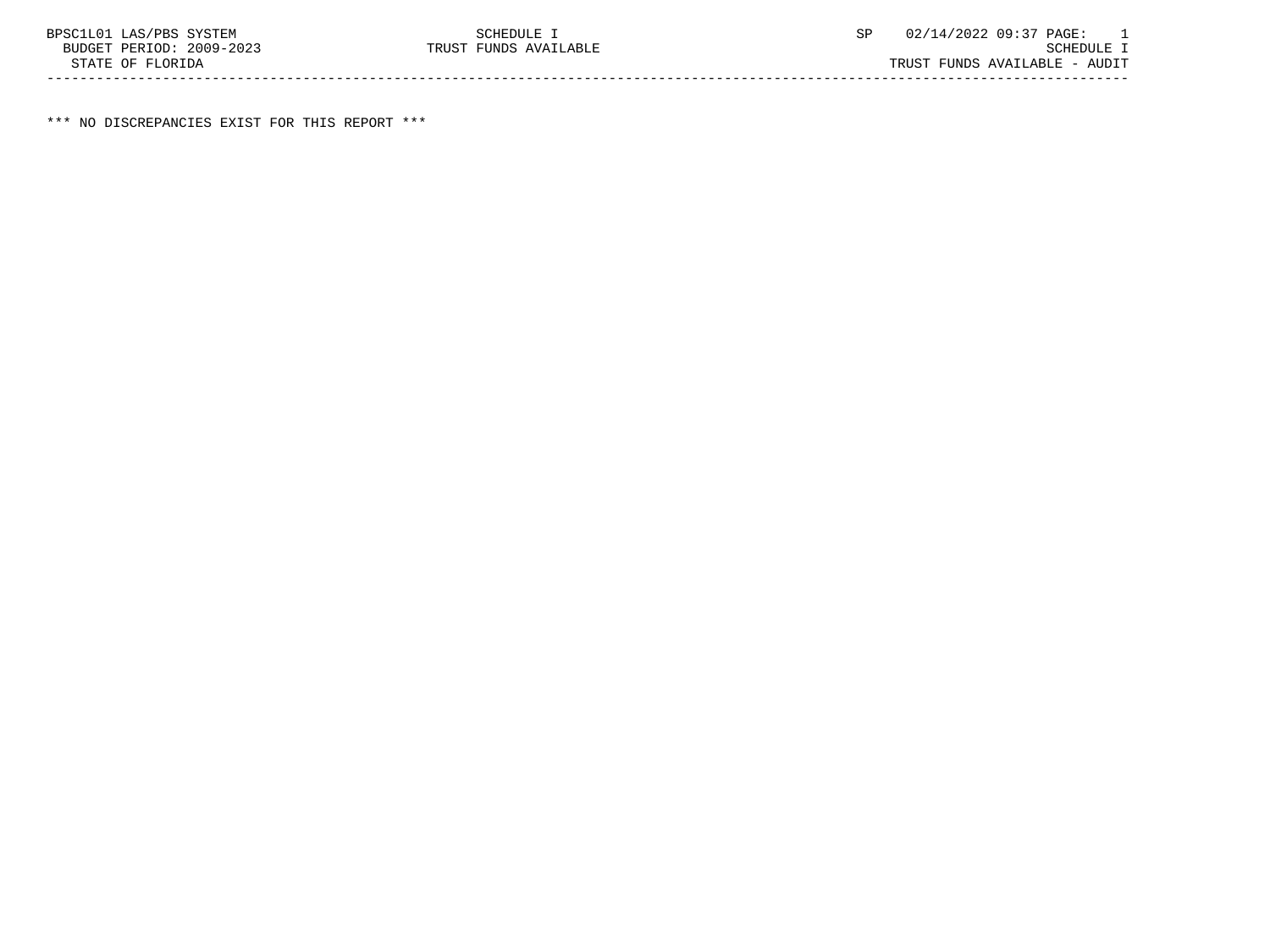----------------------------------------------------------------------------------------------------------------------------------- COL A12 COL A14 AGY FIN REQ AGY AMD REQ FY 2022-23 FY 2022-23 ------------- ------------- AGENCY/HEALTH CARE ADMIN 68000000 PGM: ADMIN AND SUPPORT 68200000 FUND: ADMINISTRATIVE TRUST FUND 2021 SECTION I: DETAIL OF REVENUES<br>REVENUE CAP SVC REVENUE CAP SVC AUTH MATCHING \$ CFDA<br>CODE CHG% ST I/C LOC I/C NO.  $ST$  I/C LOC I/C NO. 02 US GRANTS-TITLE XIX 000799 NO 0.0 215.32 50.00 C 0.00 93.767 5,918,086 4,582,313 03 US GRANTS-TITLE XXI CHIP 000799 NO 0.0 215.32 22.29 C 0.00 93.768 84,539 84,539 04 TNFR FROM 2474-185080-ADM TNFR 68501400 001500 NO 0.0 215.32 0.00 0.00 5,521,460 5,521,460 06 TNFR FROM 2003-185080-ADM TNFR 68700700 001500 NO 0.0 215.32 0.00 0.00 13,937,791 13,937,791 07 TNFR FROM 2474-185080-ADM TNFR 68500200 001500 NO 0.0 215.32 0.00 0.00 2,428,867 3,387,914 08 TNFR FROM 2339-185080-ADM TNFR 501400/501500 001500 NO 0.0 215.32 0.00 0.00 1,742,901 1,742,901 ------------- ------------- TOTAL TO LINE B IN SECTION IV 29,633,644 29,256,918 ============= ============= SECTION II: DETAIL OF NONOPERATING EXPENDITURES OBJECT TRANSFER CFDA CODE TO BE NO. 50 TNFR TO GR-1000-180200-SWCAP 810000 43400100 156,095 156,095 ------------- ------------- TOTAL TO LINE E IN SECTION IV 156,095 156,095 ============= ============= SECTION III: ADJUSTMENTS **OBJECT CODE**  ------------- ------------- TOTAL TO LINE H IN SECTION IV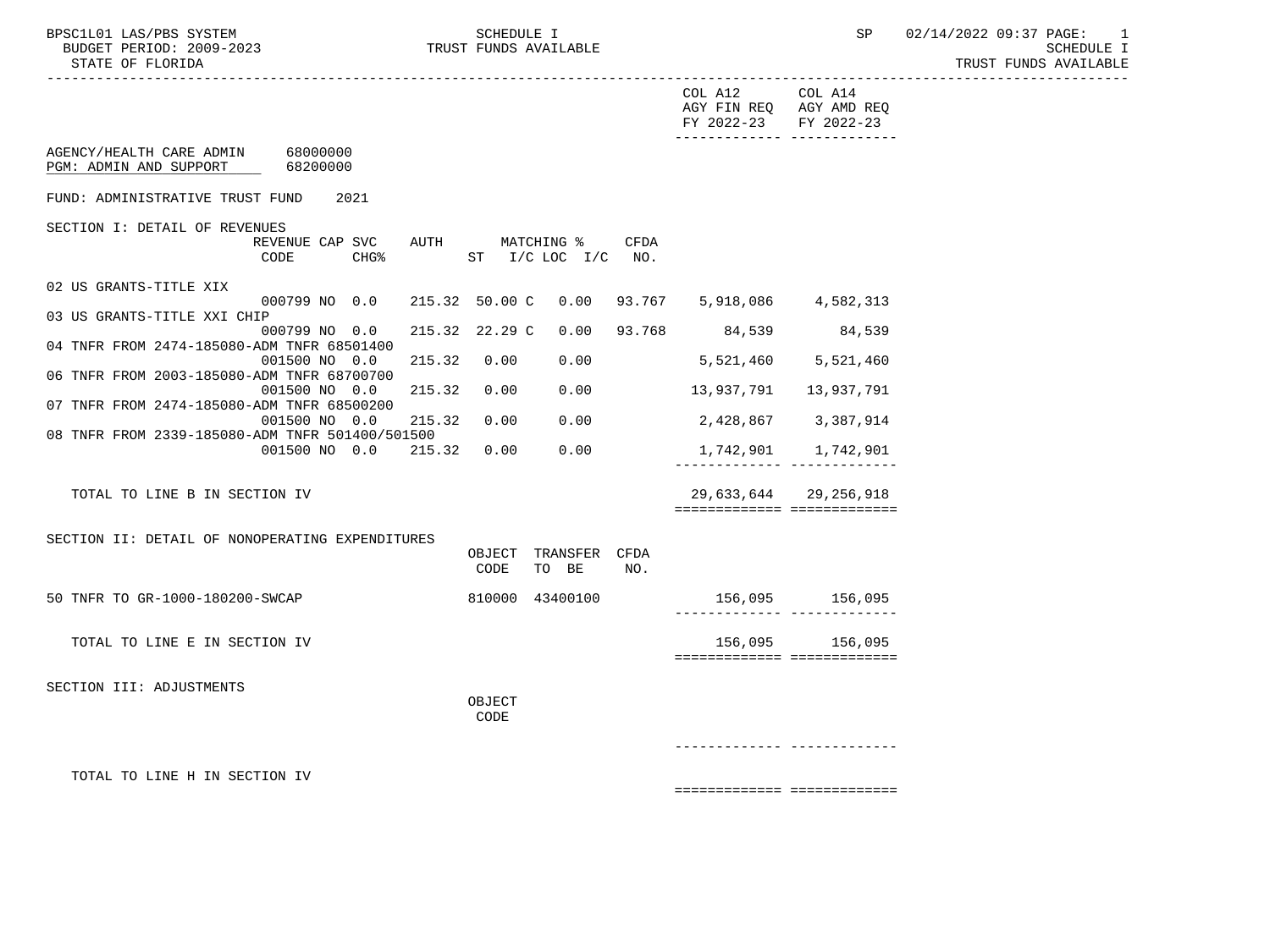| BPSC1L01 LAS/PBS SYSTEM<br>BUDGET PERIOD: 2009-2023 TRUST FUNDS AVAILABLE<br>STATE OF FLORIDA                                                                                                                                                                                                                                                                                      | SCHEDULE I                                           |                                              |                                   | SP                                                                                                                                  | 02/14/2022 09:37 PAGE:<br><b>SCHEDULE I</b><br>TRUST FUNDS AVAILABLE |
|------------------------------------------------------------------------------------------------------------------------------------------------------------------------------------------------------------------------------------------------------------------------------------------------------------------------------------------------------------------------------------|------------------------------------------------------|----------------------------------------------|-----------------------------------|-------------------------------------------------------------------------------------------------------------------------------------|----------------------------------------------------------------------|
|                                                                                                                                                                                                                                                                                                                                                                                    |                                                      |                                              | COL A12<br>FY 2022-23             | COL A14<br>AGY FIN REQ AGY AMD REQ<br>FY 2022-23                                                                                    |                                                                      |
| AGENCY/HEALTH CARE ADMIN 68000000<br>68200000<br>PGM: ADMIN AND SUPPORT                                                                                                                                                                                                                                                                                                            |                                                      |                                              |                                   |                                                                                                                                     |                                                                      |
| 2021<br>FUND: ADMINISTRATIVE TRUST FUND                                                                                                                                                                                                                                                                                                                                            |                                                      |                                              |                                   |                                                                                                                                     |                                                                      |
| SECTION IV: SUMMARY                                                                                                                                                                                                                                                                                                                                                                |                                                      |                                              |                                   |                                                                                                                                     |                                                                      |
| UNRESERVED FUND BALANCE - JULY 1<br>ADD: REVENUES (FROM SECTION I)<br>TOTAL FUNDS AVAILABLE (LINE A + LINE B)<br>LESS: OPERATING EXPENDITURES<br>LESS: NONOPERATING EXPENDITURES (SECTION II)<br>LESS: FIXED CAPITAL OUTLAY (TOTAL ONLY)<br>UNRESERVED FUND BALANCE - JUNE 30 - BEFORE ADJ<br>NET ADJUSTMENTS (FROM SECTION III)<br>ADJUSTED UNRESERVED FUND BALANCE - JUNE 30 (I) | (A)<br>(B)<br>(C)<br>(D)<br>(E)<br>(F)<br>(G)<br>(H) |                                              | 156,095<br>1,237,942<br>1,237,942 | 2,208,060 2,208,060<br>29,633,644 29,256,918<br>31,841,704 31,464,978<br>30, 447, 667 30, 518, 051<br>156,095<br>790,832<br>790,832 |                                                                      |
|                                                                                                                                                                                                                                                                                                                                                                                    |                                                      |                                              |                                   |                                                                                                                                     |                                                                      |
| SCHEDULE IB: DETAIL OF UNRESERVED FUND BALANCE                                                                                                                                                                                                                                                                                                                                     | FUNDING SOURCE<br>STATE(S)                           | RESTRICTED(R)<br>NONSTATE(N) UNRESTRICTED(U) |                                   |                                                                                                                                     |                                                                      |
| 01 TRANSFER ADMIN COST POOL<br>02 INDIRECT TITLE XIX                                                                                                                                                                                                                                                                                                                               | S<br>S                                               | $\overline{U}$<br>R                          | 1,237,942                         | 790,832                                                                                                                             |                                                                      |
| ADJUSTED UNRESERVED FUND BALANCE - JUNE 30                                                                                                                                                                                                                                                                                                                                         |                                                      |                                              | ===========================       | 1,237,942 790,832                                                                                                                   |                                                                      |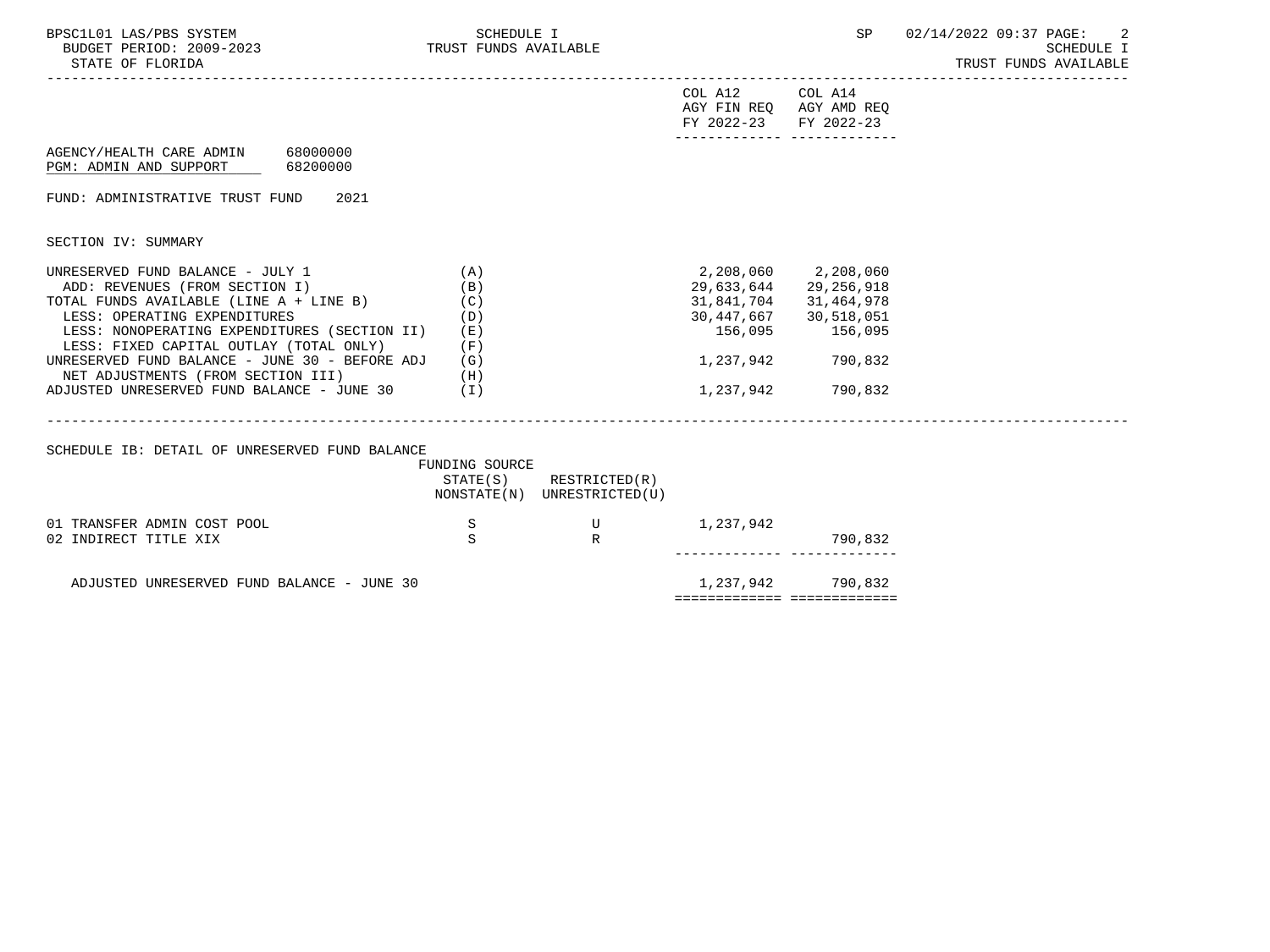| BPSC1L01 LAS/PBS SYSTEM<br>BUDGET PERIOD: 2009-2023<br>STATE OF FLORIDA                                                                                                                                                                  | SCHEDULE I<br>TRUST FUNDS AVAILABLE           |                                                     | SP                                                       | 02/14/2022 09:37 PAGE:<br>-3<br>SCHEDULE I<br>TRUST FUNDS AVAILABLE |
|------------------------------------------------------------------------------------------------------------------------------------------------------------------------------------------------------------------------------------------|-----------------------------------------------|-----------------------------------------------------|----------------------------------------------------------|---------------------------------------------------------------------|
|                                                                                                                                                                                                                                          |                                               | COL A12 COL A14<br>FY 2022-23 FY 2022-23            | AGY FIN REQ AGY AMD REQ<br>-------------- -------------- |                                                                     |
| AGENCY/HEALTH CARE ADMIN 68000000<br>PGM: HEALTH CARE SERVICES 68500000<br>CHILDREN SPECIAL HLTH CARE 68500100                                                                                                                           |                                               |                                                     |                                                          |                                                                     |
| FUND: GRANTS AND DONATIONS TF<br>2339                                                                                                                                                                                                    |                                               |                                                     |                                                          |                                                                     |
| SECTION I: DETAIL OF REVENUES<br>REVENUE CAP SVC<br>CODE<br>CHG%                                                                                                                                                                         | AUTH MATCHING %<br>CFDA<br>ST I/C LOC I/C NO. |                                                     |                                                          |                                                                     |
| 01 FAMILY PREMIUMS HEALTHY KIDS<br>000100 YES 0.0 409.916 0.00 0.00                                                                                                                                                                      |                                               | 23,636,450 23,636,450                               | -------------- --------------                            |                                                                     |
| TOTAL TO LINE B IN SECTION IV                                                                                                                                                                                                            |                                               | ===========================                         | 23,636,450 23,636,450                                    |                                                                     |
| SECTION II: DETAIL OF NONOPERATING EXPENDITURES                                                                                                                                                                                          | OBJECT TRANSFER CFDA<br>TO BE<br>CODE<br>NO.  |                                                     |                                                          |                                                                     |
| TOTAL TO LINE E IN SECTION IV                                                                                                                                                                                                            |                                               |                                                     |                                                          |                                                                     |
|                                                                                                                                                                                                                                          |                                               | ===========================                         |                                                          |                                                                     |
| SECTION III: ADJUSTMENTS                                                                                                                                                                                                                 | OBJECT<br>CODE                                |                                                     |                                                          |                                                                     |
|                                                                                                                                                                                                                                          |                                               |                                                     |                                                          |                                                                     |
| TOTAL TO LINE H IN SECTION IV                                                                                                                                                                                                            |                                               |                                                     |                                                          |                                                                     |
| SECTION IV: SUMMARY                                                                                                                                                                                                                      |                                               |                                                     |                                                          |                                                                     |
| UNRESERVED FUND BALANCE - JULY 1<br>ADD: REVENUES (FROM SECTION I)<br>TOTAL FUNDS AVAILABLE (LINE A + LINE B)<br>LESS: OPERATING EXPENDITURES<br>LESS: NONOPERATING EXPENDITURES (SECTION II)<br>LESS: FIXED CAPITAL OUTLAY (TOTAL ONLY) | (A)<br>(B)<br>(C)<br>(D)<br>(E)<br>(F)        | 4,308,369<br>23,636,450<br>27,944,819<br>23,636,449 | 4,308,369<br>23,636,450<br>27,944,819<br>23,636,449      |                                                                     |
| UNRESERVED FUND BALANCE - JUNE 30 - BEFORE ADJ<br>NET ADJUSTMENTS (FROM SECTION III)                                                                                                                                                     | (G)<br>(H)                                    | 4,308,370                                           | 4,308,370                                                |                                                                     |
| ADJUSTED UNRESERVED FUND BALANCE - JUNE 30                                                                                                                                                                                               | $(\top)$                                      | 4,308,370                                           | 4,308,370                                                |                                                                     |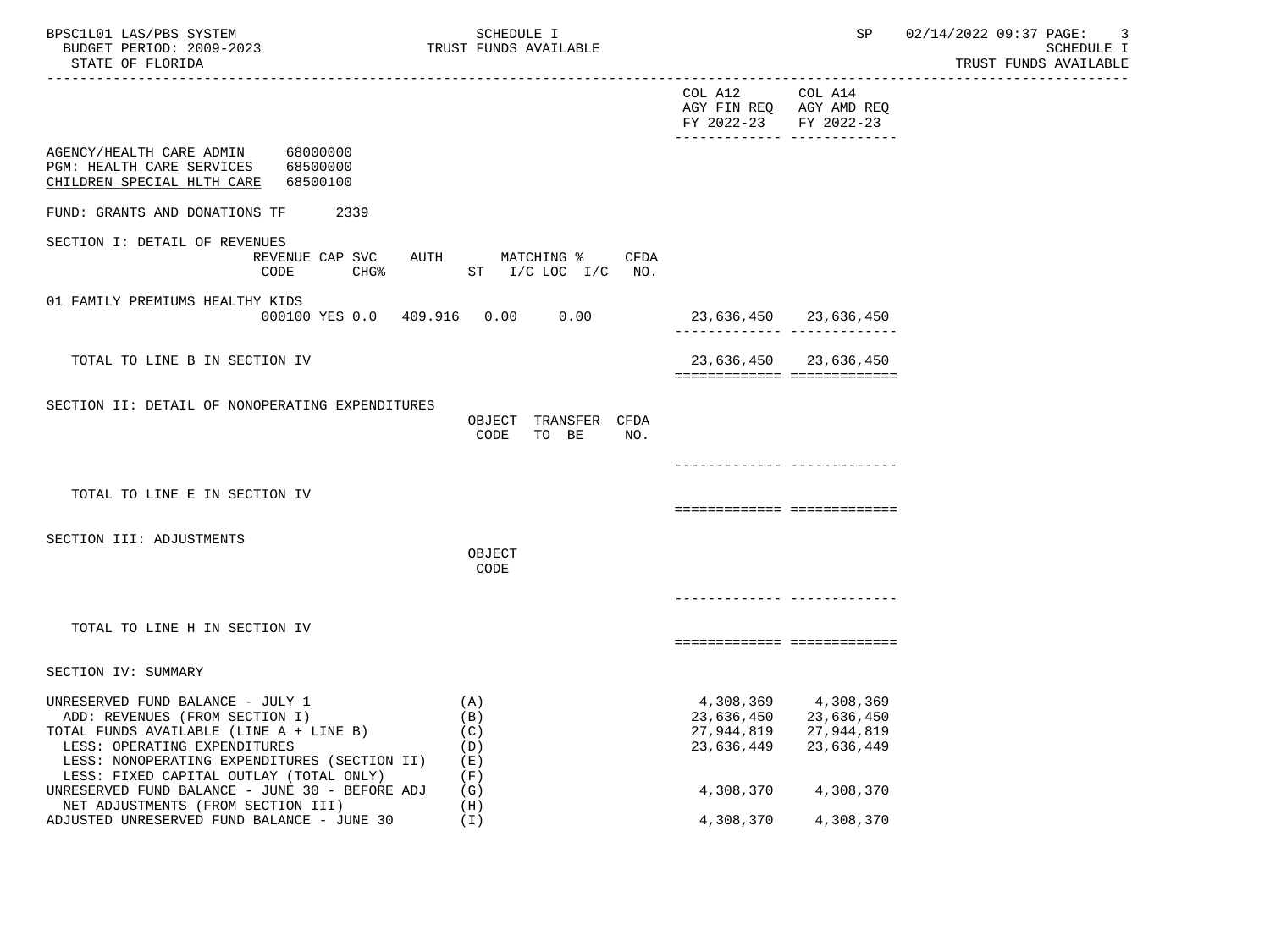| BPSC1L01 LAS/PBS SYSTEM<br>BUDGET PERIOD: 2009-2023 TRUST FUNDS AVAILABLE<br>STATE OF FLORIDA                        | SCHEDULE I     |                                                            |                                                             |                     | SP 02/14/2022 09:37 PAGE: 4 | SCHEDULE I<br>TRUST FUNDS AVAILABLE |
|----------------------------------------------------------------------------------------------------------------------|----------------|------------------------------------------------------------|-------------------------------------------------------------|---------------------|-----------------------------|-------------------------------------|
|                                                                                                                      |                |                                                            | COL A12<br>AGY FIN REQ AGY AMD REQ<br>FY 2022-23 FY 2022-23 | COL A14             |                             |                                     |
| AGENCY/HEALTH CARE ADMIN 68000000<br>PGM: HEALTH CARE SERVICES<br>68500000<br>CHILDREN SPECIAL HLTH CARE<br>68500100 |                |                                                            |                                                             |                     |                             |                                     |
| FUND: GRANTS AND DONATIONS TF<br>2339                                                                                |                |                                                            |                                                             |                     |                             |                                     |
| SCHEDULE IB: DETAIL OF UNRESERVED FUND BALANCE                                                                       | FUNDING SOURCE | $STATE(S)$ RESTRICTED $(R)$<br>NONSTATE(N) UNRESTRICTED(U) |                                                             |                     |                             |                                     |
| 01 FAMILY PREM-HLTHY KIDS                                                                                            | $_{\rm N}$     | $R \sim 1$                                                 |                                                             | 4,308,370 4,308,370 |                             |                                     |
| ADJUSTED UNRESERVED FUND BALANCE - JUNE 30                                                                           |                |                                                            | ==========================                                  | 4,308,370 4,308,370 |                             |                                     |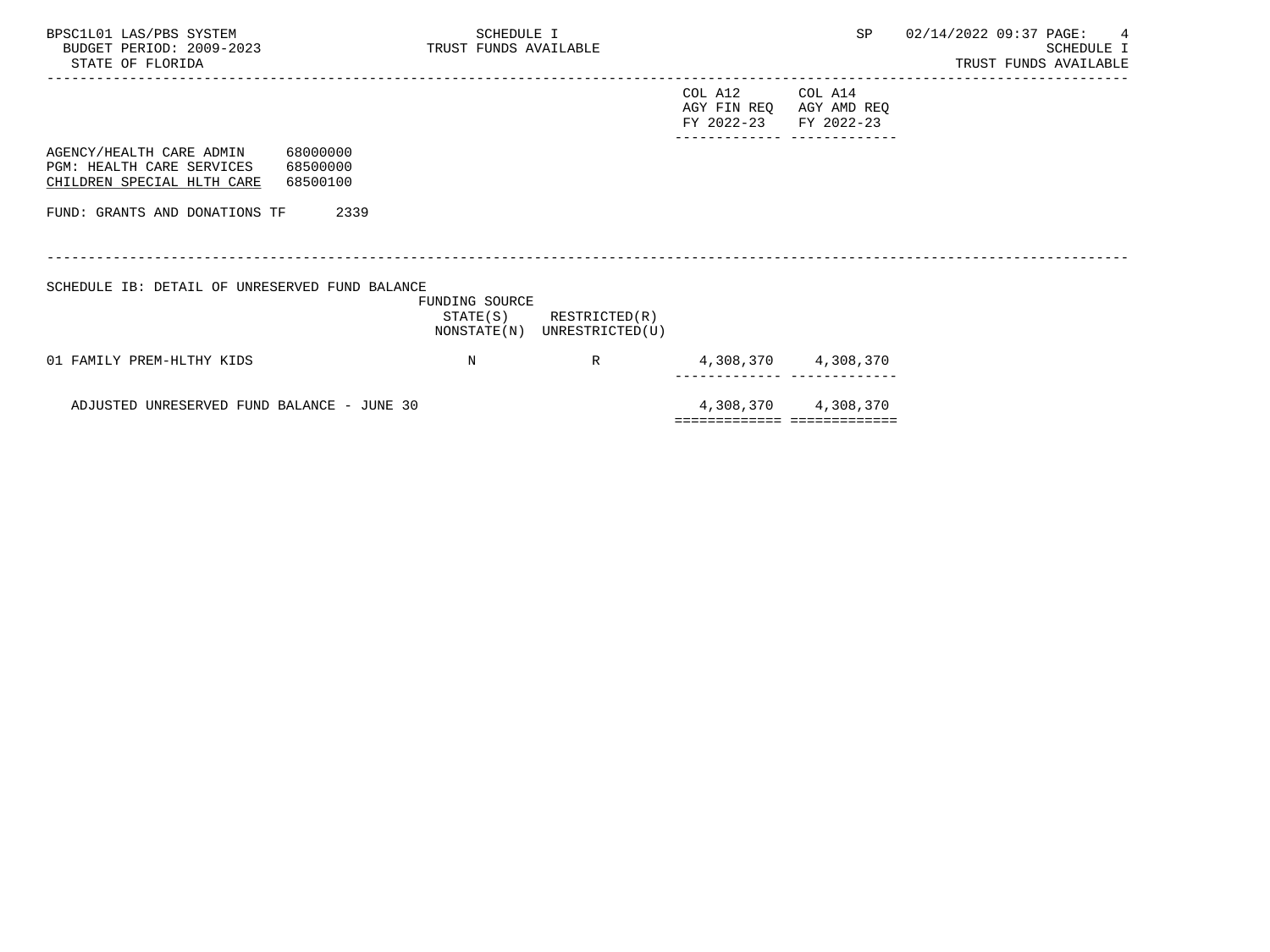| BUDGET PERIOD: 2009-2023<br>STATE OF FLORIDA                                                                                                                                                                                                                                               | TRUST FUNDS AVAILABLE                                                                                                   |                                                                                        |                                                             | SCHEDULE I<br>TRUST FUNDS AVAILABLE |
|--------------------------------------------------------------------------------------------------------------------------------------------------------------------------------------------------------------------------------------------------------------------------------------------|-------------------------------------------------------------------------------------------------------------------------|----------------------------------------------------------------------------------------|-------------------------------------------------------------|-------------------------------------|
|                                                                                                                                                                                                                                                                                            |                                                                                                                         | COL A12<br>FY 2022-23                                                                  | COL A14<br>AGY FIN REQ AGY AMD REQ<br>FY 2022-23            |                                     |
| 68000000<br>AGENCY/HEALTH CARE ADMIN<br>PGM: HEALTH CARE SERVICES<br>68500000<br>CHILDREN SPECIAL HLTH CARE<br>68500100                                                                                                                                                                    |                                                                                                                         |                                                                                        |                                                             |                                     |
| FUND: MEDICAL CARE TRUST FUND<br>2474                                                                                                                                                                                                                                                      |                                                                                                                         |                                                                                        |                                                             |                                     |
| SECTION I: DETAIL OF REVENUES<br>REVENUE CAP SVC AUTH MATCHING %<br>CHG <sup>8</sup><br>CODE                                                                                                                                                                                               | CFDA<br>$ST$ $I/C$ $LOC$ $I/C$ $NO$ .                                                                                   |                                                                                        |                                                             |                                     |
| 04 US GRANTS-TITLE XXI-MCHIP                                                                                                                                                                                                                                                               | 000700 NO 0.0 20.425 100.00 C 0.00 93.767 759,563,116 759,563,116                                                       |                                                                                        |                                                             |                                     |
| TOTAL TO LINE B IN SECTION IV                                                                                                                                                                                                                                                              |                                                                                                                         | 759,563,116 759,563,116                                                                | ============================                                |                                     |
| SECTION II: DETAIL OF NONOPERATING EXPENDITURES                                                                                                                                                                                                                                            |                                                                                                                         |                                                                                        |                                                             |                                     |
|                                                                                                                                                                                                                                                                                            | TRANSFER CFDA<br>OBJECT<br>TO BE<br>CODE<br>NO.                                                                         |                                                                                        |                                                             |                                     |
| 02 BE TNFR 2474-TITLE XXI-TYPE 7 & 8 KIDS 810000<br>48 TNFR TO DCF 2261-181353-CHILD HEALTH IN 810000<br>49 TNFR TO DCF 2021-181353-CHILD HEALTH IN<br>52 TNFR TO DOH 2141-181353-SCHL HLTH SVCS<br>53 TNFR TO DOH 2168-181353-CMS, RMS, CRDCOUN<br>55 BE TNFR TO 2474-TITLE XXI CASH TNFR | 68501400<br>60900101 93.767 312,668 312,668<br>810000 60900101<br>810000 64200700<br>810000 64300100<br>810000 68501500 | 322, 374, 542 322, 374, 542<br>$11,579,899$ $11,579,899$<br>761,678 761,678<br>392,072 | 40,756 40,756<br>392,072<br>-------------- -------------    |                                     |
| TOTAL TO LINE E IN SECTION IV                                                                                                                                                                                                                                                              |                                                                                                                         |                                                                                        | 335, 461, 615 335, 461, 615<br>============================ |                                     |
| SECTION III: ADJUSTMENTS                                                                                                                                                                                                                                                                   | OBJECT<br>CODE                                                                                                          |                                                                                        |                                                             |                                     |
| TOTAL TO LINE H IN SECTION IV                                                                                                                                                                                                                                                              |                                                                                                                         |                                                                                        | ===========================                                 |                                     |
| SECTION IV: SUMMARY                                                                                                                                                                                                                                                                        |                                                                                                                         |                                                                                        |                                                             |                                     |
| UNRESERVED FUND BALANCE - JULY 1<br>ADD: REVENUES (FROM SECTION I)<br>TOTAL FUNDS AVAILABLE (LINE A + LINE B)<br>LESS: OPERATING EXPENDITURES<br>LESS: NONOPERATING EXPENDITURES (SECTION II)<br>LESS: FIXED CAPITAL OUTLAY (TOTAL ONLY)<br>UNRESERVED FUND BALANCE - JUNE 30 - BEFORE ADJ | (A)<br>(B)<br>(C)<br>(D)<br>(E)<br>(F)<br>(G)                                                                           | 759,563,116<br>759,563,116<br>424,101,501<br>335,461,615                               | 759,563,116<br>759,563,116<br>424,101,501<br>335,461,615    |                                     |

NET ADJUSTMENTS (FROM SECTION III) (H)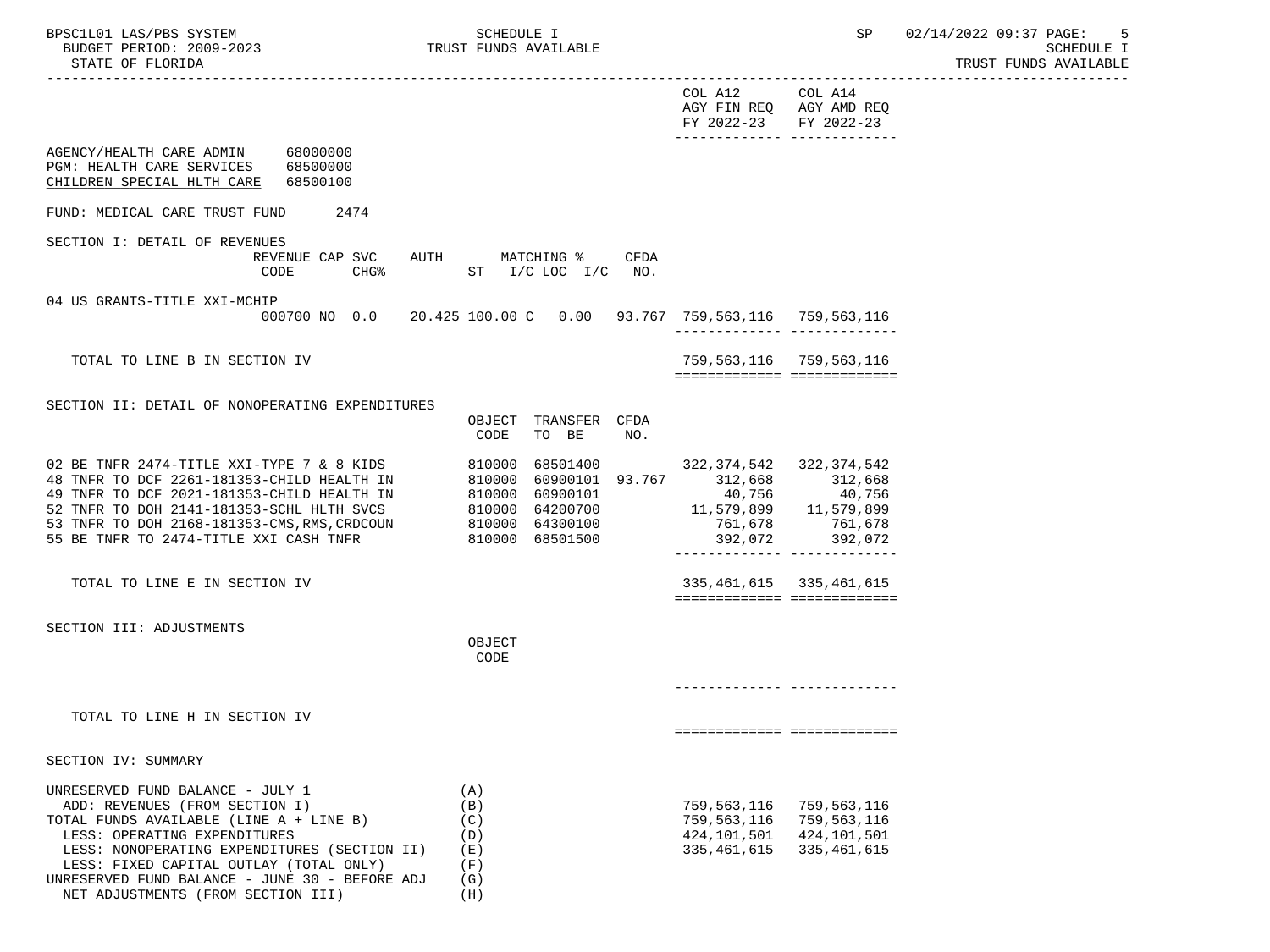|        | - 11197 - 121 - 121 - 121 - 121 - 122 - 122 - 122 - 122 - 122 - 122 - 122 - 122 - 122 - 122 - 122 - 1 |           |       |         | ັ້ | the IC-communication of the set of the set of the set of the set of the set of the set of the set of the set o<br><u>ັບ 21 / </u> |       |                           | . . |
|--------|-------------------------------------------------------------------------------------------------------|-----------|-------|---------|----|-----------------------------------------------------------------------------------------------------------------------------------|-------|---------------------------|-----|
| BUDGET | PERIOD:                                                                                               | 2009-2023 | TRUS1 | ^ \ / Д |    |                                                                                                                                   |       |                           |     |
| RTATR  | ".ORIDA<br>へせ                                                                                         |           |       |         |    | TRUS                                                                                                                              | 'INDS | .AR1<br>$\wedge$ $\wedge$ |     |
|        |                                                                                                       |           |       |         |    |                                                                                                                                   |       |                           |     |

| FY 2022-23 FY 2022-23 |                         |
|-----------------------|-------------------------|
|                       | AGY FIN REQ AGY AMD REQ |
| COL A12               | COL A14                 |

| AGENCY/HEALTH CARE ADMIN   | 68000000 |
|----------------------------|----------|
| PGM: HEALTH CARE SERVICES  | 68500000 |
| CHILDREN SPECIAL HLTH CARE | 68500100 |

FUND: MEDICAL CARE TRUST FUND 2474

SECTION IV: SUMMARY

ADJUSTED UNRESERVED FUND BALANCE - JUNE 30 (I)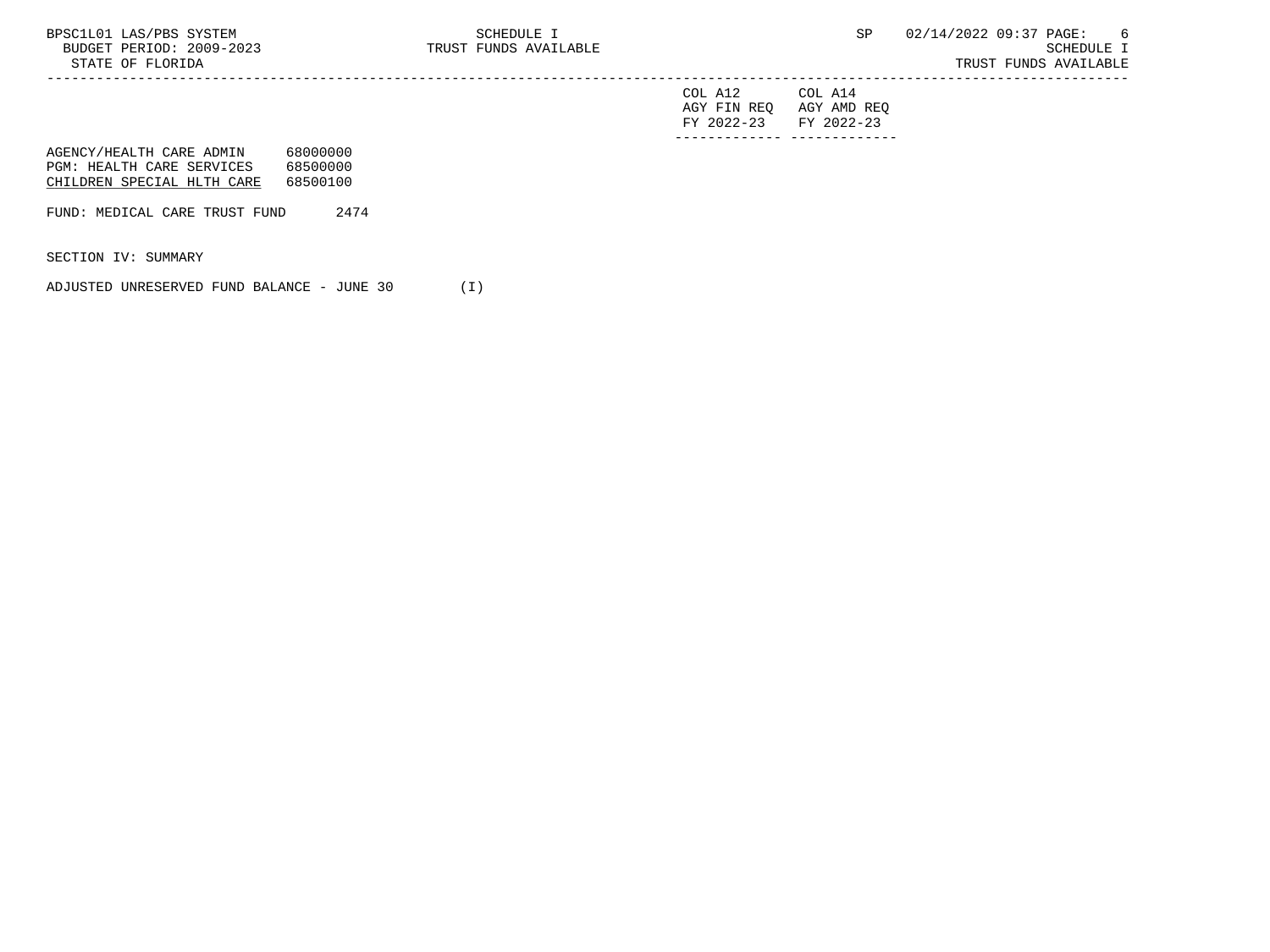| BUDGET PERIOD: 2009-2023<br>STATE OF FLORIDA                                                                                                                                                                                                                                                                                                                                   | TRUST FUNDS AVAILABLE                                            |                                                       |                                                                    | <b>SCHEDULE I</b><br>TRUST FUNDS AVAILABLE |
|--------------------------------------------------------------------------------------------------------------------------------------------------------------------------------------------------------------------------------------------------------------------------------------------------------------------------------------------------------------------------------|------------------------------------------------------------------|-------------------------------------------------------|--------------------------------------------------------------------|--------------------------------------------|
|                                                                                                                                                                                                                                                                                                                                                                                |                                                                  | COL A12<br>FY 2022-23 FY 2022-23                      | COL A14<br>AGY FIN REQ AGY AMD REQ<br>------------- -------------- |                                            |
| AGENCY/HEALTH CARE ADMIN 68000000<br>PGM: HEALTH CARE SERVICES 68500000<br>EXECUTIVE DIR/SUPPORT SVCS 68500200                                                                                                                                                                                                                                                                 |                                                                  |                                                       |                                                                    |                                            |
| FUND: GRANTS AND DONATIONS TF<br>2339                                                                                                                                                                                                                                                                                                                                          |                                                                  |                                                       |                                                                    |                                            |
| SECTION I: DETAIL OF REVENUES<br>REVENUE CAP SVC<br>CHG <sup>8</sup><br>CODE                                                                                                                                                                                                                                                                                                   | AUTH MATCHING %<br>CFDA<br>ST I/C LOC I/C NO.                    |                                                       |                                                                    |                                            |
| 01 REIMBURSEMENTS-ACHIEVED SAVINGS REBATE (ASR)<br>001801 NO 0.0 409.967 0.00<br>52 UNIVERSITY OF FL/MEDICAL SCH QUALITY NETWORK                                                                                                                                                                                                                                               | 0.00                                                             |                                                       | 2,000,000 2,000,000                                                |                                            |
| 000100 YES 0.0 409.975                                                                                                                                                                                                                                                                                                                                                         | 0.00<br>0.00                                                     | 1,000,000                                             | 1,000,000                                                          |                                            |
| TOTAL TO LINE B IN SECTION IV                                                                                                                                                                                                                                                                                                                                                  |                                                                  |                                                       | 3,000,000 3,000,000<br>===========================                 |                                            |
| SECTION II: DETAIL OF NONOPERATING EXPENDITURES                                                                                                                                                                                                                                                                                                                                | OBJECT TRANSFER CFDA<br>CODE<br>TO BE<br>NO.                     |                                                       |                                                                    |                                            |
| 11 BE TNFR GDTF-2339-DRUG REBATE                                                                                                                                                                                                                                                                                                                                               | 810000 68500200                                                  |                                                       | 16,070,535- 16,070,535-                                            |                                            |
| TOTAL TO LINE E IN SECTION IV                                                                                                                                                                                                                                                                                                                                                  |                                                                  |                                                       | $16,070,535 - 16,070,535 -$<br>===========================         |                                            |
| SECTION III: ADJUSTMENTS                                                                                                                                                                                                                                                                                                                                                       | OBJECT<br>CODE                                                   |                                                       |                                                                    |                                            |
| TOTAL TO LINE H IN SECTION IV                                                                                                                                                                                                                                                                                                                                                  |                                                                  |                                                       | ============================                                       |                                            |
| SECTION IV: SUMMARY                                                                                                                                                                                                                                                                                                                                                            |                                                                  |                                                       |                                                                    |                                            |
| UNRESERVED FUND BALANCE - JULY 1<br>ADD: REVENUES (FROM SECTION I)<br>TOTAL FUNDS AVAILABLE (LINE A + LINE B)<br>LESS: OPERATING EXPENDITURES<br>LESS: NONOPERATING EXPENDITURES (SECTION II)<br>LESS: FIXED CAPITAL OUTLAY (TOTAL ONLY)<br>UNRESERVED FUND BALANCE - JUNE 30 - BEFORE ADJ<br>NET ADJUSTMENTS (FROM SECTION III)<br>ADJUSTED UNRESERVED FUND BALANCE - JUNE 30 | (A)<br>(B)<br>(C)<br>(D)<br>(E)<br>(F)<br>(G)<br>(H)<br>$(\top)$ | 3,000,000<br>3,000,000<br>19,070,535<br>$16,070,535-$ | 3,000,000<br>3,000,000<br>19,070,535<br>16,070,535-                |                                            |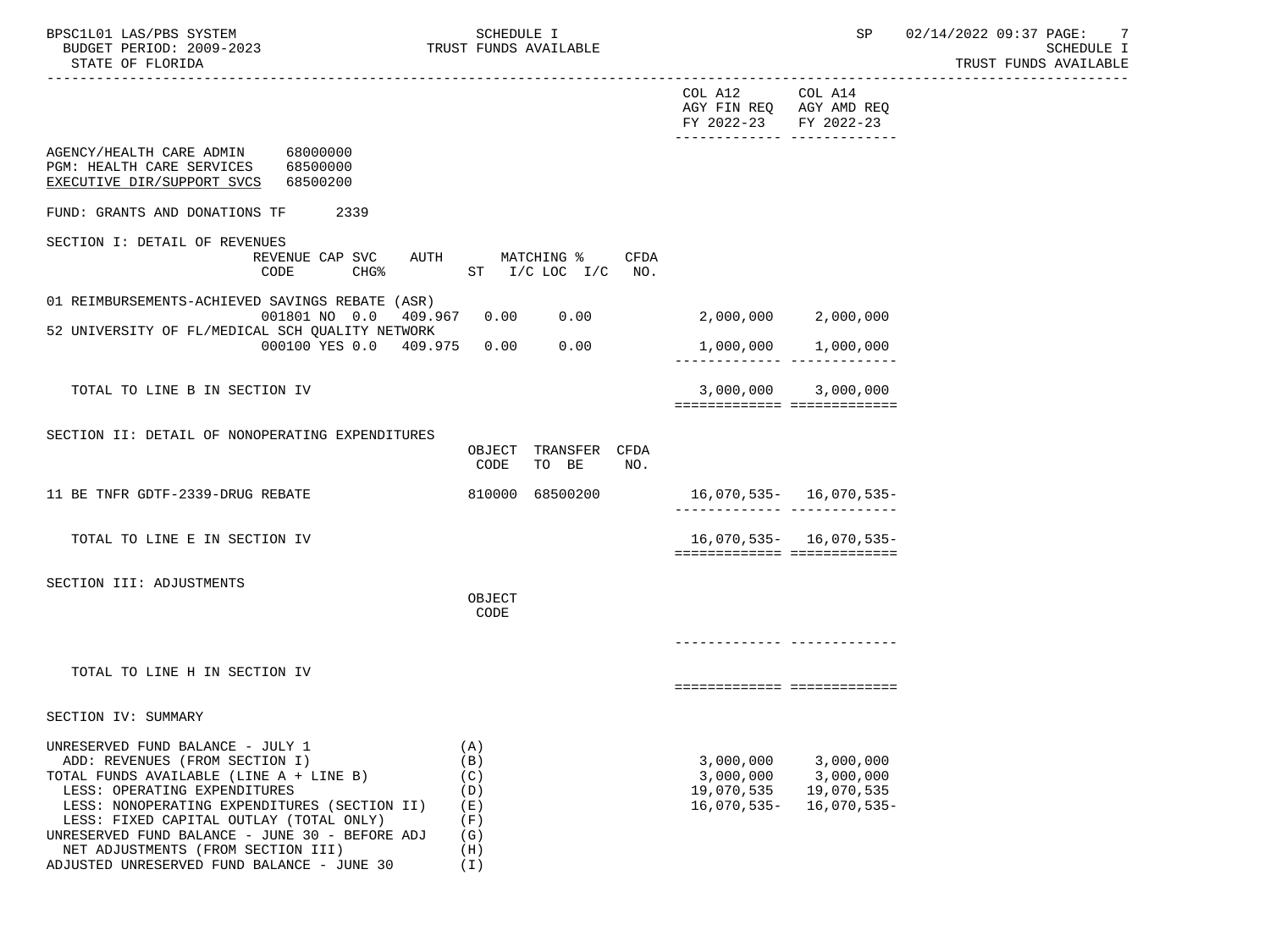----------------------------------------------------------------------------------------------------------------------------------- COL A12 COL A14 AGY FIN REQ AGY AMD REQ FY 2022-23 FY 2022-23 ------------- ------------- AGENCY/HEALTH CARE ADMIN 68000000 PGM: HEALTH CARE SERVICES 68500000 EXECUTIVE DIR/SUPPORT SVCS 68500200 FUND: MEDICAL CARE TRUST FUND 2474 SECTION I: DETAIL OF REVENUES REVENUE CAP SVC AUTH MATCHING % CFDA CODE CHG% ST I/C LOC I/C NO. 47 US GRANTS-TITLE XIX 000700 NO 0.0 20.425 50.00 C 0.00 93.778 397,868,115 399,451,520 48 US GRANTS-TITLE XXI 000700 NO 0.0 20.425 30.63 C 0.00 93.767 1,038,576 1,038,576 69 TNFR FROM 2339-181066-TNFR FASTA-OFR 001500 NO 0.0 20.425 0.00 0.00 8,462,344 8,462,344 ------------- ------------- TOTAL TO LINE B IN SECTION IV  $407,369,035$   $408,952,440$  ============= ============= SECTION II: DETAIL OF NONOPERATING EXPENDITURES OBJECT TRANSFER CFDA CODE TO BE NO. 62 TNFR TO DOH 2021-181011-MED CLAIMS DATA 810000 64100200 93.778 420,734 420,734 65 TNFR TO DOH 2168-181011-MED FOSTER CARE 810000 64300100 93.778 3,365,308 3,365,308 66 TNFR TO DCF 2021-181011-MEDICAID ADMIN 810000 60900101 93.778 6,408,699 6,408,699 69 TNFR TO DOH 2261-181011-MED ADMIN 50/50 810000 64000000 93.778 326,953 326,953 70 TNFR TO DCF 2261-181011-MEDICAID ADMIN 810000 60000000 93.778 96,604,359 96,604,359 72 TNFR TO DOH 2261-181011-DDD MED NEEDY 810000 64000000 93.778 1,924,677 1,924,677 73 TNFR TO DOH 2352-181011-CERT NURSING 810000 64400100 93.778 72,941 72,941 76 TNFR TO DEA 2021-181011-SMMC 810000 65100600 93.778 1,443,825 1,443,825 78 TNFR TO DEA 2516-181011-MEDICAID ADMIN 810000 65000000 93.778 14,468,424 14,468,424 80 TNFR TO APD 2516-181011-MEDICAID ADMIN 810000 67100200 93.778 28,008,250 28,008,250 82 TNFR FROM 2474-185080-ADM TNFR 83 TNFR TO HCTF-2003-181067 810000 68700700 113,462 113,462 84 TNFR FROM 2474-310405-CASH TRANSFER OFR 810000 68500200 54,144,015- 54,144,015- ------------- ------------- TOTAL TO LINE E IN SECTION IV 102,327,176 102,401,531 ============= ============= SECTION III: ADJUSTMENTS **OBJECT CODE** 

------------- -------------

TOTAL TO LINE H IN SECTION IV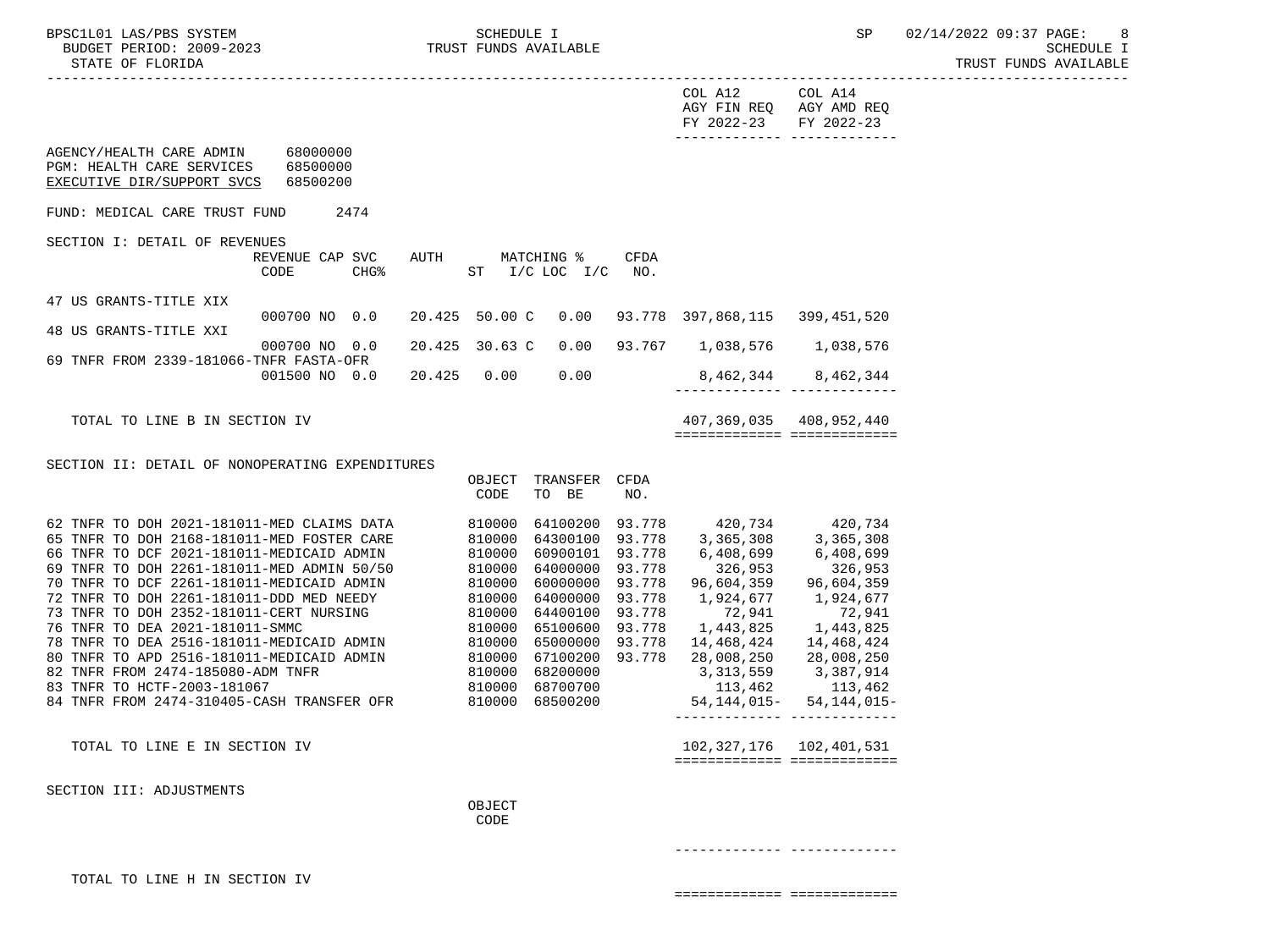|                                                                                            |                                  | COL A12<br>AGY FIN REO<br>FY 2022-23 | COL A14<br>AGY AMD REO<br>FY 2022-23 |
|--------------------------------------------------------------------------------------------|----------------------------------|--------------------------------------|--------------------------------------|
| AGENCY/HEALTH CARE ADMIN<br><b>PGM: HEALTH CARE SERVICES</b><br>EXECUTIVE DIR/SUPPORT SVCS | 68000000<br>68500000<br>68500200 |                                      |                                      |
| FUND: MEDICAL CARE TRUST FUND                                                              | 2474                             |                                      |                                      |

SECTION IV: SUMMARY

| UNRESERVED FUND BALANCE - JULY 1               | (A) |             |             |
|------------------------------------------------|-----|-------------|-------------|
| ADD: REVENUES (FROM SECTION I)                 | (B) | 407,369,035 | 408,952,440 |
| TOTAL FUNDS AVAILABLE (LINE A + LINE B)        | (C) | 407,369,035 | 408,952,440 |
| LESS: OPERATING EXPENDITURES                   | (D) | 305,041,859 | 306,550,909 |
| LESS: NONOPERATING EXPENDITURES (SECTION II)   | (E) | 102,327,176 | 102,401,531 |
| LESS: FIXED CAPITAL OUTLAY (TOTAL ONLY)        | (F) |             |             |
| UNRESERVED FUND BALANCE - JUNE 30 - BEFORE ADJ | (G) |             |             |
| NET ADJUSTMENTS (FROM SECTION III)             | (H) |             |             |
| ADJUSTED UNRESERVED FUND BALANCE - JUNE 30     |     |             |             |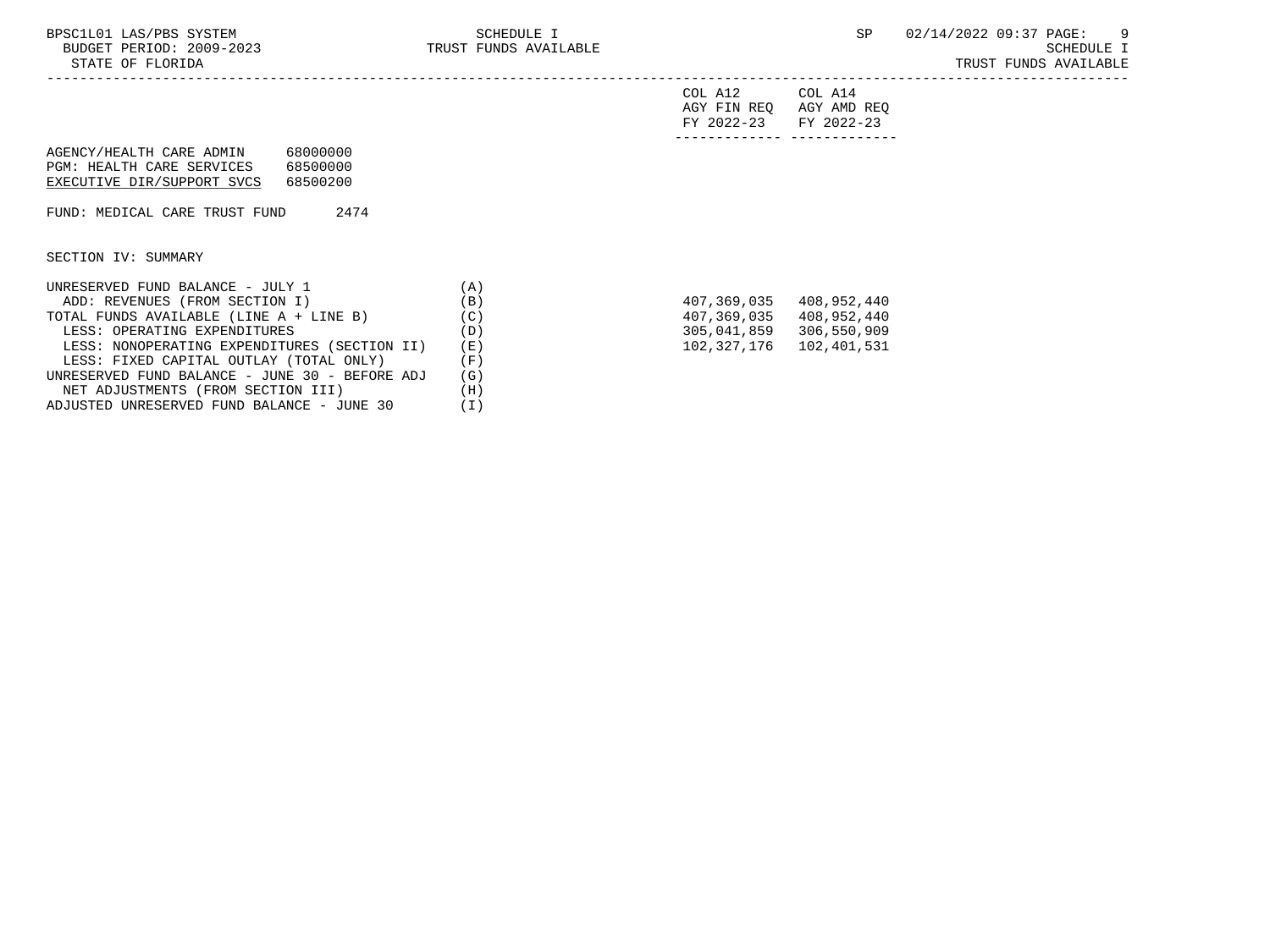| BPSC1L01 LAS/PBS SYSTEM<br>BUDGET PERIOD: 2009-2023<br>STATE OF FLORIDA<br>----------------------------------                                                                                                                                                                                                                    | SCHEDULE I<br>TRUST FUNDS AVAILABLE                  |                                                                                          | SP                                                                                       | 02/14/2022 09:37 PAGE: 10<br><b>SCHEDULE I</b><br>TRUST FUNDS AVAILABLE |
|----------------------------------------------------------------------------------------------------------------------------------------------------------------------------------------------------------------------------------------------------------------------------------------------------------------------------------|------------------------------------------------------|------------------------------------------------------------------------------------------|------------------------------------------------------------------------------------------|-------------------------------------------------------------------------|
|                                                                                                                                                                                                                                                                                                                                  |                                                      | COL A12 COL A14<br>AGY FIN REQ AGY AMD REQ<br>FY 2022-23 FY 2022-23                      |                                                                                          |                                                                         |
| AGENCY/HEALTH CARE ADMIN 68000000<br>PGM: HEALTH CARE SERVICES 68500000<br>MEDICAID SERV/INDIVIDUALS<br>68501400                                                                                                                                                                                                                 |                                                      |                                                                                          |                                                                                          |                                                                         |
| 2003<br>FUND: HEALTH CARE TRUST FUND                                                                                                                                                                                                                                                                                             |                                                      |                                                                                          |                                                                                          |                                                                         |
| SECTION I: DETAIL OF REVENUES<br>REVENUE CAP SVC AUTH MATCHING %<br>CODE                                                                                                                                                                                                                                                         | CFDA<br>CHG <sup>*</sup> ST I/C LOC I/C NO.          |                                                                                          |                                                                                          |                                                                         |
| 91 TNFR FROM DBPR 2086-CIGARETTE TAXES<br>001500 NO 0.0                                                                                                                                                                                                                                                                          |                                                      | 732,700,000  732,700,000<br>-------------- --------------                                |                                                                                          |                                                                         |
| TOTAL TO LINE B IN SECTION IV                                                                                                                                                                                                                                                                                                    |                                                      | 732,700,000 732,700,000<br>============================                                  |                                                                                          |                                                                         |
| SECTION II: DETAIL OF NONOPERATING EXPENDITURES                                                                                                                                                                                                                                                                                  | OBJECT TRANSFER CFDA<br>CODE<br>TO BE<br>NO.         |                                                                                          |                                                                                          |                                                                         |
| 70 TNFR TO DOH 2245-181010-BIOMEDICAL<br>71 BE TNFR FROM HCTF-2003                                                                                                                                                                                                                                                               | 810000 64200100<br>810000 68501500                   | 25,000,000 25,000,000<br>324,829,875 324,829,875                                         |                                                                                          |                                                                         |
| TOTAL TO LINE E IN SECTION IV                                                                                                                                                                                                                                                                                                    |                                                      | 349,829,875 349,829,875<br>============================                                  |                                                                                          |                                                                         |
| SECTION III: ADJUSTMENTS                                                                                                                                                                                                                                                                                                         | OBJECT<br>CODE                                       |                                                                                          |                                                                                          |                                                                         |
|                                                                                                                                                                                                                                                                                                                                  |                                                      |                                                                                          |                                                                                          |                                                                         |
| TOTAL TO LINE H IN SECTION IV                                                                                                                                                                                                                                                                                                    |                                                      | ============================                                                             |                                                                                          |                                                                         |
| SECTION IV: SUMMARY                                                                                                                                                                                                                                                                                                              |                                                      |                                                                                          |                                                                                          |                                                                         |
| UNRESERVED FUND BALANCE - JULY 1<br>ADD: REVENUES (FROM SECTION I)<br>TOTAL FUNDS AVAILABLE (LINE A + LINE B)<br>LESS: OPERATING EXPENDITURES<br>LESS: NONOPERATING EXPENDITURES (SECTION II)<br>LESS: FIXED CAPITAL OUTLAY (TOTAL ONLY)<br>UNRESERVED FUND BALANCE - JUNE 30 - BEFORE ADJ<br>NET ADJUSTMENTS (FROM SECTION III) | (A)<br>(B)<br>(C)<br>(D)<br>(E)<br>(F)<br>(G)<br>(H) | 108,793,189<br>732,700,000<br>841, 493, 189<br>382,870,125<br>349,829,875<br>108,793,189 | 108,793,189<br>732,700,000<br>841, 493, 189<br>382,870,125<br>349,829,875<br>108,793,189 |                                                                         |

ADJUSTED UNRESERVED FUND BALANCE - JUNE 30 (I) 108,793,189 108,793,189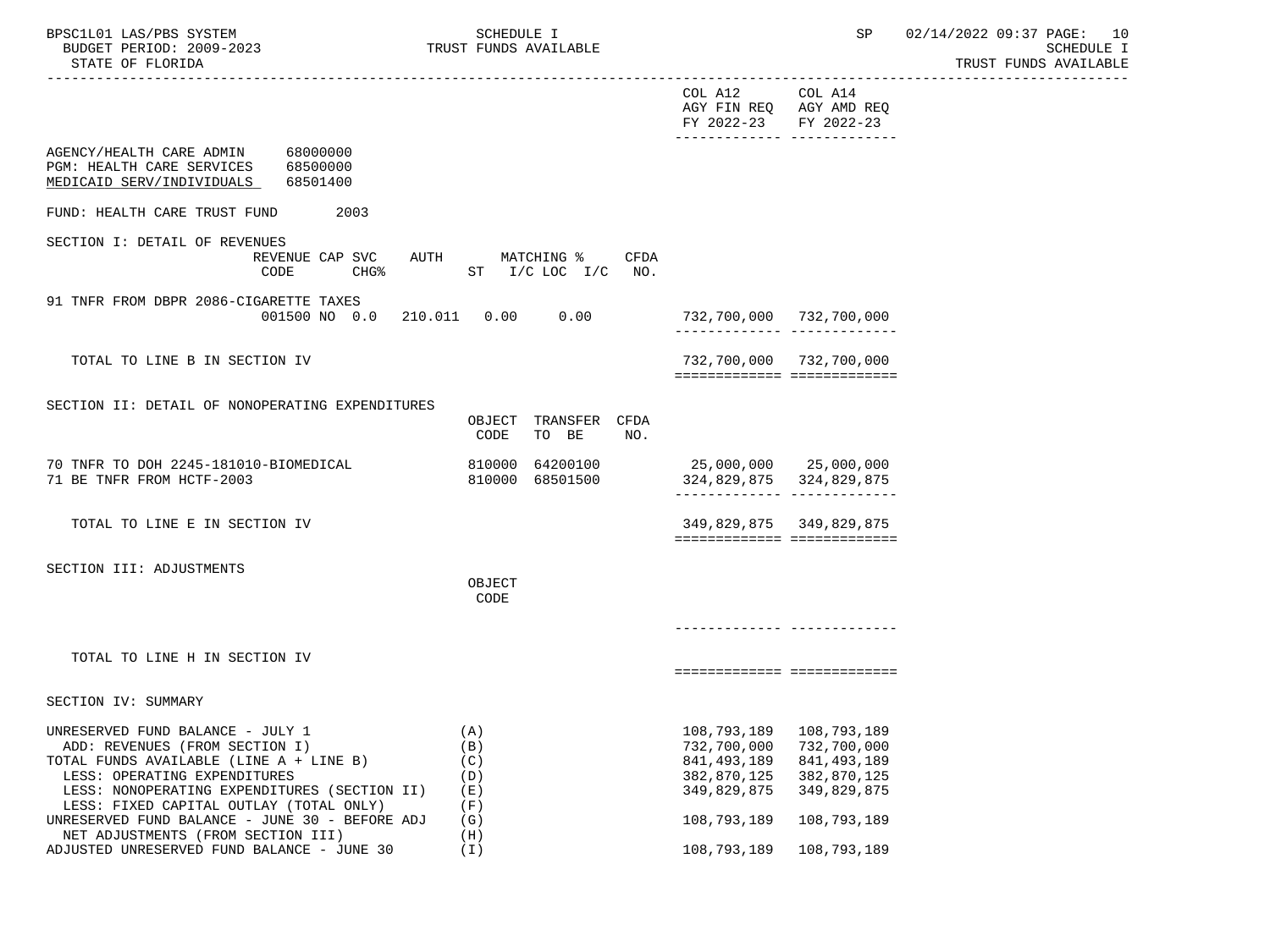| BPSC1L01 LAS/PBS SYSTEM<br>BUDGET PERIOD: 2009-2023 TRUST FUNDS AVAILABLE<br>STATE OF FLORIDA                    |                | SCHEDULE I                                                 |                                          |                                                         | SP 02/14/2022 09:37 PAGE: 11 | SCHEDULE I<br>TRUST FUNDS AVAILABLE |  |
|------------------------------------------------------------------------------------------------------------------|----------------|------------------------------------------------------------|------------------------------------------|---------------------------------------------------------|------------------------------|-------------------------------------|--|
|                                                                                                                  |                |                                                            | COL A12 COL A14<br>FY 2022-23 FY 2022-23 | AGY FIN REQ AGY AMD REQ<br>-------------- ------------- |                              |                                     |  |
| AGENCY/HEALTH CARE ADMIN 68000000<br>PGM: HEALTH CARE SERVICES<br>68500000<br>MEDICAID SERV/INDIVIDUALS 68501400 |                |                                                            |                                          |                                                         |                              |                                     |  |
| FUND: HEALTH CARE TRUST FUND                                                                                     | 2003           |                                                            |                                          |                                                         |                              |                                     |  |
| SCHEDULE IB: DETAIL OF UNRESERVED FUND BALANCE                                                                   | FUNDING SOURCE | $STATE(S)$ RESTRICTED $(R)$<br>NONSTATE(N) UNRESTRICTED(U) |                                          |                                                         |                              |                                     |  |
| 03 TRANSFER FROM DBPR - CIGARETTE TAXES                                                                          | S.             | $\mathbf{U}$                                               | 108,793,189   108,793,189                |                                                         |                              |                                     |  |
| ADJUSTED UNRESERVED FUND BALANCE - JUNE 30                                                                       |                |                                                            | ===========================              | 108,793,189 108,793,189                                 |                              |                                     |  |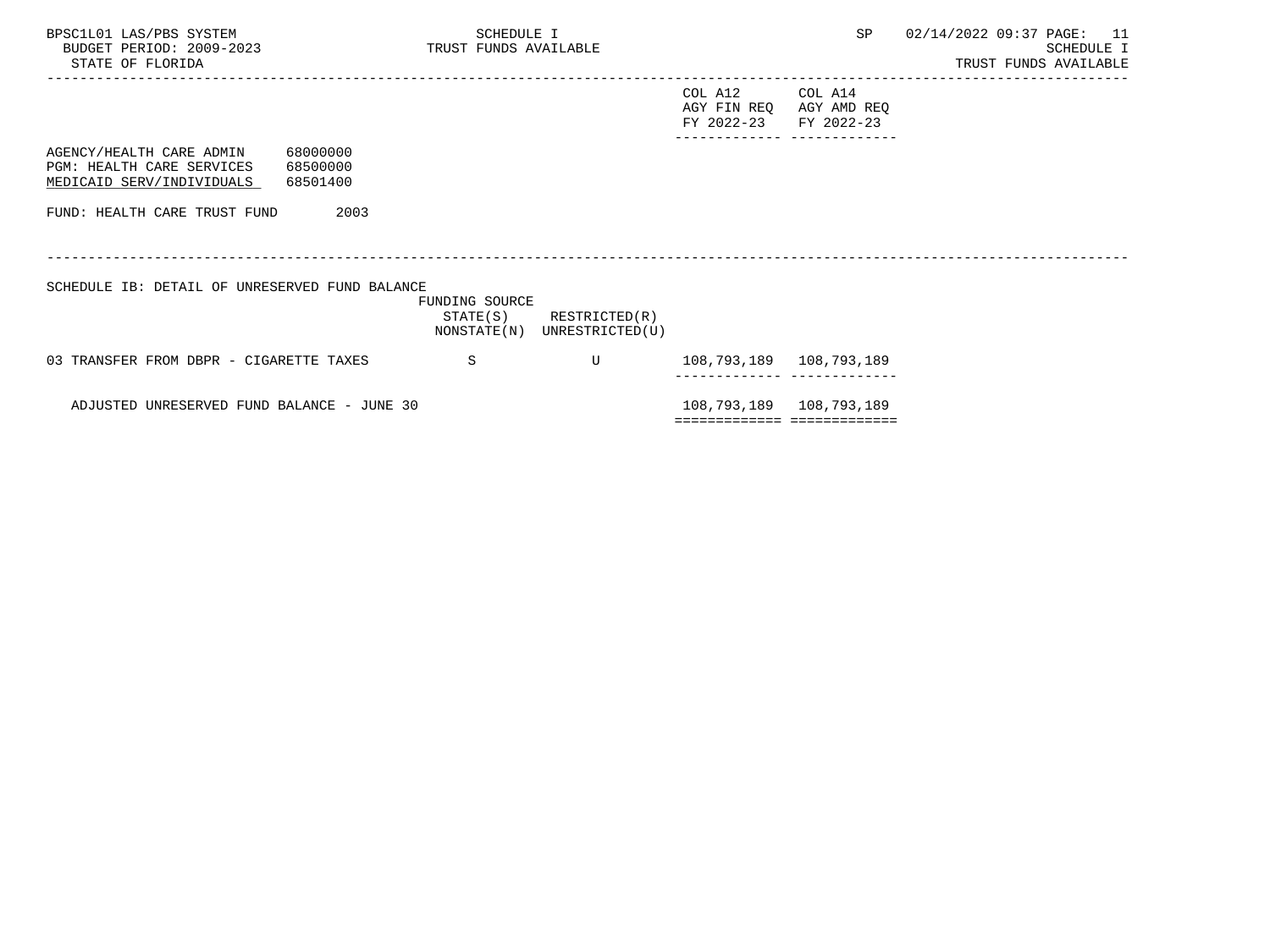| BPSC1L01 LAS/PBS SYSTEM<br>BUDGET PERIOD: 2009-2023<br>STATE OF FLORIDA<br>----------------------                                                                                                                                                                                                                                |                                   | SCHEDULE I<br>TRUST FUNDS AVAILABLE                            |                                          | SP                                                                    | 02/14/2022 09:37 PAGE: 12<br><b>SCHEDULE I</b><br>TRUST FUNDS AVAILABLE |
|----------------------------------------------------------------------------------------------------------------------------------------------------------------------------------------------------------------------------------------------------------------------------------------------------------------------------------|-----------------------------------|----------------------------------------------------------------|------------------------------------------|-----------------------------------------------------------------------|-------------------------------------------------------------------------|
|                                                                                                                                                                                                                                                                                                                                  |                                   |                                                                | COL A12 COL A14<br>FY 2022-23 FY 2022-23 | AGY FIN REQ AGY AMD REQ                                               |                                                                         |
| AGENCY/HEALTH CARE ADMIN 68000000<br>PGM: HEALTH CARE SERVICES 68500000<br>MEDICAID SERV/INDIVIDUALS                                                                                                                                                                                                                             | 68501400                          |                                                                |                                          |                                                                       |                                                                         |
| FUND: TOBACCO SETTLEMENT TF                                                                                                                                                                                                                                                                                                      | 2122                              |                                                                |                                          |                                                                       |                                                                         |
| SECTION I: DETAIL OF REVENUES                                                                                                                                                                                                                                                                                                    | REVENUE CAP SVC<br>CODE           | CFDA<br>AUTH MATCHING %<br>CHG <sup>*</sup> ST I/C LOC I/C NO. |                                          |                                                                       |                                                                         |
| 01 TNFR FROM DFS-2123-TOBACCO SETTLEMENT                                                                                                                                                                                                                                                                                         | 001500 NO 0.0 20.425(8) 0.00 0.00 |                                                                |                                          | 367,024,364 367,024,364<br>-------------- --------------              |                                                                         |
| TOTAL TO LINE B IN SECTION IV                                                                                                                                                                                                                                                                                                    |                                   |                                                                |                                          | 367, 024, 364 367, 024, 364<br>============================           |                                                                         |
| SECTION II: DETAIL OF NONOPERATING EXPENDITURES                                                                                                                                                                                                                                                                                  |                                   | OBJECT TRANSFER CFDA<br>CODE<br>TO BE<br>NO.                   |                                          |                                                                       |                                                                         |
| TOTAL TO LINE E IN SECTION IV                                                                                                                                                                                                                                                                                                    |                                   |                                                                |                                          | ------------ --------------<br>============================           |                                                                         |
| SECTION III: ADJUSTMENTS                                                                                                                                                                                                                                                                                                         |                                   | OBJECT<br>CODE                                                 |                                          |                                                                       |                                                                         |
|                                                                                                                                                                                                                                                                                                                                  |                                   |                                                                |                                          | -------------- --------------                                         |                                                                         |
| TOTAL TO LINE H IN SECTION IV                                                                                                                                                                                                                                                                                                    |                                   |                                                                |                                          | seconomentes exceptosecono                                            |                                                                         |
| SECTION IV: SUMMARY                                                                                                                                                                                                                                                                                                              |                                   |                                                                |                                          |                                                                       |                                                                         |
| UNRESERVED FUND BALANCE - JULY 1<br>ADD: REVENUES (FROM SECTION I)<br>TOTAL FUNDS AVAILABLE (LINE A + LINE B)<br>LESS: OPERATING EXPENDITURES<br>LESS: NONOPERATING EXPENDITURES (SECTION II)<br>LESS: FIXED CAPITAL OUTLAY (TOTAL ONLY)<br>UNRESERVED FUND BALANCE - JUNE 30 - BEFORE ADJ<br>NET ADJUSTMENTS (FROM SECTION III) |                                   | (A)<br>(B)<br>(C)<br>(D)<br>( E )<br>(F)<br>(G)<br>(H)         | 367,024,364                              | 367,024,364 367,024,364<br>367, 024, 364 367, 024, 364<br>367,024,364 |                                                                         |

ADJUSTED UNRESERVED FUND BALANCE - JUNE 30 (I)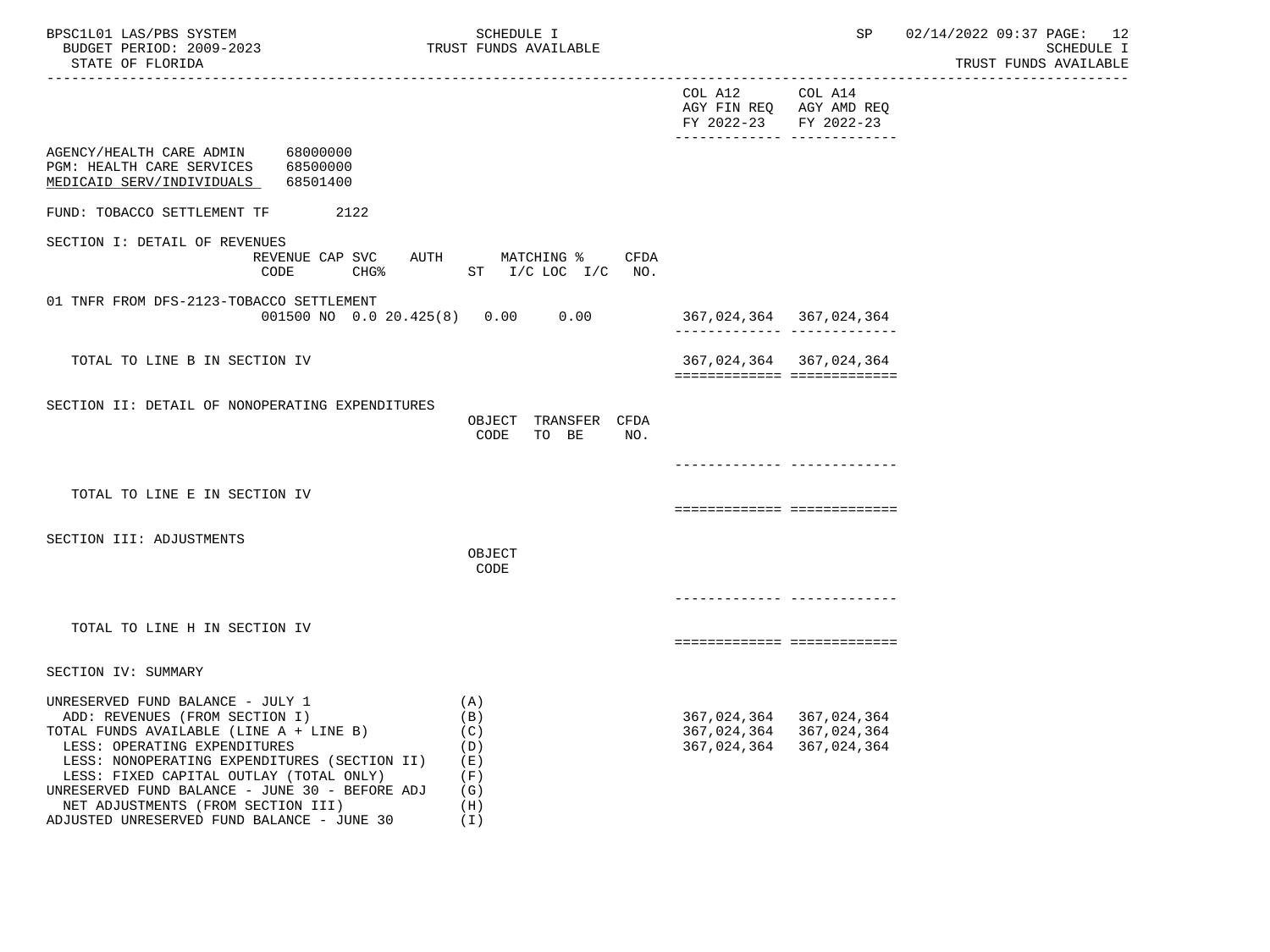|                                                                                                                  |                |                                      |      | COL A12 COL A14<br>FY 2022-23               | AGY FIN REQ AGY AMD REQ<br>FY 2022-23                    |  |
|------------------------------------------------------------------------------------------------------------------|----------------|--------------------------------------|------|---------------------------------------------|----------------------------------------------------------|--|
| AGENCY/HEALTH CARE ADMIN 68000000<br>PGM: HEALTH CARE SERVICES<br>68500000<br>MEDICAID SERV/INDIVIDUALS 68501400 |                |                                      |      |                                             |                                                          |  |
| FUND: GRANTS AND DONATIONS TF<br>2339                                                                            |                |                                      |      |                                             |                                                          |  |
| SECTION I: DETAIL OF REVENUES                                                                                    |                |                                      |      |                                             |                                                          |  |
| REVENUE CAP SVC<br>AUTH<br>CODE<br>CHG%                                                                          |                | MATCHING %<br>ST $I/C$ LOC $I/C$ NO. | CFDA |                                             |                                                          |  |
| 04 FEES COUNTY CONTRIBUTIONS                                                                                     |                |                                      |      |                                             |                                                          |  |
| 000100 YES 0.0<br>409.916<br>05 INTEREST                                                                         | 0.00           | 0.00                                 |      | 965,895,940 1025,447,351                    |                                                          |  |
| 000500 NO 0.0<br>409.916                                                                                         | 0.00           | 0.00                                 |      | 533,606 533,606                             |                                                          |  |
| 06 REFUNDS DRUG REBATES-FEDERAL<br>409.916<br>001800 NO 0.0                                                      | 0.00           |                                      |      | $0.00$ 93.778 1277, 220, 000 1277, 220, 000 |                                                          |  |
| 07 REFUNDS DRUG REBATES-STATE                                                                                    |                |                                      |      |                                             |                                                          |  |
| 409.916<br>001800 NO 0.0<br>23 FINES-FRAUD AND ABUSE                                                             | 0.00           | 0.00                                 |      |                                             | 822,780,000 822,780,000                                  |  |
| 409.916<br>001200 NO 0.0                                                                                         | 0.00           | 0.00                                 |      |                                             | 1,450,271 1,450,271                                      |  |
| 31 FEES COUNTY CONT MED BUY BACK CLINIC SVCS<br>001000 NO 0.0<br>409.916                                         | 0.00           | 0.00                                 |      |                                             | 353,261 353,261                                          |  |
| 54 FEES COUNTY CONT MED BUY BACK CLINIC SERVICES                                                                 |                |                                      |      |                                             |                                                          |  |
| 001000 NO 0.0 409.916<br>81 REFUNDS-FASTA/FRSTA                                                                  | 0.00           | 0.00                                 |      |                                             | 46,739 46,739                                            |  |
| 001800 NO 0.0 409.916                                                                                            | 0.00           | 0.00                                 |      |                                             | 7, 227, 379 7, 227, 379                                  |  |
|                                                                                                                  |                |                                      |      |                                             |                                                          |  |
| TOTAL TO LINE B IN SECTION IV                                                                                    |                |                                      |      | 3075,507,196 3135,058,607                   |                                                          |  |
|                                                                                                                  |                |                                      |      |                                             | ============================                             |  |
| SECTION II: DETAIL OF NONOPERATING EXPENDITURES                                                                  |                |                                      |      |                                             |                                                          |  |
|                                                                                                                  | OBJECT<br>CODE | TRANSFER CFDA<br>TO BE               | NO.  |                                             |                                                          |  |
| 02 TNFR FROM 2003-185080-ADM TNFR                                                                                | 810000         | 68200000                             |      | 1,709,978 1,709,978                         |                                                          |  |
| 07 STATE TRUST FUND RESERVE<br>12 BE TNFR FROM 2339-HOSPICE NHOA                                                 | 999000         |                                      |      |                                             | 50,301 50,301<br>1,697,123- 1,697,123-                   |  |
| 20 TNFR TO 2474-181066-FRAUD AND ABUSE                                                                           |                | 810000 68501400<br>810000 68500200   |      |                                             | 8,462,344 8,462,344                                      |  |
| 24 BE TNFR GDTF-2339-DRUG REBATE AND ASR                                                                         |                | 810000 68500200                      |      |                                             | 16,070,535 16,070,535                                    |  |
|                                                                                                                  |                |                                      |      |                                             |                                                          |  |
| TOTAL TO LINE E IN SECTION IV                                                                                    |                |                                      |      |                                             | 24,596,035 24,596,035<br>_______________________________ |  |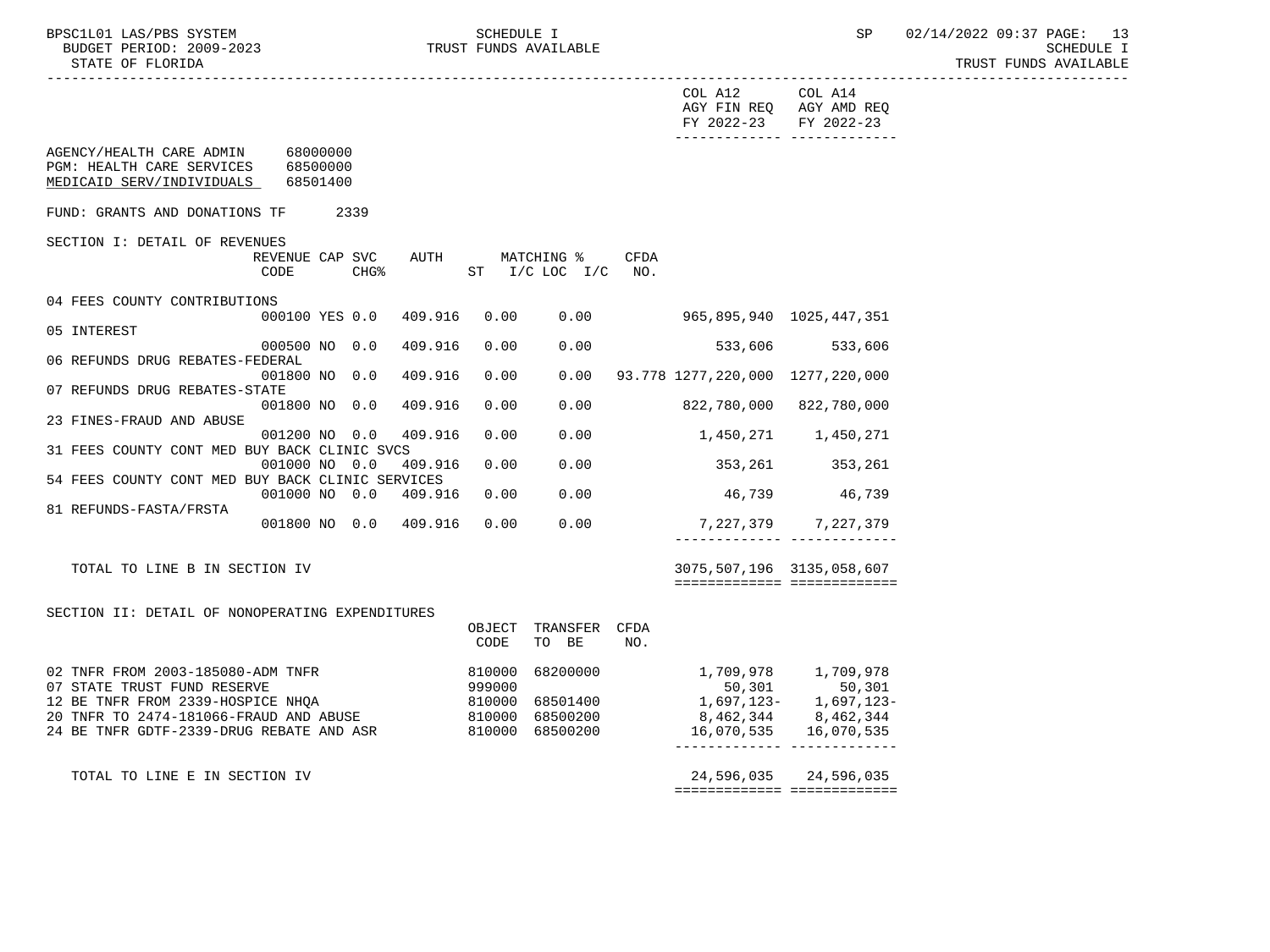| BPSC1L01 LAS/PBS SYSTEM<br>BUDGET PERIOD: 2009-2023<br>STATE OF FLORIDA                                                                                                                                                                                                                                                                                                                  | SCHEDULE I<br>TRUST FUNDS AVAILABLE                     |                                                            |                                                                                         | SP                                                                                                                 | 02/14/2022 09:37 PAGE: 14<br>SCHEDULE I<br>TRUST FUNDS AVAILABLE |
|------------------------------------------------------------------------------------------------------------------------------------------------------------------------------------------------------------------------------------------------------------------------------------------------------------------------------------------------------------------------------------------|---------------------------------------------------------|------------------------------------------------------------|-----------------------------------------------------------------------------------------|--------------------------------------------------------------------------------------------------------------------|------------------------------------------------------------------|
|                                                                                                                                                                                                                                                                                                                                                                                          |                                                         |                                                            | COL A12<br>FY 2022-23 FY 2022-23                                                        | COL A14<br>AGY FIN REQ AGY AMD REQ                                                                                 |                                                                  |
| 68000000<br>AGENCY/HEALTH CARE ADMIN<br>PGM: HEALTH CARE SERVICES 68500000<br>MEDICAID SERV/INDIVIDUALS<br>68501400                                                                                                                                                                                                                                                                      |                                                         |                                                            |                                                                                         |                                                                                                                    |                                                                  |
| FUND: GRANTS AND DONATIONS TF<br>2339                                                                                                                                                                                                                                                                                                                                                    |                                                         |                                                            |                                                                                         |                                                                                                                    |                                                                  |
| SECTION III: ADJUSTMENTS                                                                                                                                                                                                                                                                                                                                                                 | OBJECT<br>CODE                                          |                                                            |                                                                                         |                                                                                                                    |                                                                  |
|                                                                                                                                                                                                                                                                                                                                                                                          |                                                         |                                                            |                                                                                         |                                                                                                                    |                                                                  |
| TOTAL TO LINE H IN SECTION IV                                                                                                                                                                                                                                                                                                                                                            |                                                         |                                                            |                                                                                         | ===========================                                                                                        |                                                                  |
| SECTION IV: SUMMARY                                                                                                                                                                                                                                                                                                                                                                      |                                                         |                                                            |                                                                                         |                                                                                                                    |                                                                  |
| UNRESERVED FUND BALANCE - JULY 1<br>ADD: REVENUES (FROM SECTION I)<br>TOTAL FUNDS AVAILABLE (LINE A + LINE B)<br>LESS: OPERATING EXPENDITURES<br>LESS: NONOPERATING EXPENDITURES (SECTION II) (E)<br>LESS: FIXED CAPITAL OUTLAY (TOTAL ONLY)<br>UNRESERVED FUND BALANCE - JUNE 30 - BEFORE ADJ $(G)$<br>NET ADJUSTMENTS (FROM SECTION III)<br>ADJUSTED UNRESERVED FUND BALANCE - JUNE 30 | (A)<br>(B)<br>(C)<br>(D)<br>(F)<br>(H)<br>$(\lrcorner)$ |                                                            | 3075,507,196 3135,058,607<br>3629,839,552 3689,390,963<br>3067, 993, 065 3127, 544, 476 | 554, 332, 356 554, 332, 356<br>24,596,035 24,596,035<br>537, 250, 452 537, 250, 452<br>537, 250, 452 537, 250, 452 |                                                                  |
| SCHEDULE IB: DETAIL OF UNRESERVED FUND BALANCE                                                                                                                                                                                                                                                                                                                                           | FUNDING SOURCE                                          | $STATE(S)$ RESTRICTED $(R)$<br>NONSTATE(N) UNRESTRICTED(U) |                                                                                         |                                                                                                                    |                                                                  |
| 04 FRAUD AND ABUSE<br>05 FEES COUNTY CONTRIBUTIONS<br>06 DRUG REBATES - STATE<br>08 DRUG REBATES - FEDERAL                                                                                                                                                                                                                                                                               | S<br>S<br>S<br>N                                        | ${\tt U}$<br>R<br>$\mathbf U$<br>R                         | 18,546,619 18,546,619<br>197,906,971 197,906,971                                        | 69,738,448   69,738,448<br>251,058,414 251,058,414<br>------------- -------------                                  |                                                                  |
| ADJUSTED UNRESERVED FUND BALANCE - JUNE 30                                                                                                                                                                                                                                                                                                                                               |                                                         |                                                            |                                                                                         | 537, 250, 452 537, 250, 452                                                                                        |                                                                  |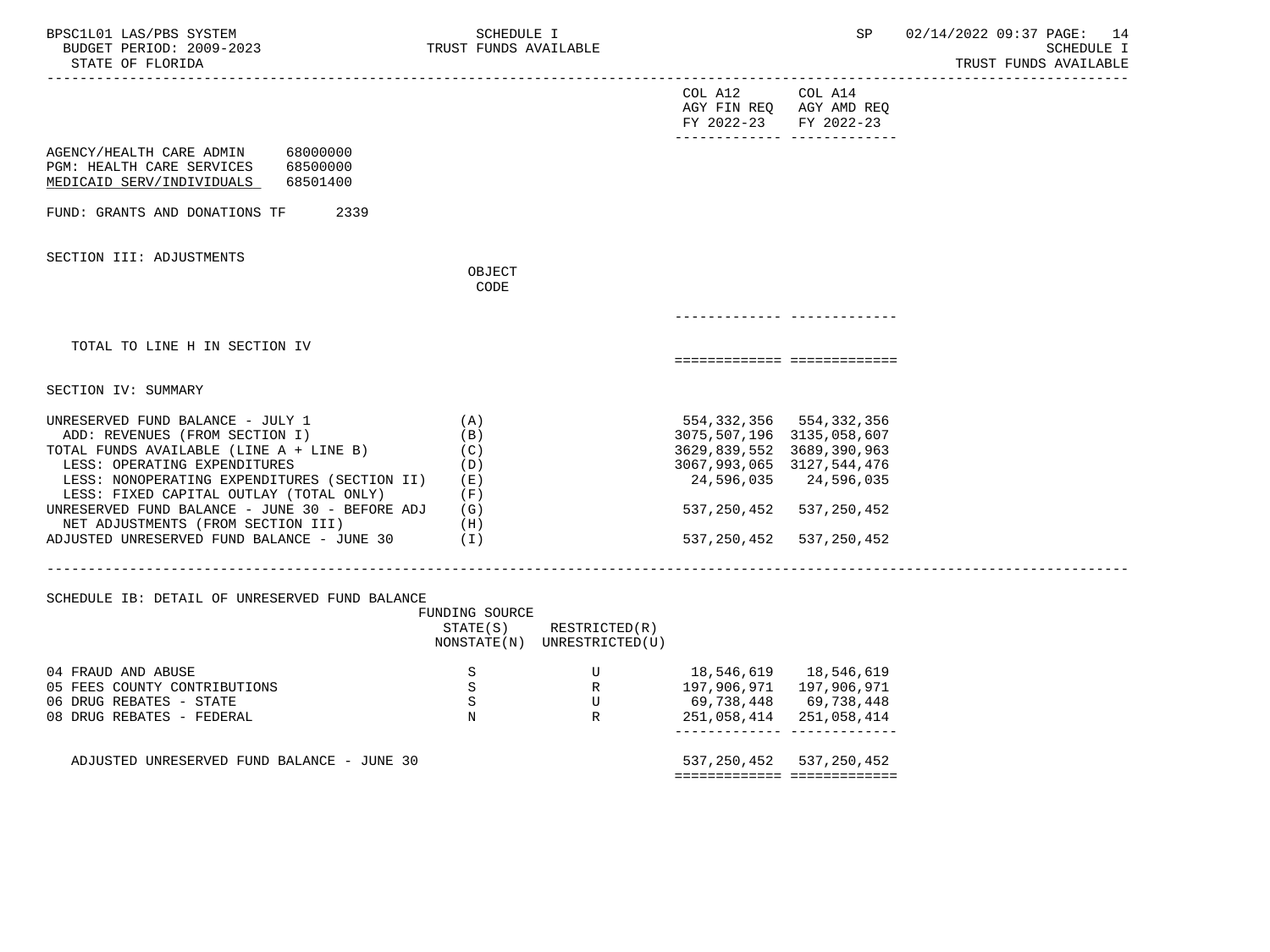AGENCY/HEALTH CARE ADMIN

02 US GRANTS-TITLE XIX

06 REFUNDS-TPL FEDERAL

24 REFUNDS-FISCAL AGENT

26 REFUNDS-NURSING HOME

07 REFUNDS-TPL STATE

01 INTEREST

 ----------------------------------------------------------------------------------------------------------------------------------- COL A12 COL A14 AGY FIN REQ AGY AMD REQ FY 2022-23 FY 2022-23 ------------- ------------- PGM: HEALTH CARE SERVICES 68500000 MEDICAID SERV/INDIVIDUALS 68501400 FUND: MEDICAL CARE TRUST FUND 2474 SECTION I: DETAIL OF REVENUES<br>REVENUE CAP SVC AUTH MATCHING % CFDA CODE CHG<sup>&</sup> ST I/C LOC I/C NO. 000500 NO 0.0 17.61 0.00 0.00 200,361 200,361 000700 NO 0.0 20.425 35.18 C 41.11 C 93.77814887,242,666 15176,216,037 001800 NO 0.0 215.32 0.00 0.00 56,950,658 56,950,658 001800 NO 0.0 215.32 0.00 0.00 36,687,385 36,687,385 11 FINES, FORFEITURES, JUDGEMENTS 001200 NO 0.0 20.425 0.00 0.00 4,410,727 4,410,727 001800 NO 0.0 215.32 0.00 0.00 188,107,995 188,107,995 25 REFUNDS-FRAUD AND ABUSE 001800 NO 0.0 215.32 0.00 0.00 11,878,999 11,878,999 001800 NO 0.0 215.32 0.00 0.00 2,130,351 2,130,351 ------------- ------------- TOTAL TO LINE B IN SECTION IV 15187,609,142 15476,582,513 ============= =============

## SECTION II: DETAIL OF NONOPERATING EXPENDITURES

|                                             | OBJECT | TRANSFER | CFDA   |                                    |              |
|---------------------------------------------|--------|----------|--------|------------------------------------|--------------|
|                                             | CODE   | BE<br>TO | NO.    |                                    |              |
| 09 TNFR TO DCF 2261-181011-DISH             | 810000 | 60910506 | 93.778 | 78,337,943                         | 78,337,943   |
| 10 TNFR TO DCF 2516-181011 MED FFS          | 810000 | 64300100 | 93.778 | 2,581,374                          | 2,581,374    |
| 11 TNFR FROM 2474-310405 CASH TRANSFER OFR  | 810000 | 68500200 | 93.778 | 54,144,015                         | 54, 144, 015 |
| 14 BE TNFR 2474-NURSING HOME TPL RECOVERIES | 810000 | 68501500 | 93.778 | 13,500,000                         | 13,500,000   |
| 20 ANTICIPATED BA TNFR DOH-181012 CMS       | 899000 | 64300100 |        | 93.778 1151.009.420                | 1151,009,420 |
| 21 ANTICIPATED BA TNFR DOH-102673CMS        | 899000 | 64300100 |        | 93.778 1151,009,420- 1151,009,420- |              |
| 24 BE TNFR TITLE XXI KIDS TYPE 7 AND 8      | 810000 | 68501400 |        | $322.374.542-$                     | 322,374,542- |
| 65 BE TNFR FROM 68501400                    | 810000 | 68501500 |        | 392,072                            | 392,072      |
| 71 TNFR TO APD 2516-181011                  | 810000 | 67100400 | 93.778 | 54,094,087                         | 54,094,087   |
| 91 TNFR FROM 2474-185080-ADM TNFR           | 810000 | 68200000 | 93.778 | 5,521,460                          | 5,521,460    |
|                                             |        |          |        |                                    |              |

 TOTAL TO LINE E IN SECTION IV 113,803,591- 113,803,591- ============= =============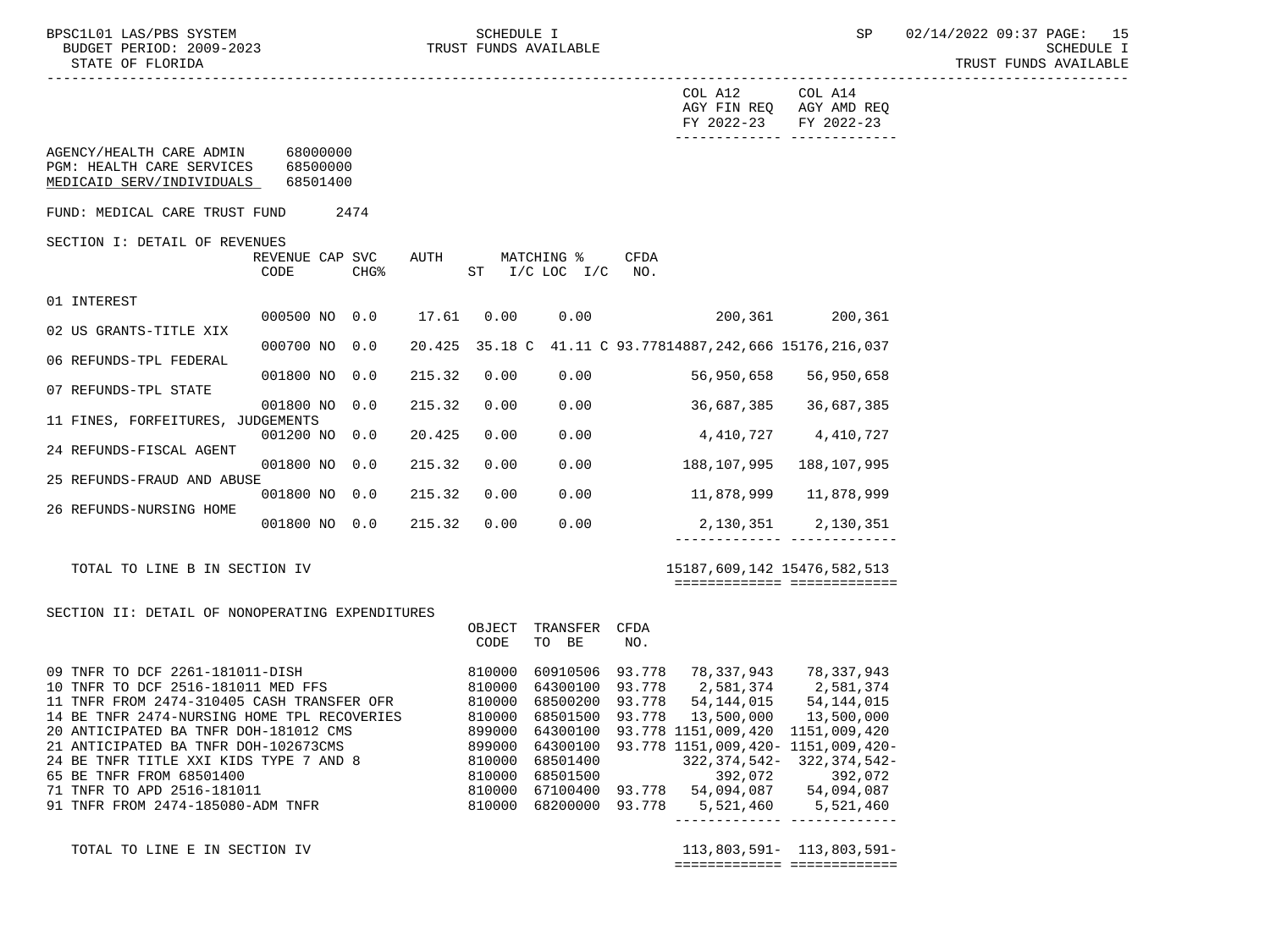| BPSC1L01 LAS/PBS SYSTEM<br>BUDGET PERIOD: 2009-2023<br>STATE OF FLORIDA                                                                                                                                                                                                                                                          | SCHEDULE I<br>TRUST FUNDS AVAILABLE                    |                                              |                                                                                           | SP                                                                              | 02/14/2022 09:37 PAGE: 16<br><b>SCHEDULE I</b><br>TRUST FUNDS AVAILABLE |
|----------------------------------------------------------------------------------------------------------------------------------------------------------------------------------------------------------------------------------------------------------------------------------------------------------------------------------|--------------------------------------------------------|----------------------------------------------|-------------------------------------------------------------------------------------------|---------------------------------------------------------------------------------|-------------------------------------------------------------------------|
|                                                                                                                                                                                                                                                                                                                                  |                                                        |                                              | COL A12<br>FY 2022-23                                                                     | COL A14<br>AGY FIN REQ AGY AMD REQ<br>FY 2022-23                                | --------------                                                          |
| AGENCY/HEALTH CARE ADMIN 68000000<br>PGM: HEALTH CARE SERVICES<br>68500000<br>MEDICAID SERV/INDIVIDUALS<br>68501400                                                                                                                                                                                                              |                                                        |                                              |                                                                                           |                                                                                 |                                                                         |
| FUND: MEDICAL CARE TRUST FUND<br>2474                                                                                                                                                                                                                                                                                            |                                                        |                                              |                                                                                           |                                                                                 |                                                                         |
| SECTION III: ADJUSTMENTS                                                                                                                                                                                                                                                                                                         | OBJECT<br>CODE                                         |                                              |                                                                                           |                                                                                 |                                                                         |
|                                                                                                                                                                                                                                                                                                                                  |                                                        |                                              |                                                                                           |                                                                                 |                                                                         |
| TOTAL TO LINE H IN SECTION IV                                                                                                                                                                                                                                                                                                    |                                                        |                                              |                                                                                           | ===========================                                                     |                                                                         |
| SECTION IV: SUMMARY                                                                                                                                                                                                                                                                                                              |                                                        |                                              |                                                                                           |                                                                                 |                                                                         |
| UNRESERVED FUND BALANCE - JULY 1<br>ADD: REVENUES (FROM SECTION I)<br>TOTAL FUNDS AVAILABLE (LINE A + LINE B)<br>LESS: OPERATING EXPENDITURES<br>LESS: NONOPERATING EXPENDITURES (SECTION II)<br>LESS: FIXED CAPITAL OUTLAY (TOTAL ONLY)<br>UNRESERVED FUND BALANCE - JUNE 30 - BEFORE ADJ<br>NET ADJUSTMENTS (FROM SECTION III) | (A)<br>(B)<br>(C)<br>(D)<br>( E )<br>(F)<br>(G)<br>(H) |                                              | 15187,609,142 15476,582,513<br>15414,687,033 15703,660,404<br>15304,795,702 15616,176,025 | 227,077,891 227,077,891<br>113,803,591- 113,803,591-<br>223,694,922 201,287,970 |                                                                         |
| ADJUSTED UNRESERVED FUND BALANCE - JUNE 30                                                                                                                                                                                                                                                                                       | (I)                                                    |                                              | 223,694,922                                                                               | 201,287,970                                                                     |                                                                         |
| SCHEDULE IB: DETAIL OF UNRESERVED FUND BALANCE                                                                                                                                                                                                                                                                                   | FUNDING SOURCE<br>STATE(S)                             | RESTRICTED(R)<br>NONSTATE(N) UNRESTRICTED(U) |                                                                                           |                                                                                 |                                                                         |
| 03 SMMCP<br>08 REFUNDS TPL - STATE                                                                                                                                                                                                                                                                                               | S<br>S                                                 | U<br>U                                       |                                                                                           | 55,061,018<br>223,694,922 146,226,952<br>_______________________________        |                                                                         |
| ADJUSTED UNRESERVED FUND BALANCE - JUNE 30                                                                                                                                                                                                                                                                                       |                                                        |                                              |                                                                                           | 223,694,922 201,287,970                                                         |                                                                         |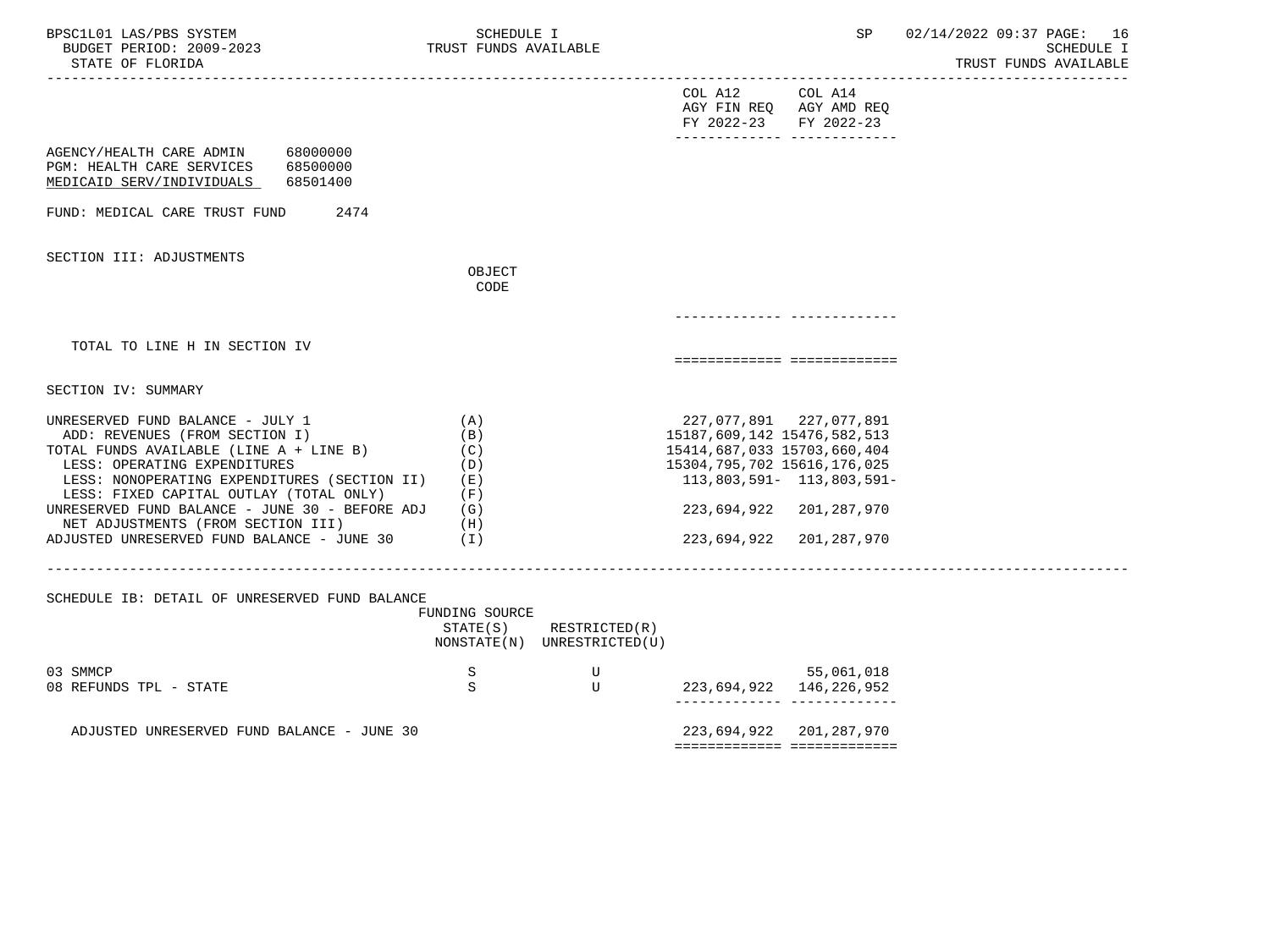| BPSC1L01 LAS/PBS SYSTEM<br>BUDGET PERIOD: 2009-2023<br>STATE OF FLORIDA                                                                                                                                                                  | SCHEDULE I<br>TRUST FUNDS AVAILABLE    |                                      |                                                             | SP                                                                                    | 02/14/2022 09:37 PAGE: 17<br>SCHEDULE I<br>TRUST FUNDS AVAILABLE |
|------------------------------------------------------------------------------------------------------------------------------------------------------------------------------------------------------------------------------------------|----------------------------------------|--------------------------------------|-------------------------------------------------------------|---------------------------------------------------------------------------------------|------------------------------------------------------------------|
|                                                                                                                                                                                                                                          |                                        |                                      | COL A12<br>FY 2022-23                                       | COL A14<br>AGY FIN REQ AGY AMD REQ<br>FY 2022-23<br>.________________________________ |                                                                  |
| AGENCY/HEALTH CARE ADMIN 68000000<br>PGM: HEALTH CARE SERVICES<br>68500000<br>MEDICAID SERV/INDIVIDUALS<br>68501400                                                                                                                      |                                        |                                      |                                                             |                                                                                       |                                                                  |
| FUND: PUB MEDICAL ASST TF<br>2565                                                                                                                                                                                                        |                                        |                                      |                                                             |                                                                                       |                                                                  |
| SECTION I: DETAIL OF REVENUES<br>REVENUE CAP SVC<br><b>CHG%</b><br>CODE                                                                                                                                                                  | AUTH MATCHING %                        | CFDA<br>ST I/C LOC I/C NO.           |                                                             |                                                                                       |                                                                  |
| 02 TAXES-HOSPITAL ASSESSMENTS                                                                                                                                                                                                            |                                        |                                      |                                                             |                                                                                       |                                                                  |
| 000300 YES 0.0 395.701<br>03 TNFR FROM DBPR-2086-CIGARETTE TAXES                                                                                                                                                                         | 0.00                                   | 0.00                                 |                                                             | 731,388,657 731,388,657                                                               |                                                                  |
| 001500 NO 0.0 210.011<br>06 FEES                                                                                                                                                                                                         | 0.00                                   | 0.00                                 | 61,600,000                                                  | 61,600,000                                                                            |                                                                  |
| 000100 YES 0.0 395.701                                                                                                                                                                                                                   | 0.00                                   | 0.00                                 | 81,438                                                      | 81,438<br>__________________________________                                          |                                                                  |
| TOTAL TO LINE B IN SECTION IV                                                                                                                                                                                                            |                                        |                                      |                                                             | 793,070,095 793,070,095<br>============================                               |                                                                  |
| SECTION II: DETAIL OF NONOPERATING EXPENDITURES                                                                                                                                                                                          |                                        |                                      |                                                             |                                                                                       |                                                                  |
|                                                                                                                                                                                                                                          | CODE                                   | OBJECT TRANSFER CFDA<br>TO BE<br>NO. |                                                             |                                                                                       |                                                                  |
|                                                                                                                                                                                                                                          |                                        |                                      |                                                             |                                                                                       |                                                                  |
| TOTAL TO LINE E IN SECTION IV                                                                                                                                                                                                            |                                        |                                      |                                                             |                                                                                       |                                                                  |
|                                                                                                                                                                                                                                          |                                        |                                      |                                                             | ===========================                                                           |                                                                  |
| SECTION III: ADJUSTMENTS                                                                                                                                                                                                                 | OBJECT<br>CODE                         |                                      |                                                             |                                                                                       |                                                                  |
|                                                                                                                                                                                                                                          |                                        |                                      |                                                             |                                                                                       |                                                                  |
| TOTAL TO LINE H IN SECTION IV                                                                                                                                                                                                            |                                        |                                      |                                                             | ===========================                                                           |                                                                  |
| SECTION IV: SUMMARY                                                                                                                                                                                                                      |                                        |                                      |                                                             |                                                                                       |                                                                  |
| UNRESERVED FUND BALANCE - JULY 1<br>ADD: REVENUES (FROM SECTION I)<br>TOTAL FUNDS AVAILABLE (LINE A + LINE B)<br>LESS: OPERATING EXPENDITURES<br>LESS: NONOPERATING EXPENDITURES (SECTION II)<br>LESS: FIXED CAPITAL OUTLAY (TOTAL ONLY) | (A)<br>(B)<br>(C)<br>(D)<br>(E)<br>(F) |                                      | 92, 240, 103<br>793,070,095<br>885, 310, 198<br>857,646,437 | 92,240,103<br>793,070,095<br>885, 310, 198<br>857,646,437                             |                                                                  |
| UNRESERVED FUND BALANCE - JUNE 30 - BEFORE ADJ<br>NET ADJUSTMENTS (FROM SECTION III)                                                                                                                                                     | (G)<br>(H)                             |                                      | 27,663,761                                                  | 27,663,761                                                                            |                                                                  |
| ADJUSTED UNRESERVED FUND BALANCE - JUNE 30                                                                                                                                                                                               | (I)                                    |                                      | 27,663,761                                                  | 27,663,761                                                                            |                                                                  |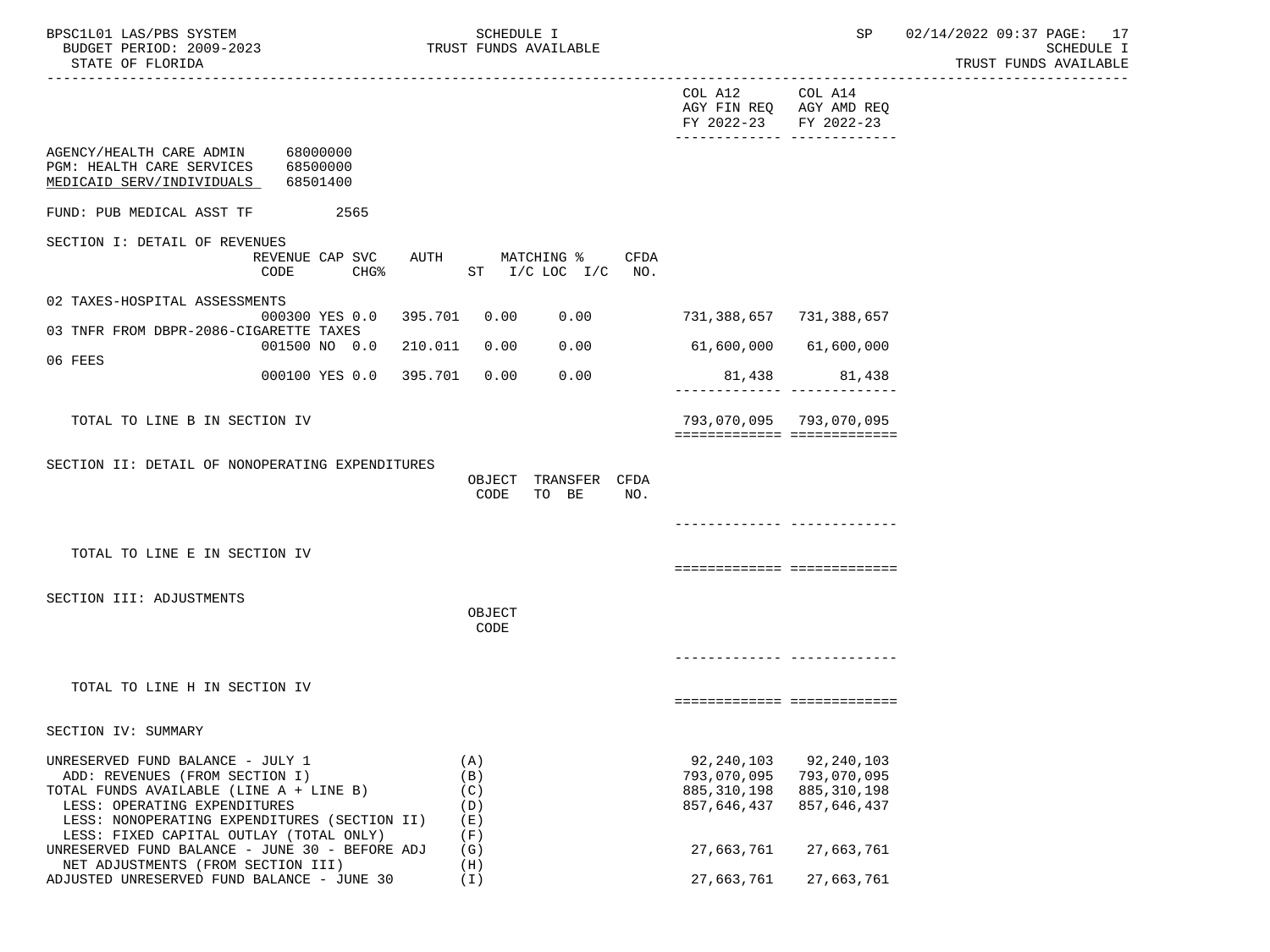| BPSC1L01 LAS/PBS SYSTEM<br>BUDGET PERIOD: 2009-2023<br>STATE OF FLORIDA            |                                  | SCHEDULE I<br>TRUST FUNDS AVAILABLE |                                                            |                                      |                                      | SP 02/14/2022 09:37 PAGE: 18 | SCHEDULE I<br>TRUST FUNDS AVAILABLE |  |
|------------------------------------------------------------------------------------|----------------------------------|-------------------------------------|------------------------------------------------------------|--------------------------------------|--------------------------------------|------------------------------|-------------------------------------|--|
|                                                                                    |                                  |                                     |                                                            | COL A12<br>AGY FIN REQ<br>FY 2022-23 | COL A14<br>AGY AMD REQ<br>FY 2022-23 |                              |                                     |  |
| AGENCY/HEALTH CARE ADMIN<br>PGM: HEALTH CARE SERVICES<br>MEDICAID SERV/INDIVIDUALS | 68000000<br>68500000<br>68501400 |                                     |                                                            |                                      |                                      |                              |                                     |  |
| FUND: PUB MEDICAL ASST TF                                                          | 2565                             |                                     |                                                            |                                      |                                      |                              |                                     |  |
| SCHEDULE IB: DETAIL OF UNRESERVED FUND BALANCE                                     |                                  |                                     |                                                            |                                      |                                      |                              |                                     |  |
|                                                                                    |                                  | FUNDING SOURCE                      | $STATE(S)$ RESTRICTED $(R)$<br>NONSTATE(N) UNRESTRICTED(U) |                                      |                                      |                              |                                     |  |
| 11 HOSPITAL FEES                                                                   |                                  | S                                   | U                                                          |                                      | 27,663,761 27,663,761                |                              |                                     |  |
| ADJUSTED UNRESERVED FUND BALANCE - JUNE 30                                         |                                  |                                     |                                                            |                                      | 27,663,761 27,663,761                |                              |                                     |  |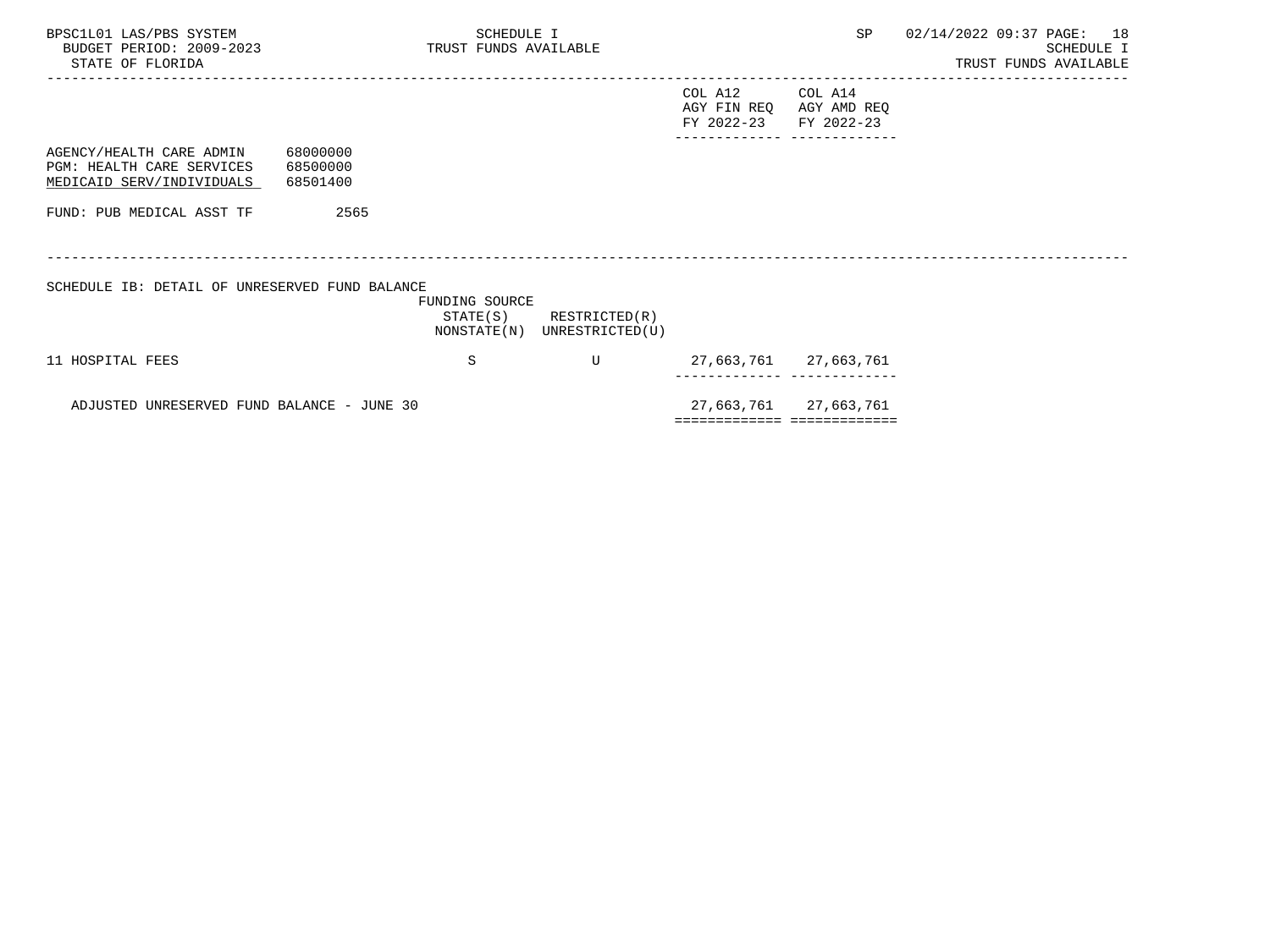| BPSC1L01 LAS/PBS SYSTEM<br>BUDGET PERIOD: 2009-2023<br>STATE OF FLORIDA                                                                                                                                                                  | SCHEDULE I<br>TRUST FUNDS AVAILABLE                |                                                                                             | SP                                                                 | 02/14/2022 09:37 PAGE: 19<br>SCHEDULE I<br>TRUST FUNDS AVAILABLE |
|------------------------------------------------------------------------------------------------------------------------------------------------------------------------------------------------------------------------------------------|----------------------------------------------------|---------------------------------------------------------------------------------------------|--------------------------------------------------------------------|------------------------------------------------------------------|
|                                                                                                                                                                                                                                          |                                                    | COL A12<br>AGY FIN REQ AGY AMD REQ<br>FY 2022-23 FY 2022-23<br>-------------- ------------- | COL A14                                                            |                                                                  |
| AGENCY/HEALTH CARE ADMIN 68000000<br>PGM: HEALTH CARE SERVICES 68500000<br>MEDICAID SERV/INDIVIDUALS<br>68501400                                                                                                                         |                                                    |                                                                                             |                                                                    |                                                                  |
| FUND: REFUGEE ASSISTANCE TF<br>2579                                                                                                                                                                                                      |                                                    |                                                                                             |                                                                    |                                                                  |
| SECTION I: DETAIL OF REVENUES<br>REVENUE CAP SVC<br>CODE<br>$CHG\$                                                                                                                                                                       | AUTH MATCHING % CFDA<br>ST I/C LOC I/C NO.         |                                                                                             |                                                                    |                                                                  |
| 01 TNFR FROM DCF-2261<br>001510 NO 0.0                                                                                                                                                                                                   | 20.425  0.00  0.00  93.566  10,319,400  10,319,400 | -------------- --------------                                                               |                                                                    |                                                                  |
| TOTAL TO LINE B IN SECTION IV                                                                                                                                                                                                            |                                                    | ============================                                                                | 10,319,400 10,319,400                                              |                                                                  |
| SECTION II: DETAIL OF NONOPERATING EXPENDITURES                                                                                                                                                                                          | OBJECT TRANSFER CFDA<br>TO BE<br>CODE<br>NO.       |                                                                                             |                                                                    |                                                                  |
| TOTAL TO LINE E IN SECTION IV                                                                                                                                                                                                            |                                                    | ===========================                                                                 | ------------ --------------                                        |                                                                  |
| SECTION III: ADJUSTMENTS                                                                                                                                                                                                                 | OBJECT<br>CODE                                     |                                                                                             |                                                                    |                                                                  |
|                                                                                                                                                                                                                                          |                                                    |                                                                                             |                                                                    |                                                                  |
| TOTAL TO LINE H IN SECTION IV                                                                                                                                                                                                            |                                                    | ===========================                                                                 |                                                                    |                                                                  |
| SECTION IV: SUMMARY                                                                                                                                                                                                                      |                                                    |                                                                                             |                                                                    |                                                                  |
| UNRESERVED FUND BALANCE - JULY 1<br>ADD: REVENUES (FROM SECTION I)<br>TOTAL FUNDS AVAILABLE (LINE A + LINE B)<br>LESS: OPERATING EXPENDITURES<br>LESS: NONOPERATING EXPENDITURES (SECTION II)<br>LESS: FIXED CAPITAL OUTLAY (TOTAL ONLY) | (A)<br>(B)<br>(C)<br>(D)<br>(E)<br>(F)             | 10,319,400<br>21,800,537<br>7,302,337                                                       | 11, 481, 137 11, 481, 137<br>10,319,400<br>21,800,537<br>7,302,337 |                                                                  |
| UNRESERVED FUND BALANCE - JUNE 30 - BEFORE ADJ<br>NET ADJUSTMENTS (FROM SECTION III)                                                                                                                                                     | (G)<br>(H)                                         | 14,498,200                                                                                  | 14,498,200                                                         |                                                                  |
| ADJUSTED UNRESERVED FUND BALANCE - JUNE 30                                                                                                                                                                                               | (I)                                                | 14,498,200                                                                                  | 14,498,200                                                         |                                                                  |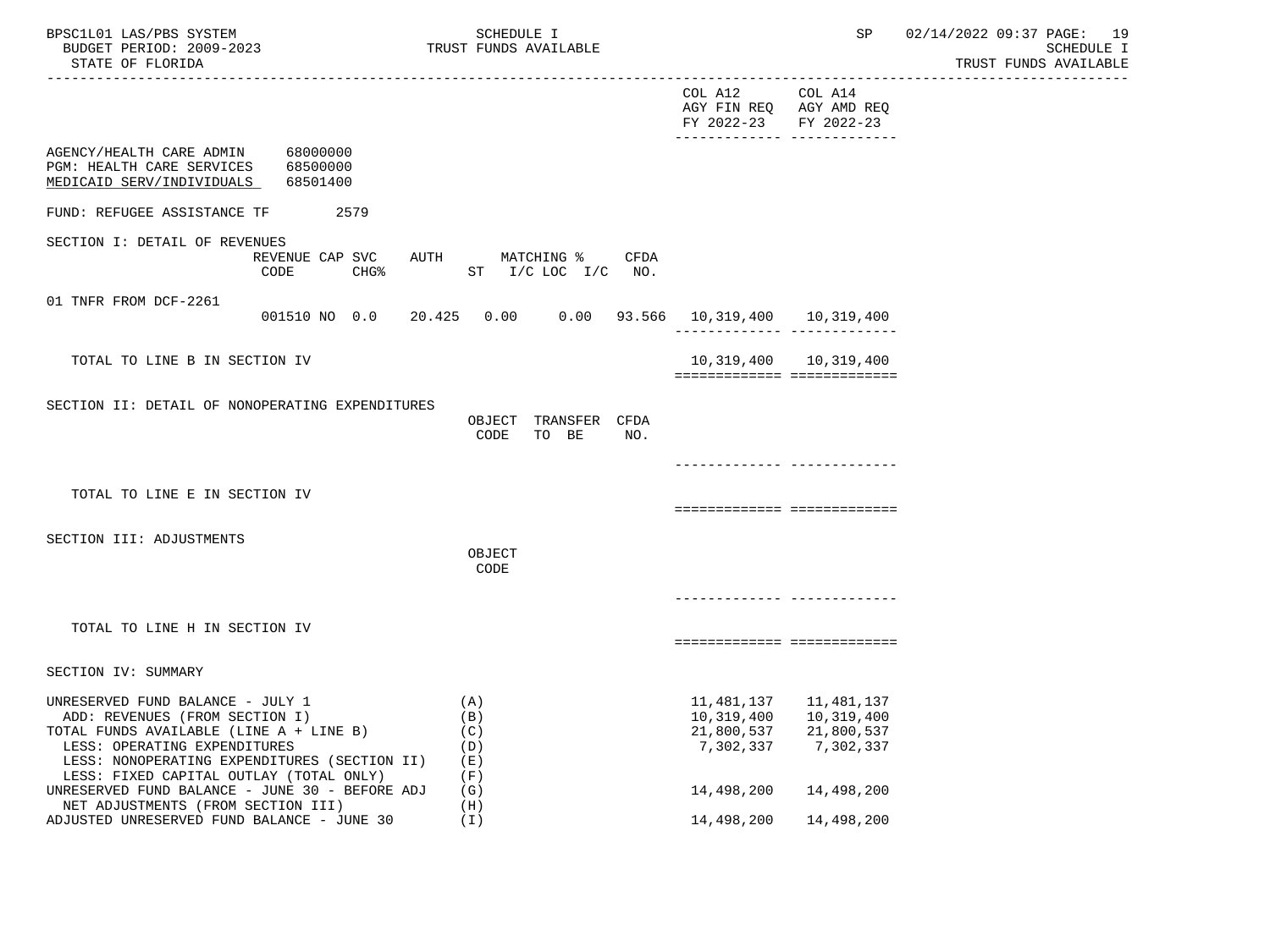| BPSC1L01 LAS/PBS SYSTEM<br>BUDGET PERIOD: 2009-2023 TRUST FUNDS AVAILABLE<br>STATE OF FLORIDA |                                  | SCHEDULE I     |                                                            |                                      |                                      | SP 02/14/2022 09:37 PAGE: | - 20<br>SCHEDULE I<br>TRUST FUNDS AVAILABLE |
|-----------------------------------------------------------------------------------------------|----------------------------------|----------------|------------------------------------------------------------|--------------------------------------|--------------------------------------|---------------------------|---------------------------------------------|
|                                                                                               |                                  |                |                                                            | COL A12<br>AGY FIN REQ<br>FY 2022-23 | COL A14<br>AGY AMD REQ<br>FY 2022-23 |                           |                                             |
| AGENCY/HEALTH CARE ADMIN<br>PGM: HEALTH CARE SERVICES<br>MEDICAID SERV/INDIVIDUALS            | 68000000<br>68500000<br>68501400 |                |                                                            |                                      |                                      |                           |                                             |
| FUND: REFUGEE ASSISTANCE TF                                                                   | 2579                             |                |                                                            |                                      |                                      |                           |                                             |
| SCHEDULE IB: DETAIL OF UNRESERVED FUND BALANCE                                                |                                  | FUNDING SOURCE | $STATE(S)$ RESTRICTED $(R)$<br>NONSTATE(N) UNRESTRICTED(U) |                                      |                                      |                           |                                             |
| 12 TRANSFER FROM DCF - FEDERAL FUNDS                                                          |                                  | N              | $\mathbb{R}$                                               | 14,498,200 14,498,200                |                                      |                           |                                             |
| ADJUSTED UNRESERVED FUND BALANCE - JUNE 30                                                    |                                  |                |                                                            |                                      | 14,498,200 14,498,200                |                           |                                             |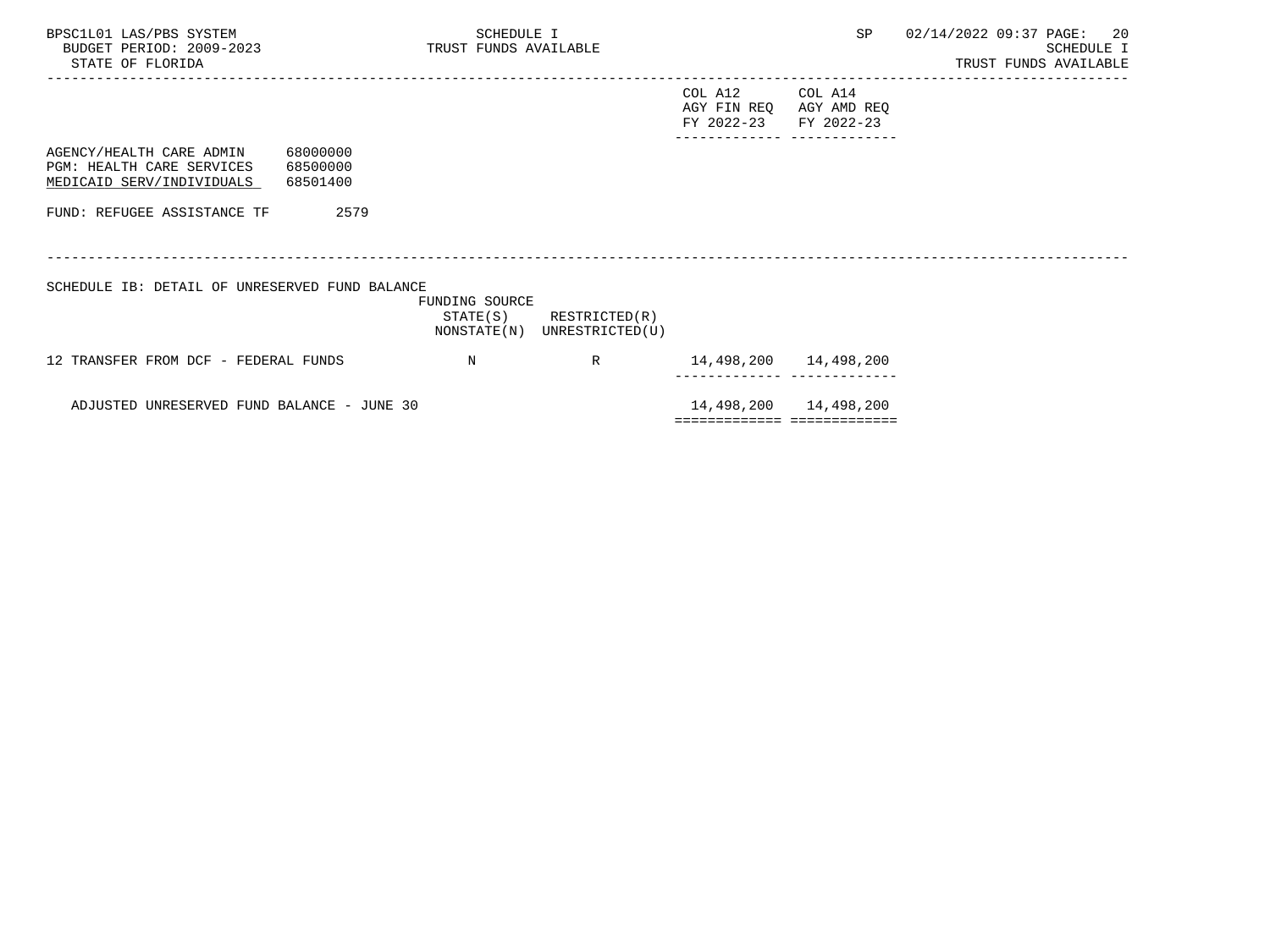| BPSC1L01 LAS/PBS SYSTEM<br>BUDGET PERIOD: 2009-2023<br>STATE OF FLORIDA                                                                                                                                                                                                                                                                                                            |                      | SCHEDULE I<br>TRUST FUNDS AVAILABLE                  | -------------------------------------    | SP and the set of the set of the set of the set of the set of the set of the set of the set of the set of the set of the set of the set of the set of the set of the set of the set of the set of the set of the set of the se | 02/14/2022 09:37 PAGE: 21<br><b>SCHEDULE I</b><br>TRUST FUNDS AVAILABLE |
|------------------------------------------------------------------------------------------------------------------------------------------------------------------------------------------------------------------------------------------------------------------------------------------------------------------------------------------------------------------------------------|----------------------|------------------------------------------------------|------------------------------------------|--------------------------------------------------------------------------------------------------------------------------------------------------------------------------------------------------------------------------------|-------------------------------------------------------------------------|
|                                                                                                                                                                                                                                                                                                                                                                                    |                      |                                                      | COL A12 COL A14<br>FY 2022-23 FY 2022-23 | AGY FIN REQ AGY AMD REQ                                                                                                                                                                                                        |                                                                         |
| AGENCY/HEALTH CARE ADMIN 68000000<br>PGM: HEALTH CARE SERVICES<br>MEDICAID LONG TERM CARE                                                                                                                                                                                                                                                                                          | 68500000<br>68501500 |                                                      |                                          |                                                                                                                                                                                                                                |                                                                         |
| FUND: HEALTH CARE TRUST FUND                                                                                                                                                                                                                                                                                                                                                       | 2003                 |                                                      |                                          |                                                                                                                                                                                                                                |                                                                         |
| SECTION I: DETAIL OF REVENUES<br>CODE                                                                                                                                                                                                                                                                                                                                              | REVENUE CAP SVC      | AUTH MATCHING % CFDA<br>CHG% ST I/C LOC I/C NO.      |                                          |                                                                                                                                                                                                                                |                                                                         |
|                                                                                                                                                                                                                                                                                                                                                                                    |                      |                                                      |                                          |                                                                                                                                                                                                                                |                                                                         |
| TOTAL TO LINE B IN SECTION IV                                                                                                                                                                                                                                                                                                                                                      |                      |                                                      |                                          | ===========================                                                                                                                                                                                                    |                                                                         |
| SECTION II: DETAIL OF NONOPERATING EXPENDITURES                                                                                                                                                                                                                                                                                                                                    |                      | OBJECT TRANSFER CFDA<br>TO BE<br>CODE<br>NO.         |                                          |                                                                                                                                                                                                                                |                                                                         |
| 01 BE TNFR FROM HCTF-2003                                                                                                                                                                                                                                                                                                                                                          |                      | 810000 68501500                                      |                                          | 324,829,875- 324,829,875-                                                                                                                                                                                                      |                                                                         |
| TOTAL TO LINE E IN SECTION IV                                                                                                                                                                                                                                                                                                                                                      |                      |                                                      |                                          | 324,829,875-324,829,875-<br>============================                                                                                                                                                                       |                                                                         |
| SECTION III: ADJUSTMENTS                                                                                                                                                                                                                                                                                                                                                           |                      | OBJECT<br>CODE                                       |                                          |                                                                                                                                                                                                                                |                                                                         |
|                                                                                                                                                                                                                                                                                                                                                                                    |                      |                                                      |                                          | ------------- -------------                                                                                                                                                                                                    |                                                                         |
| TOTAL TO LINE H IN SECTION IV                                                                                                                                                                                                                                                                                                                                                      |                      |                                                      |                                          | ===========================                                                                                                                                                                                                    |                                                                         |
| SECTION IV: SUMMARY                                                                                                                                                                                                                                                                                                                                                                |                      |                                                      |                                          |                                                                                                                                                                                                                                |                                                                         |
| UNRESERVED FUND BALANCE - JULY 1<br>ADD: REVENUES (FROM SECTION I)<br>TOTAL FUNDS AVAILABLE (LINE A + LINE B)<br>LESS: OPERATING EXPENDITURES<br>LESS: NONOPERATING EXPENDITURES (SECTION II) (E)<br>LESS: FIXED CAPITAL OUTLAY (TOTAL ONLY)<br>UNRESERVED FUND BALANCE - JUNE 30 - BEFORE ADJ<br>NET ADJUSTMENTS (FROM SECTION III)<br>ADJUSTED UNRESERVED FUND BALANCE - JUNE 30 |                      | (A)<br>(B)<br>(C)<br>(D)<br>(F)<br>(G)<br>(H)<br>(I) |                                          | 324,829,875 324,829,875<br>324,829,875-324,829,875-                                                                                                                                                                            |                                                                         |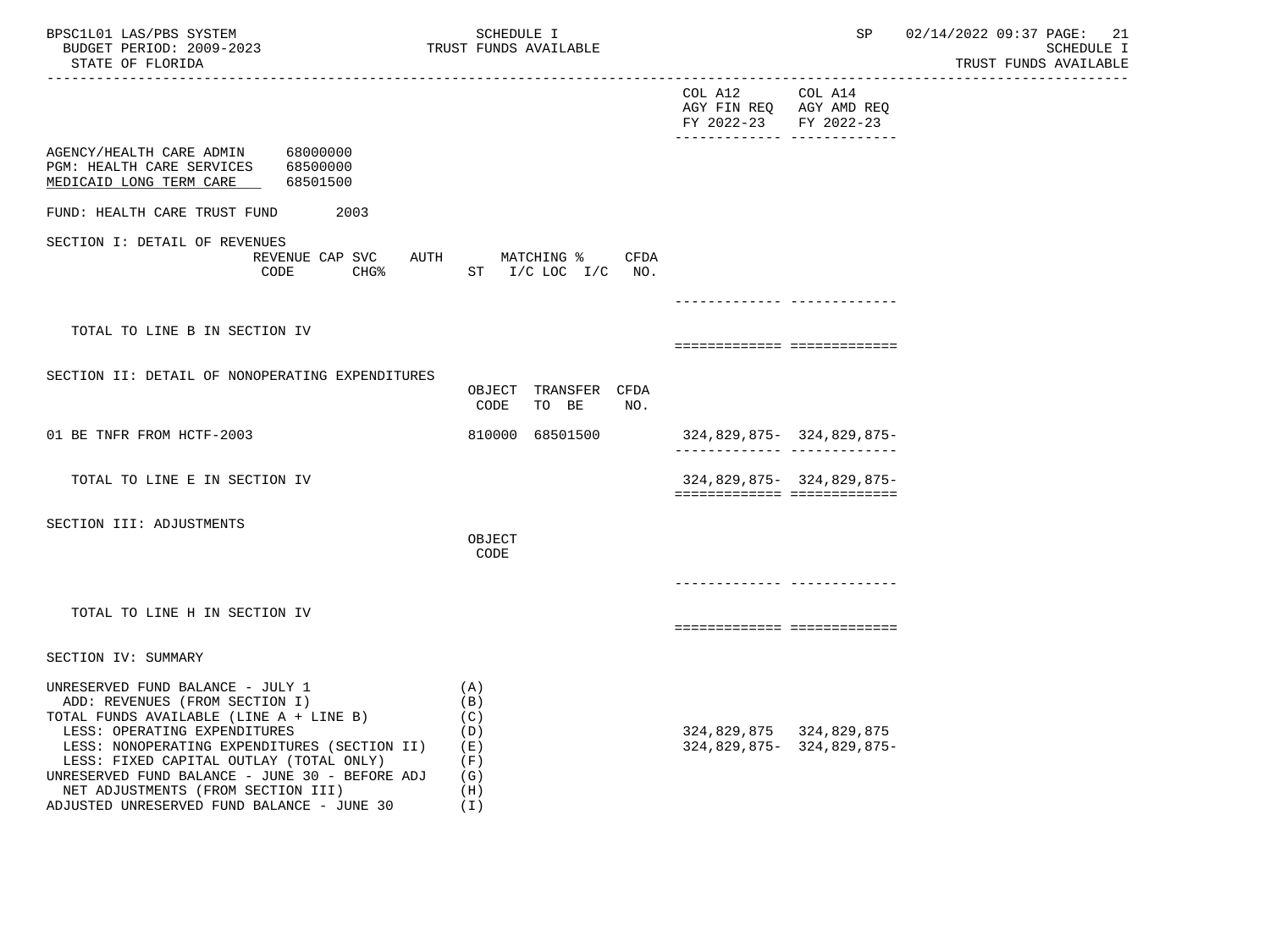| BPSC1L01 LAS/PBS SYSTEM<br>BUDGET PERIOD: 2009-2023<br>STATE OF FLORIDA                                              | TRUST FUNDS AVAILABLE | SCHEDULE I |                                  |      |                                      | SP                                   | 02/14/2022 09:37 PAGE: 22<br><b>SCHEDULE I</b><br>TRUST FUNDS AVAILABLE |
|----------------------------------------------------------------------------------------------------------------------|-----------------------|------------|----------------------------------|------|--------------------------------------|--------------------------------------|-------------------------------------------------------------------------|
|                                                                                                                      |                       |            |                                  |      | COL A12<br>AGY FIN REO<br>FY 2022-23 | COL A14<br>AGY AMD REQ<br>FY 2022-23 |                                                                         |
| 68000000<br>AGENCY/HEALTH CARE ADMIN<br>PGM: HEALTH CARE SERVICES<br>68500000<br>MEDICAID LONG TERM CARE<br>68501500 |                       |            |                                  |      |                                      |                                      |                                                                         |
| FUND: GRANTS AND DONATIONS TF<br>2339                                                                                |                       |            |                                  |      |                                      |                                      |                                                                         |
| SECTION I: DETAIL OF REVENUES<br>REVENUE CAP SVC AUTH<br>CHG%<br>CODE                                                |                       |            | MATCHING %<br>ST I/C LOC I/C NO. | CFDA |                                      |                                      |                                                                         |
| 01 FEES-COUNTY CONTRIBUTIONS EMT                                                                                     |                       |            |                                  |      |                                      |                                      |                                                                         |
| 000100 YES 0.0 409.916<br>02 FEES-NURSING HOME QUALITY ASSESSMENT                                                    |                       | 0.00       | 0.00                             |      |                                      | 7,374,563 7,374,563                  |                                                                         |
| 000100 YES 0.0<br>03 TAXES-NURSING HOME BOND ALTERNATIVE                                                             | 409.916               | 0.00       | 0.00                             |      | 453,261,410                          | 453,261,410                          |                                                                         |
| 000300 YES 0.0                                                                                                       | 409.916               | 0.00       | 0.00                             |      |                                      | 6,391,340 6,391,340                  |                                                                         |
| 43 FEES-QUALITY ASSESSMENTS ICF/DD<br>000100 YES 0.0 409.916                                                         |                       | 0.00       | 0.00                             |      | 17,562,275                           | 17,562,275                           |                                                                         |

TOTAL TO LINE B IN SECTION IV 484,589,588 484,589,588

 SECTION II: DETAIL OF NONOPERATING EXPENDITURES OBJECT TRANSFER CFDA CODE TO BE NO. 01 TNFR FROM 2339-185080-ADM TNFR 810000 68200000 32,923 32,923 02 BE TNFR FROM GDTF-2339-HOSPICE NHQA 810000 68501400<br>07 REFUNDS-NONSTATE REVENUE 1,697,123 1,69000 1,697,123 1,697,123<br>50,000 50,000 ------------- ------------- TOTAL TO LINE E IN SECTION IV 1,780,046 1,780,046 ============= ============= SECTION III: ADJUSTMENTS **OBJECT** 

**CODE** 

TOTAL TO LINE H IN SECTION IV

============= =============

------------- -------------

============= =============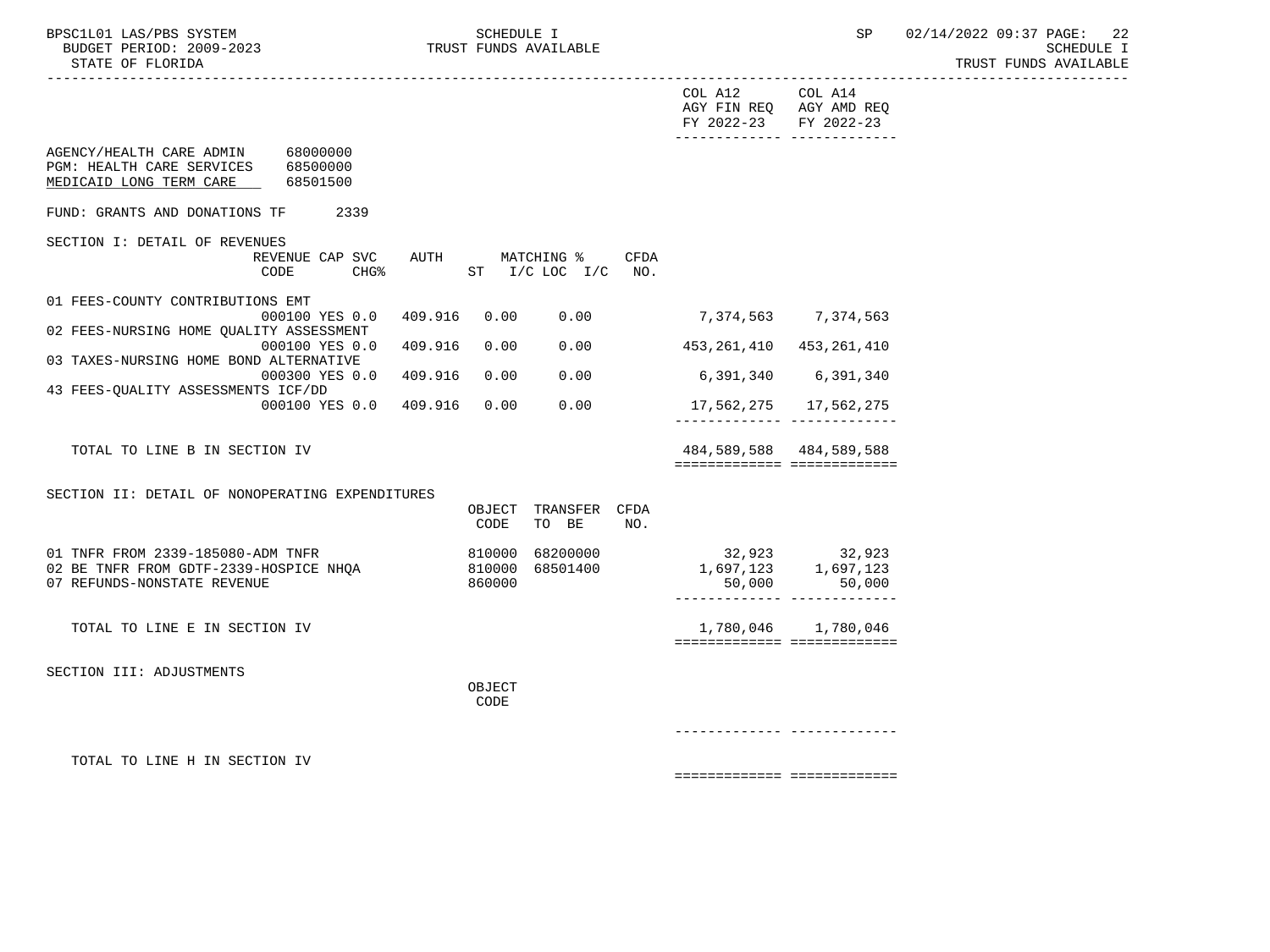| BPSC1L01 LAS/PBS SYSTEM<br>TRUST FUNDS AVAILABLE<br>BUDGET PERIOD: 2009-2023<br>STATE OF FLORIDA                                             | SCHEDULE I                 |                                              |                                                          | SP                                         | 02/14/2022 09:37 PAGE: 23<br><b>SCHEDULE I</b><br>TRUST FUNDS AVAILABLE |
|----------------------------------------------------------------------------------------------------------------------------------------------|----------------------------|----------------------------------------------|----------------------------------------------------------|--------------------------------------------|-------------------------------------------------------------------------|
|                                                                                                                                              |                            |                                              | COL A12 COL A14<br>AGY FIN REQ AGY AMD REQ<br>FY 2022-23 | FY 2022-23<br>------------- -------------- |                                                                         |
| AGENCY/HEALTH CARE ADMIN 68000000<br>PGM: HEALTH CARE SERVICES 68500000<br>MEDICAID LONG TERM CARE<br>68501500                               |                            |                                              |                                                          |                                            |                                                                         |
| FUND: GRANTS AND DONATIONS TF<br>2339                                                                                                        |                            |                                              |                                                          |                                            |                                                                         |
| SECTION IV: SUMMARY                                                                                                                          |                            |                                              |                                                          |                                            |                                                                         |
| UNRESERVED FUND BALANCE - JULY 1<br>ADD: REVENUES (FROM SECTION I)<br>TOTAL FUNDS AVAILABLE (LINE A + LINE B)                                | (A)<br>(B)<br>(C)          |                                              | 52,505,467 52,505,467<br>484,589,588<br>537,095,055      | 484,589,588<br>537,095,055                 |                                                                         |
| LESS: OPERATING EXPENDITURES<br>LESS: NONOPERATING EXPENDITURES (SECTION II)<br>LESS: FIXED CAPITAL OUTLAY (TOTAL ONLY)                      | (D)<br>( E )<br>(F)        |                                              | 476,501,125<br>1,780,046                                 | 476,501,125<br>1,780,046                   |                                                                         |
| UNRESERVED FUND BALANCE - JUNE 30 - BEFORE ADJ $(G)$<br>NET ADJUSTMENTS (FROM SECTION III)<br>ADJUSTED UNRESERVED FUND BALANCE - JUNE 30 (I) | (H)                        |                                              | 58,813,884<br>58,813,884                                 | 58,813,884<br>58,813,884                   |                                                                         |
|                                                                                                                                              |                            |                                              |                                                          |                                            |                                                                         |
| SCHEDULE IB: DETAIL OF UNRESERVED FUND BALANCE                                                                                               | FUNDING SOURCE<br>STATE(S) | RESTRICTED(R)<br>NONSTATE(N) UNRESTRICTED(U) |                                                          |                                            |                                                                         |
| 13 LEASEBOND HOLD<br>14 OUALITY ASSESSMENTS                                                                                                  | S<br>$_{\rm N}$            | R<br>U                                       | 13,000,373   13,000,373                                  | 45,813,511 45,813,511                      |                                                                         |
| ADJUSTED UNRESERVED FUND BALANCE - JUNE 30                                                                                                   |                            |                                              |                                                          | 58,813,884 58,813,884                      |                                                                         |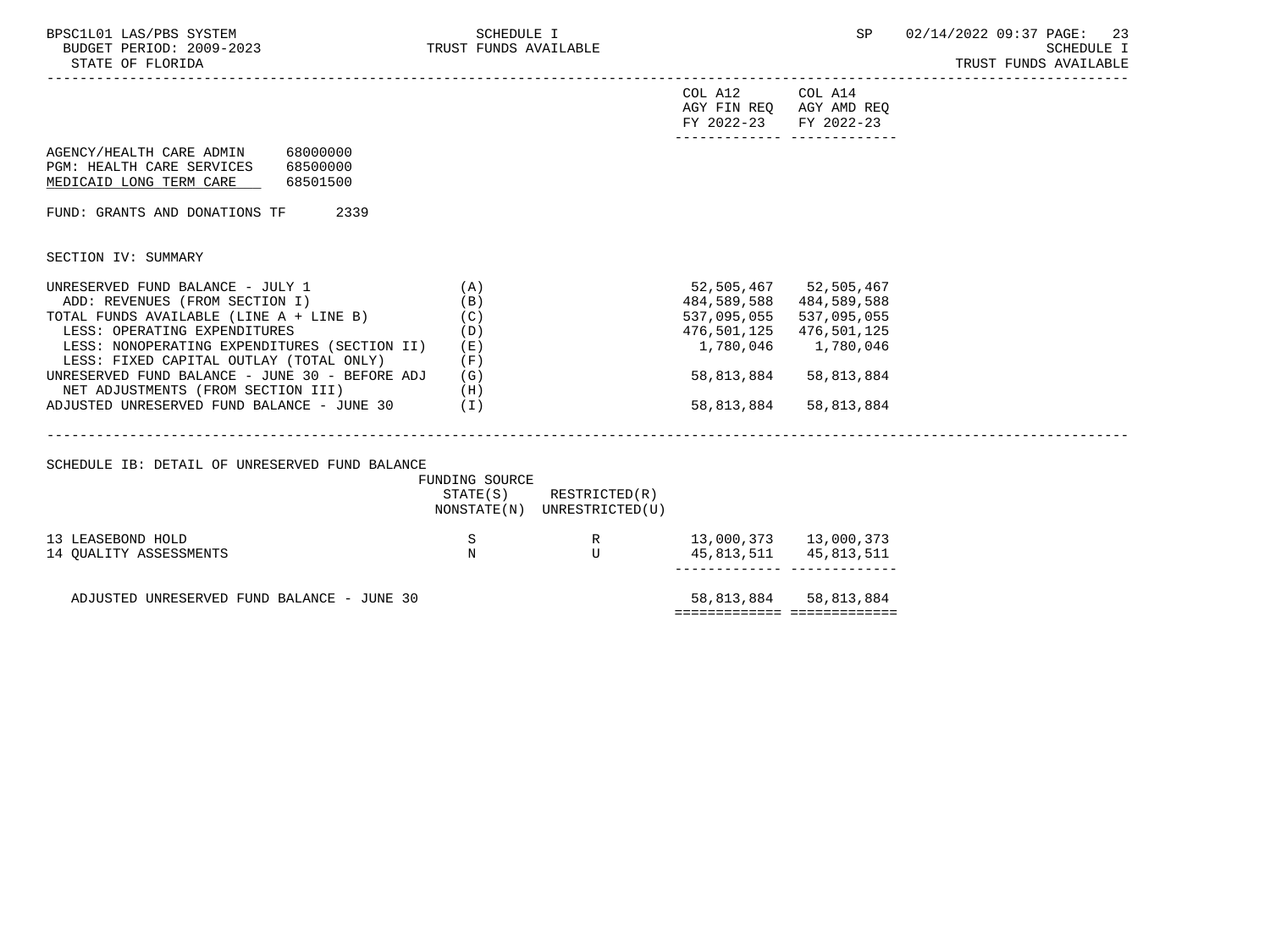|                                                                                                                         |                                       | COL A12<br>COL A14<br>AGY FIN REQ AGY AMD REQ<br>FY 2022-23<br>FY 2022-23<br>-------------- -------------- |  |
|-------------------------------------------------------------------------------------------------------------------------|---------------------------------------|------------------------------------------------------------------------------------------------------------|--|
| AGENCY/HEALTH CARE ADMIN 68000000<br>PGM: HEALTH CARE SERVICES<br>68500000<br>MEDICAID LONG TERM CARE<br>68501500       |                                       |                                                                                                            |  |
| FUND: MEDICAL CARE TRUST FUND<br>2474                                                                                   |                                       |                                                                                                            |  |
| SECTION I: DETAIL OF REVENUES                                                                                           |                                       |                                                                                                            |  |
| REVENUE CAP SVC<br>CODE<br>CHG <sup>8</sup>                                                                             | AUTH MATCHING %<br>ST I/C LOC I/C NO. | CFDA                                                                                                       |  |
| 01 TNFR FROM DCF FACT TEAMS<br>001500 NO 0.0                                                                            | 20.425 0.00 0.00                      | 9,293,781 9,293,781                                                                                        |  |
| 36 US GRANTS-TITLE XIX                                                                                                  |                                       |                                                                                                            |  |
| 49 TNFR FROM GR DOH-TB HOSPITAL                                                                                         |                                       | 000700 NO 0.0 20.425 41.17 C 0.00 93.778 4507,651,843 4605,714,545                                         |  |
| 001000 NO 0.0<br>20.425                                                                                                 | 0.00<br>0.00                          | 921,976 921,976                                                                                            |  |
| 50 STATE GRANTS-APD HCBS WAIVER<br>20.425<br>001500 NO 0.0                                                              | 0.00<br>0.00                          | 523,957,423<br>523,957,423                                                                                 |  |
| 55 TNFR FROM GR DOH-1000-CASE MANAGEMENT                                                                                |                                       |                                                                                                            |  |
| 20.425<br>001500 NO 0.0                                                                                                 | 0.00<br>0.00                          | 450,000<br>450,000                                                                                         |  |
| 72 TNFR FROM GR APD-1000-STATE SHARE-ICF/DD<br>20.425<br>001000 NO 0.0                                                  | 0.00<br>0.00                          | 28,711,504<br>41,101,835                                                                                   |  |
| 93 TNFR FROM GR DCF-1000-STATE SHARE                                                                                    |                                       |                                                                                                            |  |
| 20.425<br>001500 NO 0.0<br>94 TNFR FROM GR DOH-2390-STATE SHARE BRAIN & SPI                                             | 0.00<br>0.00                          | 52,364,843<br>52,364,843                                                                                   |  |
| 001500 NO 0.0 20.425 0.00                                                                                               | 0.00                                  | 2,505,111 2,505,111<br>_______________________________                                                     |  |
| TOTAL TO LINE B IN SECTION IV                                                                                           |                                       | 5125,856,481 5236,309,514                                                                                  |  |
|                                                                                                                         |                                       | ============================                                                                               |  |
| SECTION II: DETAIL OF NONOPERATING EXPENDITURES                                                                         | OBJECT TRANSFER CFDA                  |                                                                                                            |  |
|                                                                                                                         | TO BE<br>CODE                         | NO.                                                                                                        |  |
| 49 BE TNFR 2474-NURSING HOME TPL RECOVERIES 810000 68501500<br>52 BE TNFR FROM 2474-TITLE XXI CASH TNFR 810000 68501500 |                                       | 13,500,000- 13,500,000-                                                                                    |  |
|                                                                                                                         |                                       | 392,072-392,072-<br>_________________________________                                                      |  |
| TOTAL TO LINE E IN SECTION IV                                                                                           |                                       | 13,892,072- 13,892,072-                                                                                    |  |
|                                                                                                                         |                                       | ============================                                                                               |  |
| SECTION III: ADJUSTMENTS                                                                                                |                                       |                                                                                                            |  |
|                                                                                                                         | OBJECT                                |                                                                                                            |  |
|                                                                                                                         | CODE                                  |                                                                                                            |  |
|                                                                                                                         |                                       |                                                                                                            |  |
|                                                                                                                         |                                       |                                                                                                            |  |

TOTAL TO LINE H IN SECTION IV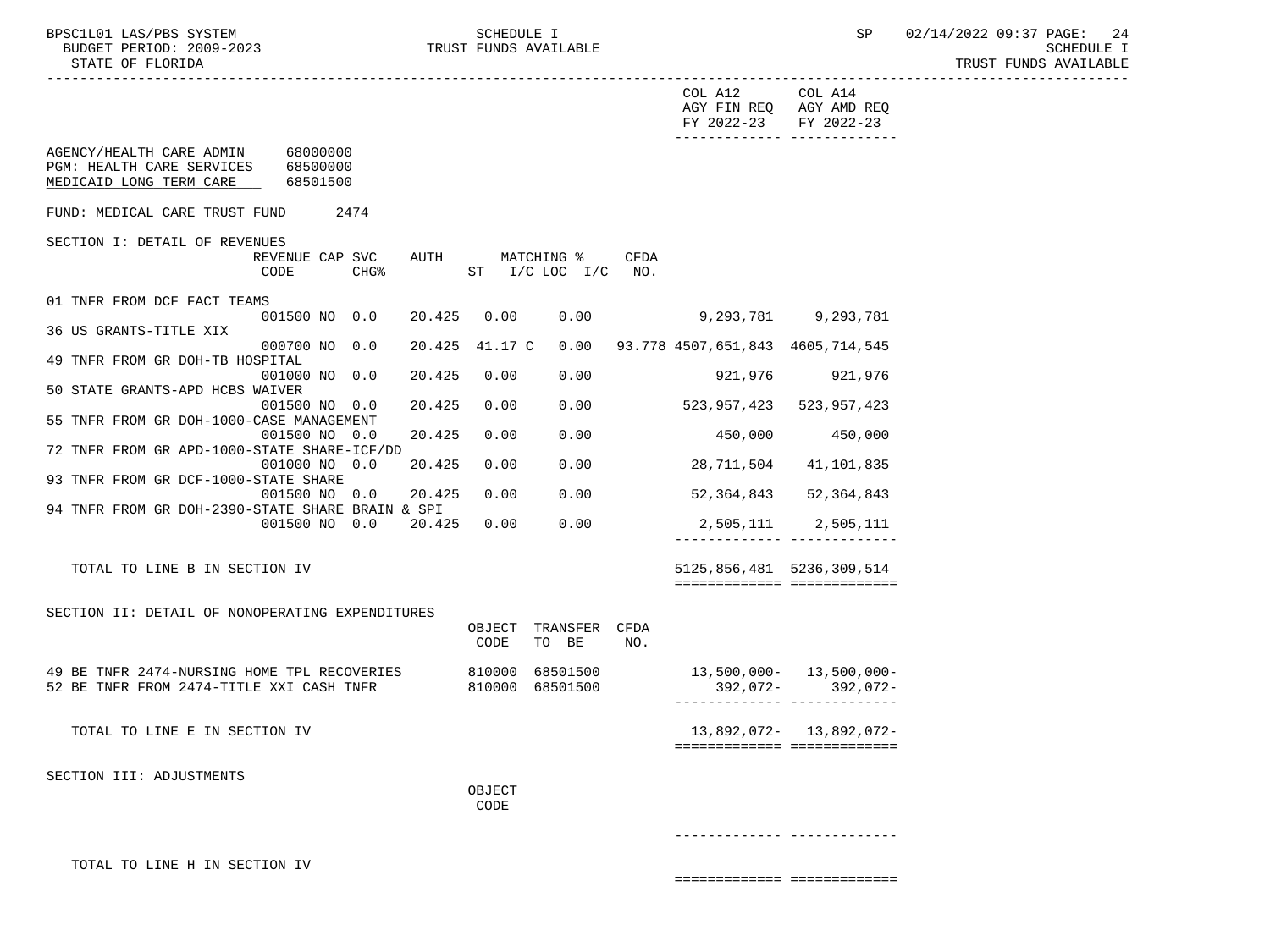COL A12 COL A14 AGY FIN REQ AGY AMD REQ FY 2022-23 FY 2022-23 ------------- -------------

| AGENCY/HEALTH CARE ADMIN  | 68000000 |
|---------------------------|----------|
| PGM: HEALTH CARE SERVICES | 68500000 |
| MEDICAID LONG TERM CARE   | 68501500 |

FUND: MEDICAL CARE TRUST FUND 2474

SECTION IV: SUMMARY

| UNRESERVED FUND BALANCE - JULY 1               | A'  |                           |                         |
|------------------------------------------------|-----|---------------------------|-------------------------|
| ADD: REVENUES (FROM SECTION I)                 | (B) | 5125,856,481 5236,309,514 |                         |
| TOTAL FUNDS AVAILABLE (LINE A + LINE B)        | (C) | 5125,856,481 5236,309,514 |                         |
| LESS: OPERATING EXPENDITURES                   | (D) | 5139,748,553 5250,201,586 |                         |
| LESS: NONOPERATING EXPENDITURES (SECTION II)   | (E) |                           | 13,892,072- 13,892,072- |
| LESS: FIXED CAPITAL OUTLAY (TOTAL ONLY)        | Έ)  |                           |                         |
| UNRESERVED FUND BALANCE - JUNE 30 - BEFORE ADJ | (G) |                           |                         |
| NET ADJUSTMENTS (FROM SECTION III)             | (H) |                           |                         |
| ADJUSTED UNRESERVED FUND BALANCE - JUNE 30     |     |                           |                         |

| 5125,856,481 | 5236,309,514 |
|--------------|--------------|
| 5125,856,481 | 5236,309,514 |
| 5139,748,553 | 5250,201,586 |
| 13,892,072-  | 13,892,072-  |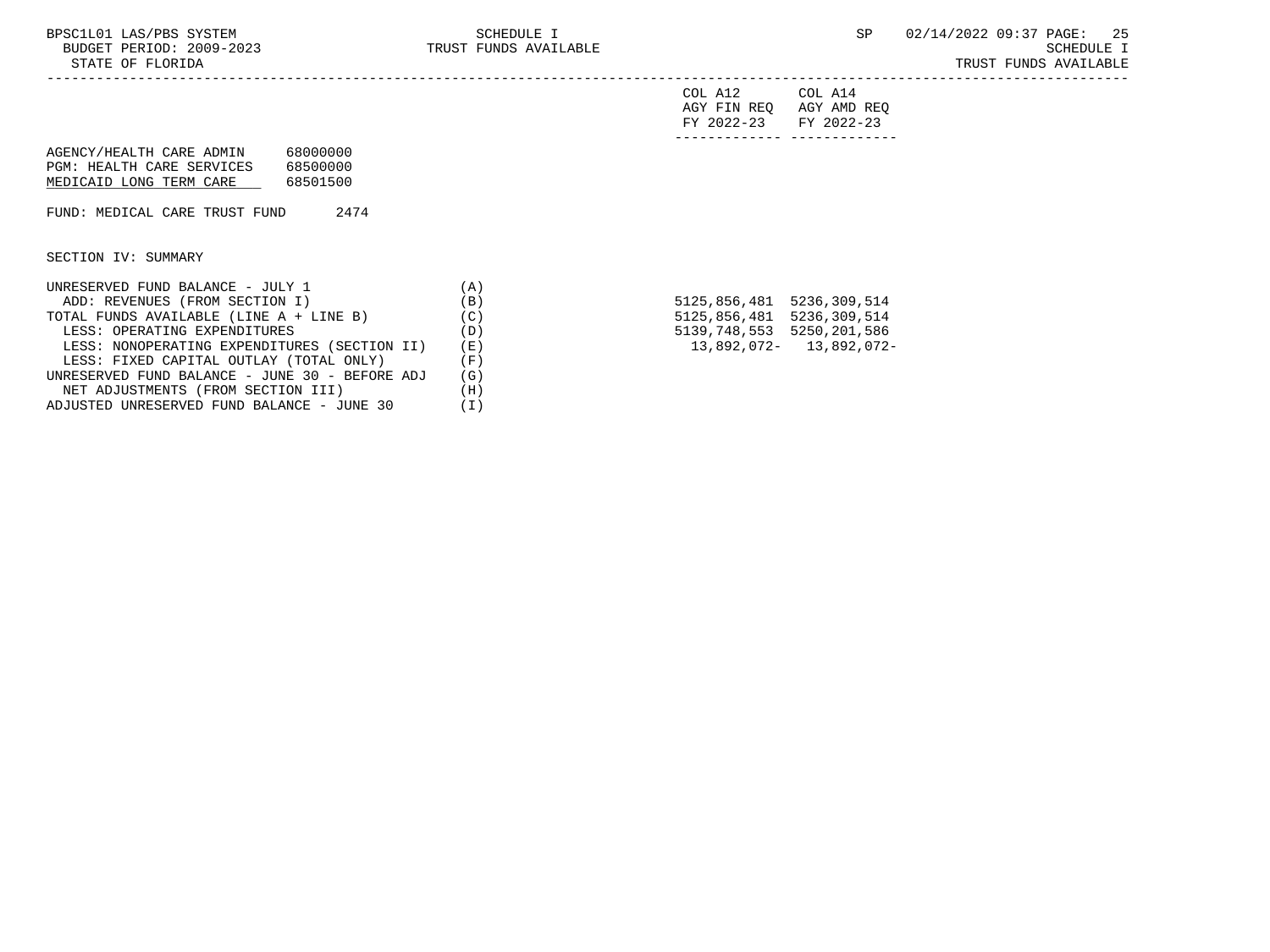| COL A12<br>COL A14<br>AGY FIN REQ AGY AMD REQ<br>FY 2022-23<br>FY 2022-23<br>AGENCY/HEALTH CARE ADMIN<br>68000000<br>PGM: HLTH CARE REGULATION<br>68700000<br>HEALTH CARE REGULATION<br>68700700<br>FUND: HEALTH CARE TRUST FUND<br>2003<br>SECTION I: DETAIL OF REVENUES<br>AUTH<br>CFDA<br>REVENUE CAP SVC<br>MATCHING %<br>CHG%<br>ST I/C LOC I/C NO.<br>CODE<br>VR TNFR SUBJ TO SVC CHG DOE-VR-2270<br>2,240 2,240<br>001520 NO 8.0<br>215.32<br>0.00<br>0.00<br>04 US GRANTS-TITLE XVIII<br>000700 NO 0.0<br>0.00<br>93.777 11,020,921<br>400.063<br>0.00<br>11,020,921<br>05 US GRANTS-TITLE XIX<br>93.777 5,354,371 5,354,371<br>000700 NO 0.0<br>400.063<br>0.00<br>0.00<br>07 US GRANTS-TITLE XIX-INDIRECT<br>000799 NO 0.0<br>400.063<br>0.00<br>0.00<br>93.777 1,286,086 1,286,086<br>09 RETURN CHECK FEES<br>001202 NO 8.0<br>0.00<br>5,516<br>5,516<br>400.121<br>0.00<br>17 REIMBURSEMENTS |
|----------------------------------------------------------------------------------------------------------------------------------------------------------------------------------------------------------------------------------------------------------------------------------------------------------------------------------------------------------------------------------------------------------------------------------------------------------------------------------------------------------------------------------------------------------------------------------------------------------------------------------------------------------------------------------------------------------------------------------------------------------------------------------------------------------------------------------------------------------------------------------------------------------|
|                                                                                                                                                                                                                                                                                                                                                                                                                                                                                                                                                                                                                                                                                                                                                                                                                                                                                                          |
|                                                                                                                                                                                                                                                                                                                                                                                                                                                                                                                                                                                                                                                                                                                                                                                                                                                                                                          |
|                                                                                                                                                                                                                                                                                                                                                                                                                                                                                                                                                                                                                                                                                                                                                                                                                                                                                                          |
|                                                                                                                                                                                                                                                                                                                                                                                                                                                                                                                                                                                                                                                                                                                                                                                                                                                                                                          |
|                                                                                                                                                                                                                                                                                                                                                                                                                                                                                                                                                                                                                                                                                                                                                                                                                                                                                                          |
|                                                                                                                                                                                                                                                                                                                                                                                                                                                                                                                                                                                                                                                                                                                                                                                                                                                                                                          |
|                                                                                                                                                                                                                                                                                                                                                                                                                                                                                                                                                                                                                                                                                                                                                                                                                                                                                                          |
|                                                                                                                                                                                                                                                                                                                                                                                                                                                                                                                                                                                                                                                                                                                                                                                                                                                                                                          |
|                                                                                                                                                                                                                                                                                                                                                                                                                                                                                                                                                                                                                                                                                                                                                                                                                                                                                                          |
|                                                                                                                                                                                                                                                                                                                                                                                                                                                                                                                                                                                                                                                                                                                                                                                                                                                                                                          |
|                                                                                                                                                                                                                                                                                                                                                                                                                                                                                                                                                                                                                                                                                                                                                                                                                                                                                                          |
| 215.32                                                                                                                                                                                                                                                                                                                                                                                                                                                                                                                                                                                                                                                                                                                                                                                                                                                                                                   |
| 261, 364 261, 364<br>001801 NO 0.0<br>0.00<br>0.00<br>18 FEES-SURVEY AND PLANS AND CONSTRUCTION                                                                                                                                                                                                                                                                                                                                                                                                                                                                                                                                                                                                                                                                                                                                                                                                          |
| 10,559,298<br>000100 YES 8.0<br>0.00<br>0.00<br>480.818<br>11,211,809<br>19 LICENSES AND PERMITS                                                                                                                                                                                                                                                                                                                                                                                                                                                                                                                                                                                                                                                                                                                                                                                                         |
| 000200 YES 8.0<br>408.16<br>0.00<br>0.00<br>18,283,585<br>18,340,906                                                                                                                                                                                                                                                                                                                                                                                                                                                                                                                                                                                                                                                                                                                                                                                                                                     |
| 20 US GRANTS-CLIA                                                                                                                                                                                                                                                                                                                                                                                                                                                                                                                                                                                                                                                                                                                                                                                                                                                                                        |
| 0.00<br>0.00<br>93.777 997,774 997,774<br>000700 NO 0.0<br>483.807<br>21 FEES-COLLECTED AS AGENT BACKGROUND SCREENING                                                                                                                                                                                                                                                                                                                                                                                                                                                                                                                                                                                                                                                                                                                                                                                    |
| 0.00<br>3,870,114 3,870,114<br>000119 NO 0.0<br>408.16<br>0.00                                                                                                                                                                                                                                                                                                                                                                                                                                                                                                                                                                                                                                                                                                                                                                                                                                           |
| 23 US GRANTS INDIRECT-CLIA                                                                                                                                                                                                                                                                                                                                                                                                                                                                                                                                                                                                                                                                                                                                                                                                                                                                               |
| 93.777 228,424 228,424<br>483.807<br>0.00<br>0.00<br>000799 NO 0.0<br>32 ADMIN FINES-NURSING HOMES/FACILITIES                                                                                                                                                                                                                                                                                                                                                                                                                                                                                                                                                                                                                                                                                                                                                                                            |
| 0.00<br>3,975,223 3,975,223<br>001200 NO 8.0<br>408.16<br>0.00                                                                                                                                                                                                                                                                                                                                                                                                                                                                                                                                                                                                                                                                                                                                                                                                                                           |
| 40 TAXES-BIENNIAL ASSESSMENTS HOSPITALS                                                                                                                                                                                                                                                                                                                                                                                                                                                                                                                                                                                                                                                                                                                                                                                                                                                                  |
| 000300 YES 8.0<br>408.20<br>0.00<br>0.00<br>24,803,721<br>24,803,721<br>49 FEDERAL ARRA GRANT                                                                                                                                                                                                                                                                                                                                                                                                                                                                                                                                                                                                                                                                                                                                                                                                            |
| $0.00$ 93.778 26,517,885<br>26,517,885<br>000750 NO 0.0<br>483.807<br>0.00<br>58 SALE OF GOODS OUTSIDE STATE GOVERNMENT                                                                                                                                                                                                                                                                                                                                                                                                                                                                                                                                                                                                                                                                                                                                                                                  |
| 0.00<br>001904 NO 8.0<br>215.32<br>0.00<br>91,576<br>91,576                                                                                                                                                                                                                                                                                                                                                                                                                                                                                                                                                                                                                                                                                                                                                                                                                                              |
| 82 TNFR FROM HSMV-2488                                                                                                                                                                                                                                                                                                                                                                                                                                                                                                                                                                                                                                                                                                                                                                                                                                                                                   |
| 001600 NO 0.0 765.544 0.00<br>0.00<br>64,000<br>64,000<br>86 US GRANTS-TITLE XVIII INDIRECT                                                                                                                                                                                                                                                                                                                                                                                                                                                                                                                                                                                                                                                                                                                                                                                                              |
| 000799 NO 0.0<br>483.807<br>0.00<br>0.00<br>93.777<br>2,577,561<br>2,577,561                                                                                                                                                                                                                                                                                                                                                                                                                                                                                                                                                                                                                                                                                                                                                                                                                             |
| 94 TNFR SUBJECT TO SERVICE CHARGE MED-2474<br>0.00<br>001520 NO 8.0<br>215.32<br>0.00<br>113,462<br>113,462                                                                                                                                                                                                                                                                                                                                                                                                                                                                                                                                                                                                                                                                                                                                                                                              |
| 95 TNFR SUBJECT TO SERVICE CHARGE DOH-2352                                                                                                                                                                                                                                                                                                                                                                                                                                                                                                                                                                                                                                                                                                                                                                                                                                                               |
| 001520 NO 8.0<br>0.00<br>0.00<br>133,906<br>133,906<br>215.32                                                                                                                                                                                                                                                                                                                                                                                                                                                                                                                                                                                                                                                                                                                                                                                                                                            |
| 96 TNFR SUBJECT TO SERVICE CHARGE DCF-2516<br>203,346<br>001520 NO 8.0<br>215.32<br>0.00<br>0.00<br>203,346                                                                                                                                                                                                                                                                                                                                                                                                                                                                                                                                                                                                                                                                                                                                                                                              |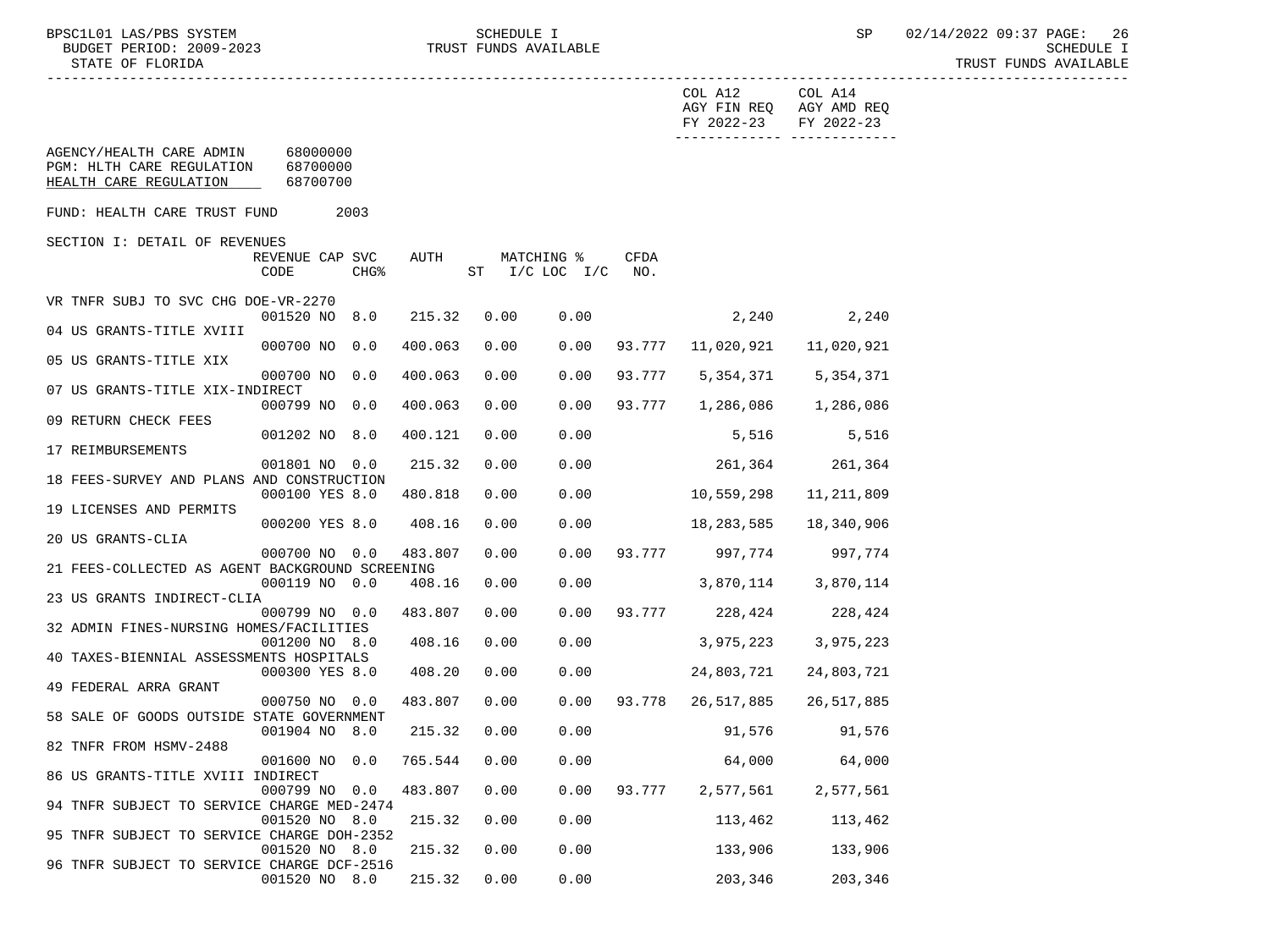|                                                                                                                                                                                                                           |                                                                    |                            |                               |      |                                                             | ------------------------------------- |  |
|---------------------------------------------------------------------------------------------------------------------------------------------------------------------------------------------------------------------------|--------------------------------------------------------------------|----------------------------|-------------------------------|------|-------------------------------------------------------------|---------------------------------------|--|
|                                                                                                                                                                                                                           |                                                                    |                            |                               |      | COL A12<br>AGY FIN REQ AGY AMD REQ<br>FY 2022-23 FY 2022-23 | COL A14                               |  |
| AGENCY/HEALTH CARE ADMIN 68000000<br>PGM: HLTH CARE REGULATION 68700000<br>HEALTH CARE REGULATION                                                                                                                         | 68700700                                                           |                            |                               |      | -------------- --------------                               |                                       |  |
| FUND: HEALTH CARE TRUST FUND                                                                                                                                                                                              | 2003                                                               |                            |                               |      |                                                             |                                       |  |
| SECTION I: DETAIL OF REVENUES                                                                                                                                                                                             |                                                                    |                            |                               |      |                                                             |                                       |  |
|                                                                                                                                                                                                                           | REVENUE CAP SVC AUTH MATCHING %<br>CHG% ST I/C LOC I/C NO.<br>CODE |                            |                               | CFDA |                                                             |                                       |  |
| 97 TNFR SUBJECT TO SERVICE CHARGE APD-2516                                                                                                                                                                                | 001520 NO 8.0                                                      | 215.32 0.00                | 0.00                          |      | 56,059 56,059                                               |                                       |  |
| 98 TNFR SUBJECT TO SERVICE CHARGE DJJ-1000                                                                                                                                                                                |                                                                    |                            |                               |      |                                                             |                                       |  |
| 99 TNFR SUBJECT TO SERVICE CHARGE DOEA-2261                                                                                                                                                                               | 001520 NO 8.0                                                      |                            | 215.32  0.00  0.00            |      |                                                             | 11,384 11,384                         |  |
|                                                                                                                                                                                                                           | 001520 NO 8.0 215.32                                               |                            | 0.00 0.00                     |      |                                                             | 25,654 25,654                         |  |
| TOTAL TO LINE B IN SECTION IV                                                                                                                                                                                             |                                                                    |                            |                               |      | 110,443,470 111,153,302<br>===========================      |                                       |  |
| SECTION II: DETAIL OF NONOPERATING EXPENDITURES                                                                                                                                                                           |                                                                    |                            |                               |      |                                                             |                                       |  |
|                                                                                                                                                                                                                           |                                                                    | CODE                       | OBJECT TRANSFER CFDA<br>TO BE | NO.  |                                                             |                                       |  |
| 02 REFUND STATE REVENUES-220020<br>06 TNFR FROM 2003-185080-ADM TNFR                                                                                                                                                      |                                                                    | 860000<br>810000<br>810000 | 68200000                      |      |                                                             | 141, 237 141, 237                     |  |
| 08 TNFR TO DOH 2352-181015-CERT NURSING ASST                                                                                                                                                                              |                                                                    |                            | 64100200                      |      | 105,160<br>16,433                                           | 105,160                               |  |
| 10 TNFR TO DOH 2021-181015-CERT NURS ASST 810000 64400100<br>11 TNFR TO DOH 2021-181015-CERT NURS ASST 810000 64400100<br>20 5% TRUST FUND RESERVE 999000<br>39 TNFR TO DOH 2339-181009-LOCAL HEALTH CNCL 810000 64400200 |                                                                    |                            |                               |      | 16,433<br>3,905,705 3,905,705                               |                                       |  |
|                                                                                                                                                                                                                           |                                                                    |                            |                               |      | 1,920,465 1,920,465                                         | 1,513,640 1,513,640                   |  |
| 62 TNFR TO GR 1000-310022-GR SVC CHARGE                                                                                                                                                                                   |                                                                    | 880800                     |                               |      | 4,661,198                                                   | 4,661,198                             |  |
| TOTAL TO LINE E IN SECTION IV                                                                                                                                                                                             |                                                                    |                            |                               |      |                                                             | 26, 201, 629 26, 201, 629             |  |
|                                                                                                                                                                                                                           |                                                                    |                            |                               |      | ============================                                |                                       |  |
| SECTION III: ADJUSTMENTS                                                                                                                                                                                                  |                                                                    | OBJECT                     |                               |      |                                                             |                                       |  |
|                                                                                                                                                                                                                           |                                                                    | CODE                       |                               |      |                                                             |                                       |  |
|                                                                                                                                                                                                                           |                                                                    |                            |                               |      |                                                             |                                       |  |
| TOTAL TO LINE H IN SECTION IV                                                                                                                                                                                             |                                                                    |                            |                               |      | ===========================                                 |                                       |  |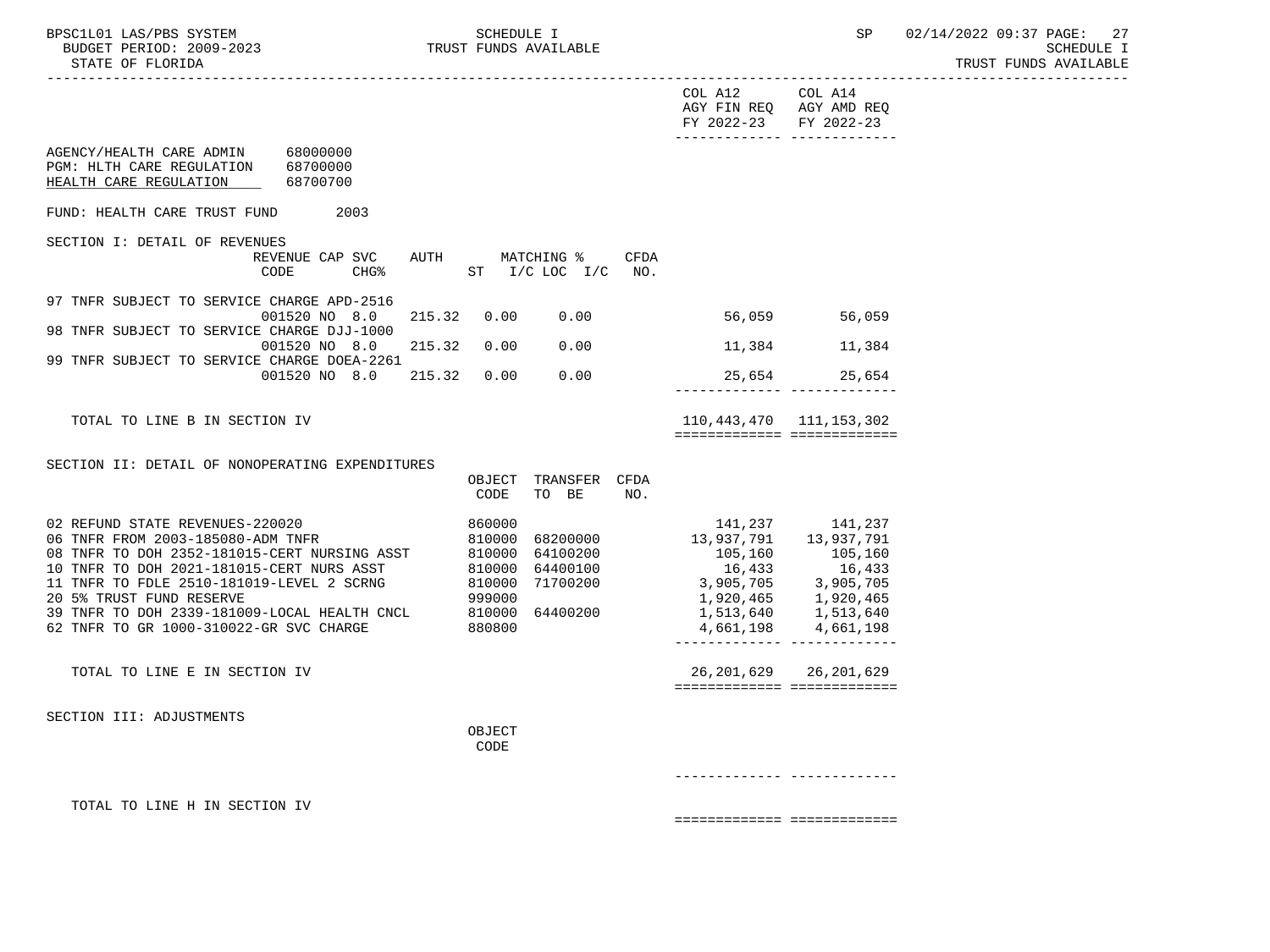| BPSC1L01 LAS/PBS SYSTEM<br>BUDGET PERIOD: 2009-2023 TRUST FUNDS AVAILABLE<br>STATE OF FLORIDA              | SCHEDULE I     |                                                            |                                                                     |                       | SP 02/14/2022 09:37 PAGE: 28<br>SCHEDULE I<br>TRUST FUNDS AVAILABLE |
|------------------------------------------------------------------------------------------------------------|----------------|------------------------------------------------------------|---------------------------------------------------------------------|-----------------------|---------------------------------------------------------------------|
|                                                                                                            |                |                                                            | COL A12 COL A14<br>AGY FIN REQ AGY AMD REQ<br>FY 2022-23 FY 2022-23 |                       |                                                                     |
| AGENCY/HEALTH CARE ADMIN 68000000<br>PGM: HLTH CARE REGULATION 68700000<br>HEALTH CARE REGULATION 68700700 |                |                                                            |                                                                     |                       |                                                                     |
| FUND: HEALTH CARE TRUST FUND<br>2003                                                                       |                |                                                            |                                                                     |                       |                                                                     |
| SECTION IV: SUMMARY                                                                                        |                |                                                            |                                                                     |                       |                                                                     |
| UNRESERVED FUND BALANCE - JULY 1<br>ADD: REVENUES (FROM SECTION I)                                         | (A)<br>(B)     |                                                            | 40,418,367   40,418,367<br>110, 443, 470 111, 153, 302              |                       |                                                                     |
| TOTAL FUNDS AVAILABLE (LINE A + LINE B)<br>LESS: OPERATING EXPENDITURES                                    | (C)<br>(D)     |                                                            | 150,861,837<br>89,101,639 89,811,471                                | 151,571,669           |                                                                     |
| LESS: NONOPERATING EXPENDITURES (SECTION II) (E)<br>LESS: FIXED CAPITAL OUTLAY (TOTAL ONLY)                | (F)            |                                                            | 26,201,629                                                          | 26,201,629            |                                                                     |
| UNRESERVED FUND BALANCE - JUNE 30 - BEFORE ADJ $(G)$<br>NET ADJUSTMENTS (FROM SECTION III)                 |                |                                                            | 35,558,569                                                          | 35,558,569            |                                                                     |
| ADJUSTED UNRESERVED FUND BALANCE - JUNE 30 $(1)$                                                           | (H)            |                                                            | 35,558,569                                                          | 35,558,569            |                                                                     |
| SCHEDULE IB: DETAIL OF UNRESERVED FUND BALANCE                                                             | FUNDING SOURCE |                                                            |                                                                     |                       |                                                                     |
|                                                                                                            |                | $STATE(S)$ RESTRICTED $(R)$<br>NONSTATE(N) UNRESTRICTED(U) |                                                                     |                       |                                                                     |
| 15 REGULATORY FEES AND LICENSES                                                                            | S              | U                                                          | 35,558,569 35,558,569<br>--------- --                               |                       |                                                                     |
| ADJUSTED UNRESERVED FUND BALANCE - JUNE 30                                                                 |                |                                                            | ============================                                        | 35,558,569 35,558,569 |                                                                     |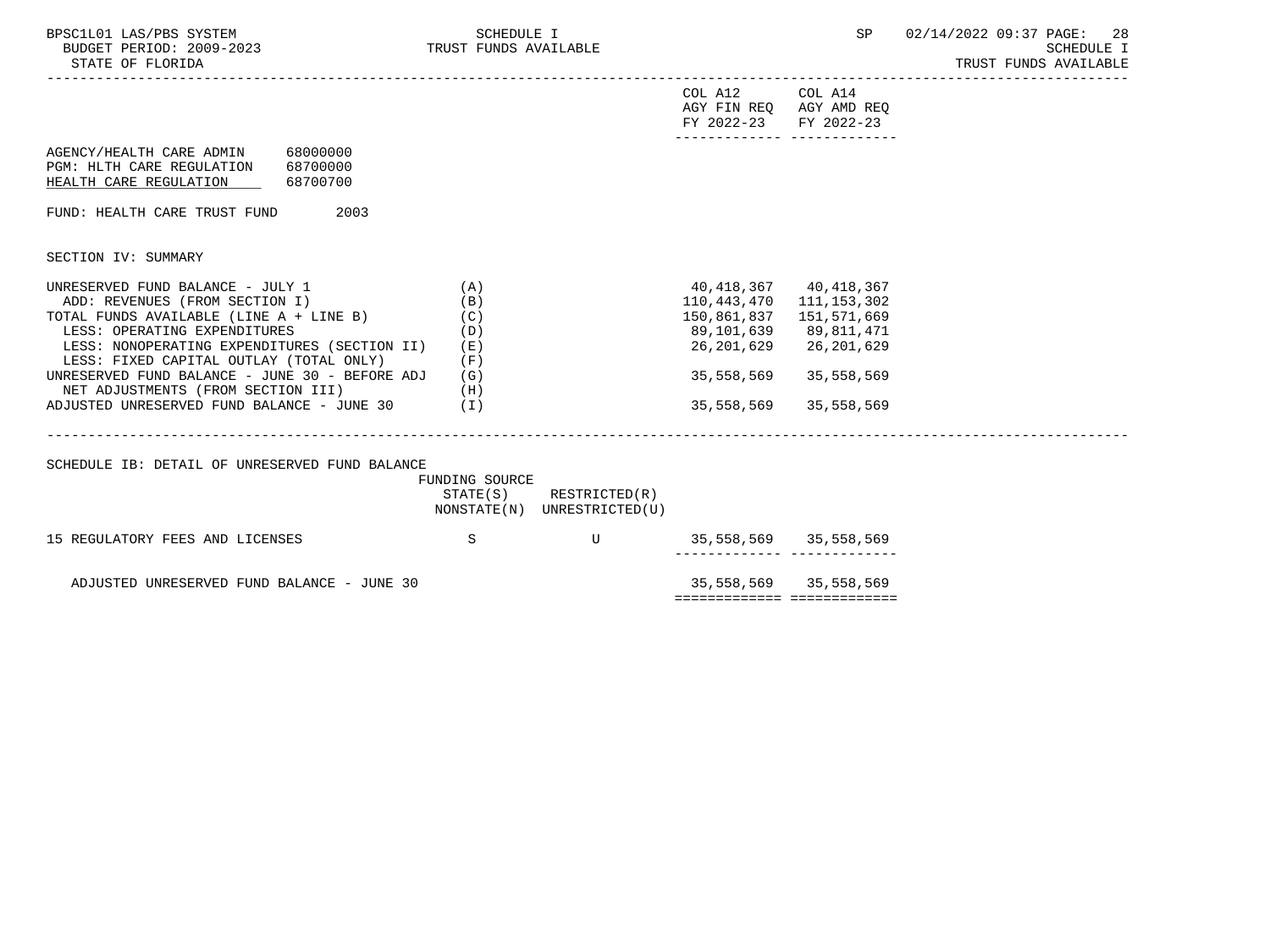| BPSC1L01 LAS/PBS SYSTEM<br>BUDGET PERIOD: 2009-2023<br>STATE OF FLORIDA<br>-----------------------                                                                                                                                       | SCHEDULE I<br>TRUST FUNDS AVAILABLE           |                                          | SP                                                                      | 02/14/2022 09:37 PAGE:<br>-29<br>SCHEDULE I<br>TRUST FUNDS AVAILABLE |
|------------------------------------------------------------------------------------------------------------------------------------------------------------------------------------------------------------------------------------------|-----------------------------------------------|------------------------------------------|-------------------------------------------------------------------------|----------------------------------------------------------------------|
|                                                                                                                                                                                                                                          |                                               | COL A12 COL A14<br>FY 2022-23 FY 2022-23 | AGY FIN REQ AGY AMD REQ<br>------------- -------------                  |                                                                      |
| AGENCY/HEALTH CARE ADMIN 68000000<br>68700000<br>PGM: HLTH CARE REGULATION<br>HEALTH CARE REGULATION<br>68700700                                                                                                                         |                                               |                                          |                                                                         |                                                                      |
| FUND: OUALITY LONG-TERM CARE TF<br>2126                                                                                                                                                                                                  |                                               |                                          |                                                                         |                                                                      |
| SECTION I: DETAIL OF REVENUES<br>REVENUE CAP SVC<br>$CHG$ %<br>CODE                                                                                                                                                                      | AUTH MATCHING %<br>CFDA<br>ST I/C LOC I/C NO. |                                          |                                                                         |                                                                      |
| 53 CIVIL MONETARY PENALTIES<br>001200 NO 0.0 400.0239 0.00 0.00                                                                                                                                                                          |                                               |                                          | 3, 268, 046 3, 268, 046                                                 |                                                                      |
| TOTAL TO LINE B IN SECTION IV                                                                                                                                                                                                            |                                               | ============================             | 3, 268, 046 3, 268, 046                                                 |                                                                      |
| SECTION II: DETAIL OF NONOPERATING EXPENDITURES                                                                                                                                                                                          | OBJECT TRANSFER CFDA<br>CODE<br>TO BE<br>NO.  |                                          |                                                                         |                                                                      |
| TOTAL TO LINE E IN SECTION IV                                                                                                                                                                                                            |                                               |                                          |                                                                         |                                                                      |
| SECTION III: ADJUSTMENTS                                                                                                                                                                                                                 | OBJECT                                        | ===========================              |                                                                         |                                                                      |
|                                                                                                                                                                                                                                          | CODE                                          |                                          | ____________ ___________                                                |                                                                      |
| TOTAL TO LINE H IN SECTION IV                                                                                                                                                                                                            |                                               | ===========================              |                                                                         |                                                                      |
| SECTION IV: SUMMARY                                                                                                                                                                                                                      |                                               |                                          |                                                                         |                                                                      |
| UNRESERVED FUND BALANCE - JULY 1<br>ADD: REVENUES (FROM SECTION I)<br>TOTAL FUNDS AVAILABLE (LINE A + LINE B)<br>LESS: OPERATING EXPENDITURES<br>LESS: NONOPERATING EXPENDITURES (SECTION II)<br>LESS: FIXED CAPITAL OUTLAY (TOTAL ONLY) | (A)<br>(B)<br>(C)<br>(D)<br>( E )<br>(F)      | 35,729,040<br>6,002,314                  | 32,460,994 32,460,994<br>3,268,046 3,268,046<br>35,729,040<br>6,002,314 |                                                                      |
| UNRESERVED FUND BALANCE - JUNE 30 - BEFORE ADJ<br>NET ADJUSTMENTS (FROM SECTION III)                                                                                                                                                     | (G)<br>(H)                                    | 29,726,726                               | 29,726,726                                                              |                                                                      |
| ADJUSTED UNRESERVED FUND BALANCE - JUNE 30                                                                                                                                                                                               | (T)                                           | 29,726,726                               | 29,726,726                                                              |                                                                      |